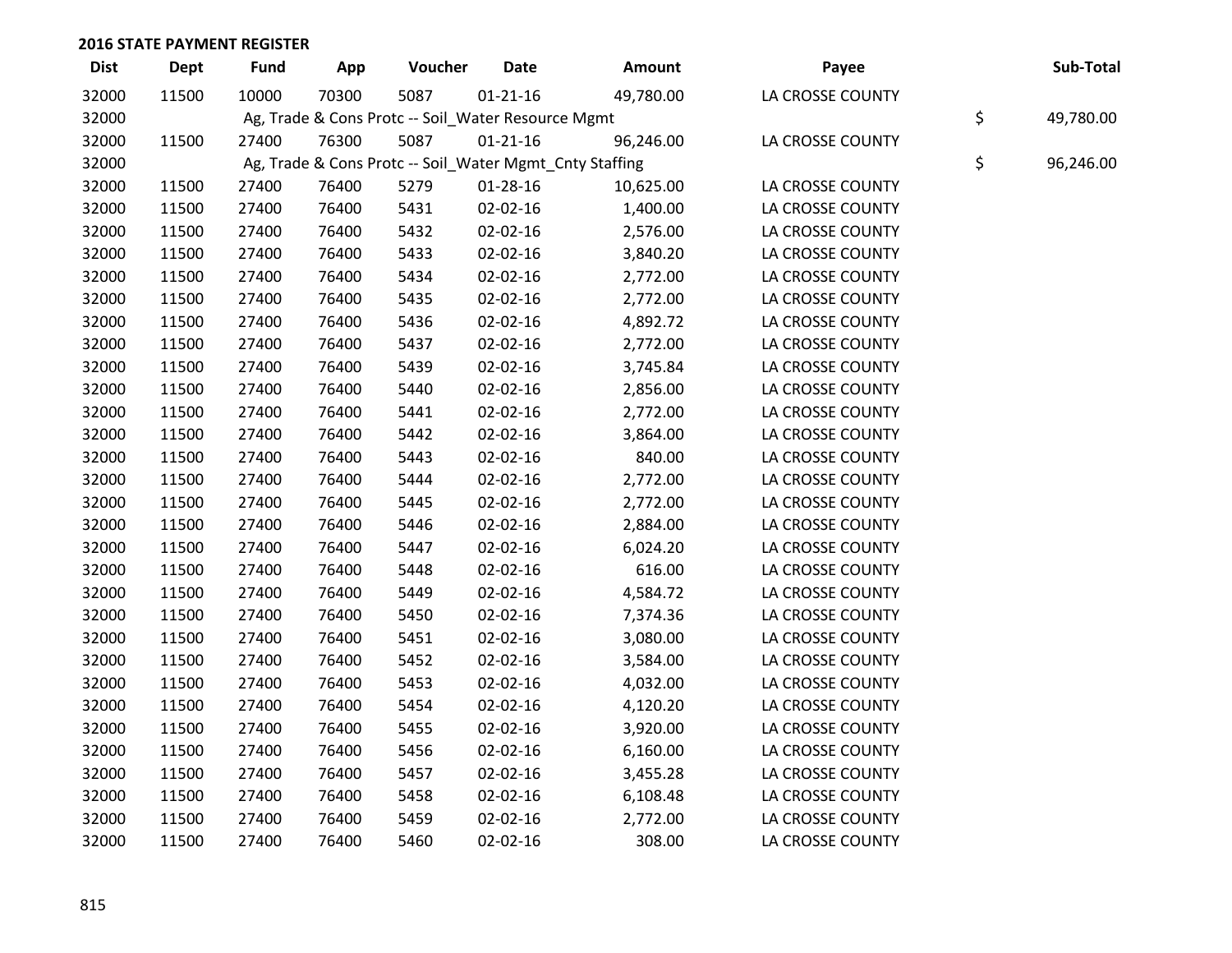| <b>Dist</b> | <b>Dept</b> | <b>Fund</b> | App          | Voucher                                       | <b>Date</b>                                        | Amount     | Payee            | Sub-Total        |
|-------------|-------------|-------------|--------------|-----------------------------------------------|----------------------------------------------------|------------|------------------|------------------|
| 32000       | 11500       | 27400       | 76400        | 5461                                          | $02 - 02 - 16$                                     | 1,960.00   | LA CROSSE COUNTY |                  |
| 32000       | 11500       | 27400       | 76400        | 5462                                          | 02-02-16                                           | 280.00     | LA CROSSE COUNTY |                  |
| 32000       | 11500       | 27400       | 76400        | 5463                                          | 02-02-16                                           | 2,772.00   | LA CROSSE COUNTY |                  |
| 32000       | 11500       | 27400       | 76400        | 5464                                          | $02 - 02 - 16$                                     | 1,764.00   | LA CROSSE COUNTY |                  |
| 32000       | 11500       | 27400       | 76400        | 5465                                          | $02 - 02 - 16$                                     | 2,772.00   | LA CROSSE COUNTY |                  |
| 32000       | 11500       | 27400       | 76400        | 5466                                          | 02-02-16                                           | 2,772.00   | LA CROSSE COUNTY |                  |
| 32000       | 11500       | 27400       | 76400        | 5467                                          | 02-02-16                                           | 2,772.00   | LA CROSSE COUNTY |                  |
| 32000       | 11500       | 27400       | 76400        | 5468                                          | 02-02-16                                           | 2,772.00   | LA CROSSE COUNTY |                  |
| 32000       | 11500       | 27400       | 76400        | 5469                                          | 02-02-16                                           | 3,612.00   | LA CROSSE COUNTY |                  |
| 32000       | 11500       | 27400       | 76400        | 5470                                          | 02-02-16                                           | 2,912.00   | LA CROSSE COUNTY |                  |
| 32000       | 11500       | 27400       | 76400        | 5471                                          | 02-02-16                                           | 3,528.00   | LA CROSSE COUNTY |                  |
| 32000       |             |             |              |                                               | Ag, Trade & Cons Protc -- Soil_Water Mgmt Aids     |            |                  | \$<br>138,211.00 |
| 32000       | 11500       | 27400       | 77800        | 7533                                          | 03-29-16                                           | 103,415.00 | LA CROSSE COUNTY |                  |
| 32000       |             |             |              |                                               | Ag, Trade & Cons Protc -- CLEAN SWEEP GRANTS       |            |                  | \$<br>103,415.00 |
| 32000       | 11500       | 36300       | <b>WE100</b> | 6002                                          | $02 - 16 - 16$                                     | 8,387.12   | LA CROSSE COUNTY |                  |
| 32000       | 11500       | 36300       | <b>WE100</b> | 6003                                          | $02 - 16 - 16$                                     | 22,714.49  | LA CROSSE COUNTY |                  |
| 32000       | 11500       | 36300       | <b>WE100</b> | 6004                                          | $02 - 16 - 16$                                     | 10,568.60  | LA CROSSE COUNTY |                  |
| 32000       | 11500       | 36300       | <b>WE100</b> | 6005                                          | $02 - 16 - 16$                                     | 2,477.51   | LA CROSSE COUNTY |                  |
| 32000       | 11500       | 36300       | <b>WE100</b> | 6006                                          | $02 - 16 - 16$                                     | 5,600.00   | LA CROSSE COUNTY |                  |
| 32000       | 11500       | 36300       | <b>WE100</b> | 6008                                          | 02-19-16                                           | 56,000.00  | LA CROSSE COUNTY |                  |
| 32000       | 11500       | 36300       | <b>WE100</b> | 6009                                          | $02 - 16 - 16$                                     | 2,915.50   | LA CROSSE COUNTY |                  |
| 32000       | 11500       | 36300       | <b>WE100</b> | 11822                                         | 08-15-16                                           | 4,760.25   | LA CROSSE COUNTY |                  |
| 32000       | 11500       | 36300       | <b>WE100</b> | 11823                                         | 08-15-16                                           | 3,960.00   | LA CROSSE COUNTY |                  |
| 32000       |             |             |              |                                               | Ag, Trade & Cons Protc -- AGRICULTURE-SOIL & WATER |            |                  | \$<br>117,383.47 |
| 32000       | 16500       | 10000       | 23600        | 7126                                          | $10-27-16$                                         | 4,167.27   | LA CROSSE COUNTY |                  |
| 32000       |             |             |              |                                               | Safety & Prof Services -- POWTS Replacement Rehab  |            |                  | \$<br>4,167.27   |
| 32000       | 25500       | 10000       | 24100        | 11699                                         | $01-19-16$                                         | 1,563.62   | LA CROSSE COUNTY |                  |
| 32000       |             |             |              | Public Instruction -- Federal aids, local aid |                                                    |            |                  | \$<br>1,563.62   |
| 32000       | 37000       | 21200       | 38100        | 37635                                         | 03-22-16                                           | 1,243.63   | LA CROSSE COUNTY |                  |
| 32000       |             |             |              | Natural Resources -- GPO -federal funds       |                                                    |            |                  | \$<br>1,243.63   |
| 32000       | 37000       | 21200       | 55000        | 37635                                         | 03-22-16                                           | 4,309.19   | LA CROSSE COUNTY |                  |
| 32000       |             |             |              |                                               | Natural Resources -- Enf A - boating enforcement   |            |                  | \$<br>4,309.19   |
| 32000       | 37000       | 21200       | 56300        | 70641                                         | 06-30-16                                           | 2,851.00   | LA CROSSE COUNTY |                  |
| 32000       |             |             |              |                                               | Natural Resources -- ResAids - county cons aids    |            |                  | \$<br>2,851.00   |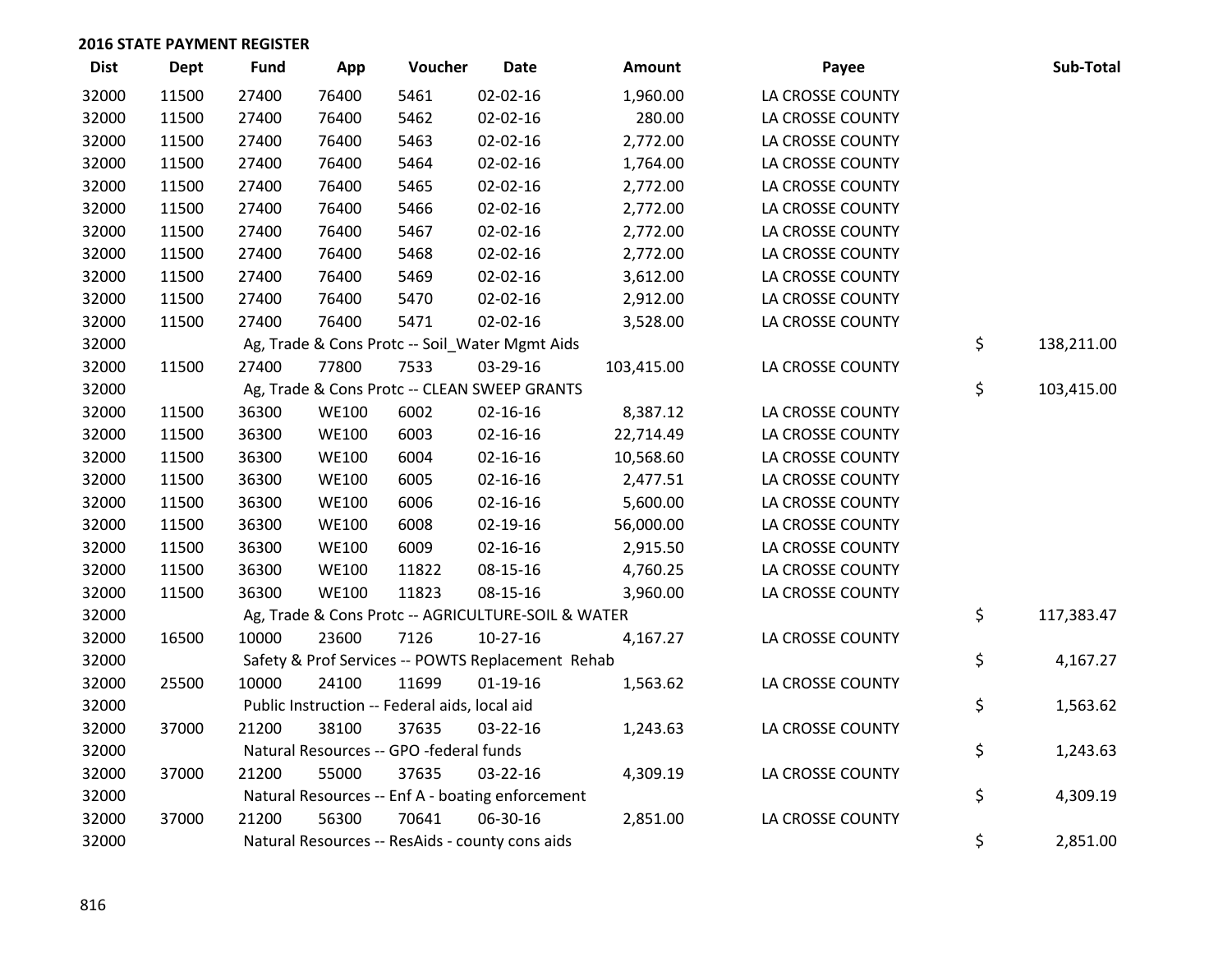| <b>Dist</b> | <b>Dept</b> | <b>Fund</b> | App   | Voucher                                             | <b>Date</b>    | Amount     | Payee                      | Sub-Total          |
|-------------|-------------|-------------|-------|-----------------------------------------------------|----------------|------------|----------------------------|--------------------|
| 32000       | 37000       | 21200       | 57500 | 92336                                               | 09-22-16       | 5,127.27   | LA CROSSE COUNTY           |                    |
| 32000       | 37000       | 21200       | 57500 | 103728                                              | $11 - 01 - 16$ | 17,112.50  | LA CROSSE COUNTY           |                    |
| 32000       | 37000       | 21200       | 57500 | 108849                                              | 11-23-16       | 17,112.50  | LA CROSSE COUNTY           |                    |
| 32000       |             |             |       | Natural Resources -- RA- snowmobile trail areas     |                |            |                            | \$<br>39,352.27    |
| 32000       | 37000       | 21200       | 58400 | 47968                                               | 04-29-16       | 1,790.00   | LA CROSSE COUNTY           |                    |
| 32000       | 37000       | 21200       | 58400 | 90498                                               | 09-14-16       | 23,211.00  | LA CROSSE COUNTY           |                    |
| 32000       |             |             |       | Natural Resources -- ResAids - pymt in lieu tax fed |                |            |                            | \$<br>25,001.00    |
| 32000       | 37000       | 21200       | 58900 | 102345                                              | 11-18-16       | 819.44     | LA CROSSE COUNTY           |                    |
| 32000       |             |             |       | Natural Resources -- Resource aids - distribution o |                |            |                            | \$<br>819.44       |
| 32000       | 37000       | 36300       | TF100 | 33294                                               | 02-29-16       | 78,680.00  | LA CROSSE COUNTY           |                    |
| 32000       |             |             |       | Natural Resources -- DNR-NONPOINT SOURCE            |                |            |                            | \$<br>78,680.00    |
| 32000       | 39500       | 21100       | 18500 | 33571                                               | 09-30-16       | 480.50     | LA CROSSE COUNTY           |                    |
| 32000       | 39500       | 21100       | 18500 | 33594                                               | 09-30-16       | 2,636.97   | LA CROSSE COUNTY           |                    |
| 32000       | 39500       | 21100       | 18500 | 33615                                               | 09-30-16       | 1,392.91   | LA CROSSE COUNTY           |                    |
| 32000       | 39500       | 21100       | 18500 | 33620                                               | 09-30-16       | 367.02     | LA CROSSE COUNTY           |                    |
| 32000       | 39500       | 21100       | 18500 | 57056                                               | 12-01-16       | 828.76     | LA CROSSE COUNTY           |                    |
| 32000       | 39500       | 21100       | 18500 | 57058                                               | 12-01-16       | 325.50     | LA CROSSE COUNTY           |                    |
| 32000       | 39500       | 21100       | 18500 | 58780                                               | 12-05-16       | 1,167.22   | LA CROSSE COUNTY           |                    |
| 32000       | 39500       | 21100       | 18500 | 58816                                               | 12-05-16       | 1,884.20   | LA CROSSE COUNTY           |                    |
| 32000       | 39500       | 21100       | 18500 | 58892                                               | 12-05-16       | 434.00     | LA CROSSE COUNTY           |                    |
| 32000       | 39500       | 21100       | 18500 | 60513                                               | 12-12-16       | 766.94     | LA CROSSE COUNTY           |                    |
| 32000       | 39500       | 21100       | 18500 | 60516                                               | $12 - 12 - 16$ | 317.75     | LA CROSSE COUNTY           |                    |
| 32000       |             |             |       | Transportation -- Hwy Sfty Loc Aid Ffd              |                |            |                            | \$<br>10,601.77    |
| 32000       | 39500       | 21100       | 19000 | 141                                                 | 07-05-16       | 785,771.58 | LA CROSSE COUNTY           |                    |
| 32000       | 39500       | 21100       | 19000 | 29095                                               | 10-03-16       | 392,885.82 | LA CROSSE COUNTY           |                    |
| 32000       |             |             |       | Transportation -- Trans Aids To Co.-Sf              |                |            |                            | \$<br>1,178,657.40 |
| 32000       | 39500       | 21100       | 16800 | 88032                                               | 05-06-16       | 254,412.00 | <b>COUNTY OF LA CROSSE</b> |                    |
| 32000       |             |             |       | Transportation -- Eldly&Disa Co/Aid Sf              |                |            |                            | \$<br>254,412.00   |
| 32000       | 39500       | 21100       | 17700 | 72032                                               | $01 - 04 - 16$ | 5,071.00   | <b>COUNTY OF LA CROSSE</b> |                    |
| 32000       |             |             |       | Transportation -- Tc, Trns Oper Aid Sf              |                |            |                            | \$<br>5,071.00     |
| 32000       | 39500       | 21100       | 18200 | 74717                                               | 02-25-16       | 7,886.00   | TREAS LA CROSSE CO         |                    |
| 32000       | 39500       | 21100       | 18200 | 77128                                               | 03-22-16       | 5,181.00   | TREAS LA CROSSE CO         |                    |
| 32000       | 39500       | 21100       | 18200 | 78397                                               | 04-06-16       | 5,900.00   | TREAS LA CROSSE CO         |                    |
| 32000       |             |             |       | Transportation -- Trnst/Trns-Rel Aid F              |                |            |                            | \$<br>18,967.00    |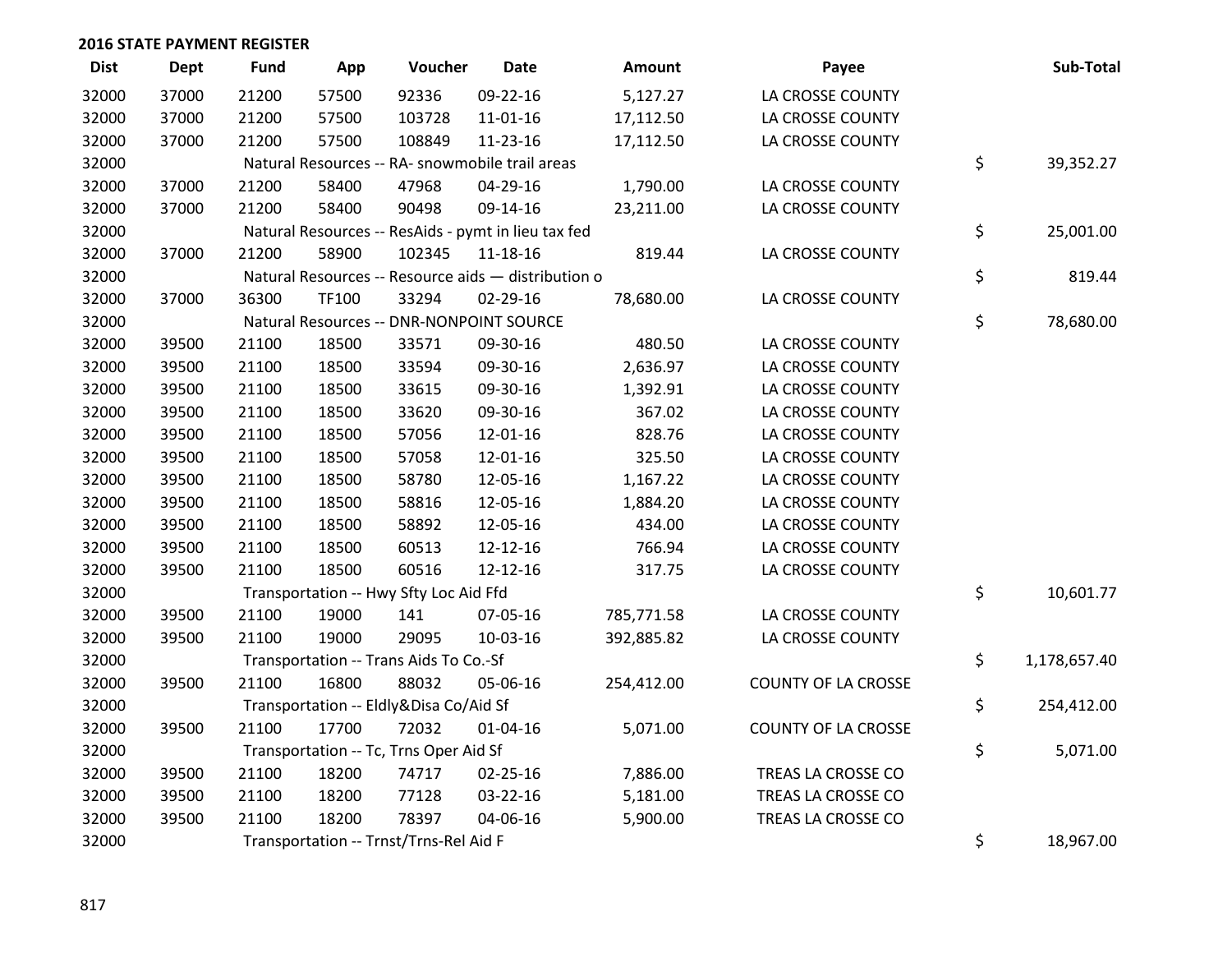| <b>Dist</b> | <b>Dept</b> | <b>Fund</b> | App   | Voucher                                | <b>Date</b>    | Amount     | Payee                      |                 | Sub-Total        |
|-------------|-------------|-------------|-------|----------------------------------------|----------------|------------|----------------------------|-----------------|------------------|
| 32000       | 39500       | 21100       | 18500 | 71710                                  | $01 - 22 - 16$ | 387.50     | LA CROSSE CO HEALTH D      |                 |                  |
| 32000       | 39500       | 21100       | 18500 | 71710                                  | $01 - 22 - 16$ | 759.50     | LA CROSSE CO               | <b>HEALTH D</b> |                  |
| 32000       | 39500       | 21100       | 18500 | 72207                                  | $01 - 28 - 16$ | 788.49     | TREAS LA CROSSE CO         |                 |                  |
| 32000       | 39500       | 21100       | 18500 | 72842                                  | 02-04-16       | 775.00     | TREAS LA CROSSE CO         |                 |                  |
| 32000       | 39500       | 21100       | 18500 | 72842                                  | 02-04-16       | 865.02     | TREAS LA CROSSE CO         |                 |                  |
| 32000       | 39500       | 21100       | 18500 | 74792                                  | 02-25-16       | 258.96     | LA CROSSE CO               | <b>HEALTH D</b> |                  |
| 32000       | 39500       | 21100       | 18500 | 74792                                  | 02-25-16       | 677.28     | LA CROSSE CO               | <b>HEALTH D</b> |                  |
| 32000       | 39500       | 21100       | 18500 | 74792                                  | 02-25-16       | 846.60     | LA CROSSE CO               | <b>HEALTH D</b> |                  |
| 32000       | 39500       | 21100       | 18500 | 75457                                  | 03-03-16       | 658.75     | LA CROSSE CO               | <b>HEALTH D</b> |                  |
| 32000       | 39500       | 21100       | 18500 | 75931                                  | 03-09-16       | 4,769.55   | LA CROSSE CO               | <b>HEALTH D</b> |                  |
| 32000       | 39500       | 21100       | 18500 | 76338                                  | 03-14-16       | 785.58     | TREAS LA CROSSE CO         |                 |                  |
| 32000       | 39500       | 21100       | 18500 | 79413                                  | 04-18-16       | 550.25     | LA CROSSE CO HEALTH D      |                 |                  |
| 32000       | 39500       | 21100       | 18500 | 80993                                  | 05-05-16       | 4,000.00   | TREAS LA CROSSE CO         |                 |                  |
| 32000       | 39500       | 21100       | 18500 | 81494                                  | 05-10-16       | 372.00     | TREAS LA CROSSE CO         |                 |                  |
| 32000       | 39500       | 21100       | 18500 | 81494                                  | 05-10-16       | 792.14     | TREAS LA CROSSE CO         |                 |                  |
| 32000       | 39500       | 21100       | 18500 | 81494                                  | 05-10-16       | 816.72     | TREAS LA CROSSE CO         |                 |                  |
| 32000       | 39500       | 21100       | 18500 | 81494                                  | 05-10-16       | 1,388.67   | TREAS LA CROSSE CO         |                 |                  |
| 32000       | 39500       | 21100       | 18500 | 81494                                  | 05-10-16       | 1,813.89   | TREAS LA CROSSE CO         |                 |                  |
| 32000       | 39500       | 21100       | 18500 | 82277                                  | 05-19-16       | 737.00     | TREAS LA CROSSE CO         |                 |                  |
| 32000       | 39500       | 21100       | 18500 | 82277                                  | 05-19-16       | 744.54     | TREAS LA CROSSE CO         |                 |                  |
| 32000       | 39500       | 21100       | 18500 | 83747                                  | 06-07-16       | 372.00     | TREAS LA CROSSE CO         |                 |                  |
| 32000       | 39500       | 21100       | 18500 | 83747                                  | 06-07-16       | 637.44     | TREAS LA CROSSE CO         |                 |                  |
| 32000       | 39500       | 21100       | 18500 | 83747                                  | 06-07-16       | 976.46     | TREAS LA CROSSE CO         |                 |                  |
| 32000       | 39500       | 21100       | 18500 | 84674                                  | 06-16-16       | 782.72     | TREAS LA CROSSE CO         |                 |                  |
| 32000       | 39500       | 21100       | 18500 | 85952                                  | 06-29-16       | 503.75     | TREAS LA CROSSE CO         |                 |                  |
| 32000       | 39500       | 21100       | 18500 | 85952                                  | 06-29-16       | 3,202.56   | TREAS LA CROSSE CO         |                 |                  |
| 32000       | 39500       | 21100       | 18500 | 86093                                  | 06-30-16       | 5,900.63   | TREAS LA CROSSE CO         |                 |                  |
| 32000       | 39500       | 21100       | 18500 | 86437                                  | 07-05-16       | 4,000.00   | TREAS LA CROSSE CO         |                 |                  |
| 32000       | 39500       | 21100       | 18500 | 86821                                  | 07-08-16       | 744.54     | TREAS LA CROSSE CO         |                 |                  |
| 32000       | 39500       | 21100       | 18500 | 87243                                  | $07-14-16$     | 146.88     | TREAS LA CROSSE CO         |                 |                  |
| 32000       |             |             |       | Transportation -- Hwy Sfty Loc Aid Ffd |                |            |                            |                 | \$<br>40,054.42  |
| 32000       | 39500       | 21100       | 19000 | 74032                                  | 01-04-16       | 392,885.79 | <b>COUNTY OF LA CROSSE</b> |                 |                  |
| 32000       |             |             |       | Transportation -- Trans Aids To Co.-Sf |                |            |                            |                 | \$<br>392,885.79 |
| 32000       | 41000       | 10000       | 11600 | 92389                                  | 11-29-16       | 171,720.00 | LA CROSSE COUNTY           |                 |                  |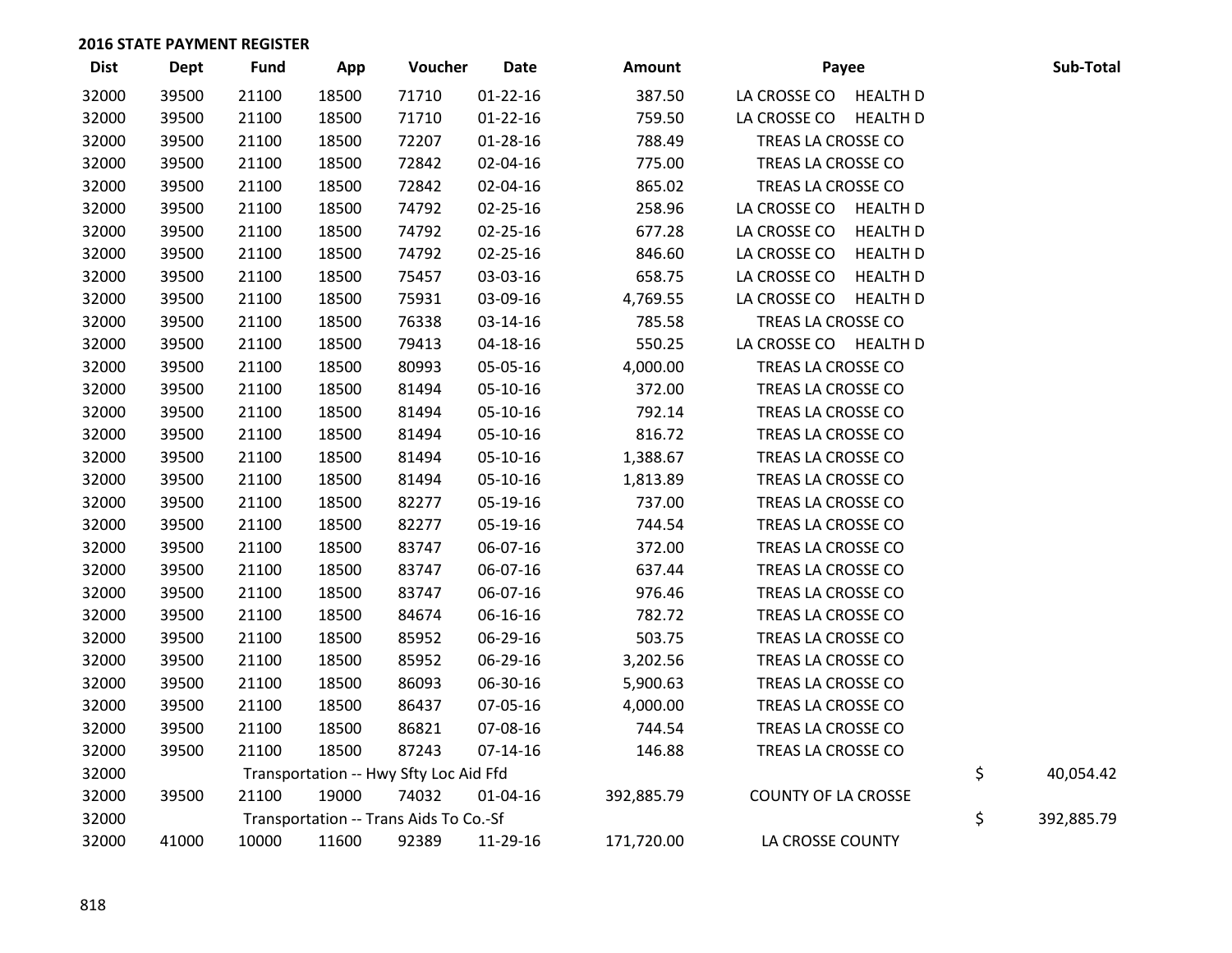| <b>Dist</b> | <b>Dept</b> | <b>Fund</b> | App   | Voucher                                           | <b>Date</b>    | Amount     | Payee            | Sub-Total        |
|-------------|-------------|-------------|-------|---------------------------------------------------|----------------|------------|------------------|------------------|
| 32000       |             |             |       | Corrections -- Reimbursing counties for proba     |                |            |                  | \$<br>171,720.00 |
| 32000       | 41000       | 10000       | 30200 | 19333                                             | $01 - 14 - 16$ | 10,218.00  | LA CROSSE COUNTY |                  |
| 32000       |             |             |       | Corrections -- Community intervention program     |                |            |                  | \$<br>10,218.00  |
| 32000       | 41000       | 10000       | 31300 | 21607                                             | $01-20-16$     | 122,748.00 | LA CROSSE COUNTY |                  |
| 32000       | 41000       | 10000       | 31300 | 21608                                             | $01 - 20 - 16$ | 62,076.00  | LA CROSSE COUNTY |                  |
| 32000       | 41000       | 10000       | 31300 | 21609                                             | $01 - 20 - 16$ | 136,843.50 | LA CROSSE COUNTY |                  |
| 32000       | 41000       | 10000       | 31300 | 28407                                             | $02 - 12 - 16$ | 1,390.00   | LA CROSSE COUNTY |                  |
| 32000       |             |             |       | Corrections -- Community youth and family aid     |                |            |                  | \$<br>323,057.50 |
| 32000       | 43500       | 10000       | 10700 | 62318                                             | 07-20-16       | 105.50     | LA CROSSE COUNTY |                  |
| 32000       | 43500       | 10000       | 10700 | 82360                                             | 10-20-16       | 144.72     | LA CROSSE COUNTY |                  |
| 32000       | 43500       | 10000       | 10700 | 86477                                             | 11-25-16       | 263.75     | LA CROSSE COUNTY |                  |
| 32000       |             |             |       | Health Services -- Public health dispensaries and |                |            |                  | \$<br>513.97     |
| 32000       | 43500       | 10000       | 15000 | 19623                                             | 01-07-16       | 5,000.00   | LA CROSSE COUNTY |                  |
| 32000       | 43500       | 10000       | 15000 | 20270                                             | 05-10-16       | 1,600.00   | LA CROSSE COUNTY |                  |
| 32000       | 43500       | 10000       | 15000 | 36012                                             | 03-28-16       | 2,165.00   | LA CROSSE COUNTY |                  |
| 32000       | 43500       | 10000       | 15000 | 50184                                             | 06-02-16       | 800.00     | LA CROSSE COUNTY |                  |
| 32000       | 43500       | 10000       | 15000 | 65145                                             | 08-04-16       | 2,600.00   | LA CROSSE COUNTY |                  |
| 32000       | 43500       | 10000       | 15000 | 69955                                             | 08-22-16       | 1,100.10   | LA CROSSE COUNTY |                  |
| 32000       | 43500       | 10000       | 15000 | 76005                                             | 09-20-16       | 600.00     | LA CROSSE COUNTY |                  |
| 32000       | 43500       | 10000       | 15000 | 77820                                             | 09-29-16       | 3,065.75   | LA CROSSE COUNTY |                  |
| 32000       | 43500       | 10000       | 15000 | 83424                                             | $10-27-16$     | 400.00     | LA CROSSE COUNTY |                  |
| 32000       | 43500       | 10000       | 15000 | 91305                                             | 11-29-16       | 500.00     | LA CROSSE COUNTY |                  |
| 32000       |             |             |       | Health Services -- Federal project aids           |                |            |                  | \$<br>17,830.85  |
| 32000       | 43500       | 10000       | 41400 | 50150                                             | 06-03-16       | 62,806.00  | LA CROSSE COUNTY |                  |
| 32000       |             |             |       | Health Services -- Income maintenance             |                |            |                  | \$<br>62,806.00  |
| 32000       | 43500       | 10000       | 97500 | 23292                                             | $02 - 12 - 16$ | 52.75      | LA CROSSE COUNTY |                  |
| 32000       | 43500       | 10000       | 97500 | 24873                                             | 02-05-16       | 316.50     | LA CROSSE COUNTY |                  |
| 32000       | 43500       | 10000       | 97500 | 28423                                             | 02-26-16       | 105.50     | LA CROSSE COUNTY |                  |
| 32000       | 43500       | 10000       | 97500 | 32839                                             | 03-30-16       | 42.88      | LA CROSSE COUNTY |                  |
| 32000       | 43500       | 10000       | 97500 | 34426                                             | 03-23-16       | 158.25     | LA CROSSE COUNTY |                  |
| 32000       | 43500       | 10000       | 97500 | 55905                                             | 06-28-16       | 52.75      | LA CROSSE COUNTY |                  |
| 32000       | 43500       | 10000       | 97500 | 56613                                             | 07-01-16       | 52.75      | LA CROSSE COUNTY |                  |
| 32000       |             |             |       | Health Services -- 975- GENERAL RCPT/CLRING       |                |            |                  | \$<br>781.38     |
| 32000       | 43500       | 10000       | 00000 | 90613                                             | $01 - 02 - 16$ | 212,210.00 | LA CROSSE CO     |                  |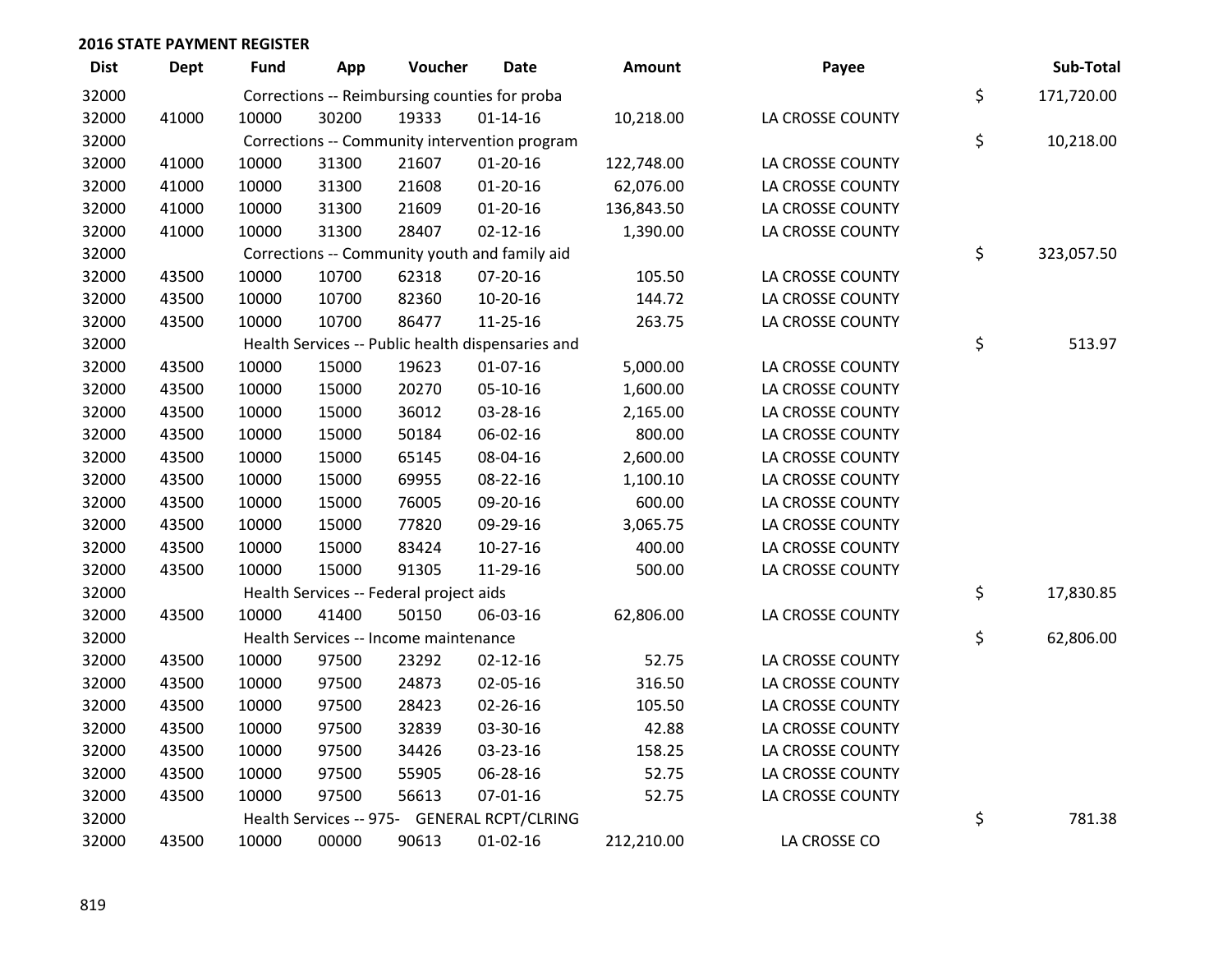| <b>Dist</b> | <b>Dept</b> | <b>Fund</b> | App   | Voucher                                   | <b>Date</b>    | Amount       | Payee            | Sub-Total           |
|-------------|-------------|-------------|-------|-------------------------------------------|----------------|--------------|------------------|---------------------|
| 32000       | 43500       | 10000       | 00000 | 90614                                     | $01 - 04 - 16$ | 250,132.00   | LA CROSSE CO     |                     |
| 32000       | 43500       | 10000       | 00000 | 90616                                     | 02-01-16       | 546,823.00   | LA CROSSE CO     |                     |
| 32000       | 43500       | 10000       | 00000 | 90618                                     | 03-01-16       | 584,555.00   | LA CROSSE CO     |                     |
| 32000       | 43500       | 10000       | 00000 | 90622                                     | $04 - 01 - 16$ | 1,243,785.00 | LA CROSSE CO     |                     |
| 32000       | 43500       | 10000       | 00000 | 90624                                     | 05-02-16       | 833,437.00   | LA CROSSE CO     |                     |
| 32000       | 43500       | 10000       | 00000 | 90627                                     | 06-01-16       | 631,281.00   | LA CROSSE CO     |                     |
| 32000       | 43500       | 10000       | 00000 | 90628                                     | 06-29-16       | 38,936.00    | LA CROSSE CO     |                     |
| 32000       | 43500       | 10000       | 00000 | 90700                                     | $07 - 01 - 16$ | 645,716.00   | LA CROSSE CO     |                     |
| 32000       | 43500       | 10000       | 00000 | 90701                                     | 08-01-16       | 2,577,999.00 | LA CROSSE CO     |                     |
| 32000       | 43500       | 10000       | 00000 | 90702                                     | 09-01-16       | 1,141,418.00 | LA CROSSE CO     |                     |
| 32000       | 43500       | 10000       | 00000 | 90704                                     | $10-01-16$     | 1,030,691.00 | LA CROSSE CO     |                     |
| 32000       | 43500       | 10000       | 00000 | 90705                                     | 11-01-16       | 703,787.00   | LA CROSSE CO     |                     |
| 32000       | 43500       | 10000       | 00000 | 90706                                     | 12-01-16       | 580,301.00   | LA CROSSE CO     |                     |
| 32000       |             |             |       | Health Services -- State/Fed Aids         |                |              |                  | \$<br>11,021,071.00 |
| 32000       | 45500       | 10000       | 20200 | 6144                                      | $02 - 11 - 16$ | 1,194.91     | LA CROSSE COUNTY |                     |
| 32000       |             |             |       | Justice -- Officer training reimbursement |                |              |                  | \$<br>1,194.91      |
| 32000       | 45500       | 10000       | 22100 | 14323                                     | $07 - 22 - 16$ | 4,240.00     | LA CROSSE COUNTY |                     |
| 32000       |             |             |       | Justice -- Crime laboratories, DNA        |                |              |                  | \$<br>4,240.00      |
| 32000       | 45500       | 10000       | 22500 | 6348                                      | $02 - 16 - 16$ | 16,035.00    | LA CROSSE COUNTY |                     |
| 32000       |             |             |       | Justice -- Drug crimes enforcement, local |                |              |                  | \$<br>16,035.00     |
| 32000       | 45500       | 10000       | 23100 | 6144                                      | $02 - 11 - 16$ | 4,111.57     | LA CROSSE COUNTY |                     |
| 32000       | 45500       | 10000       | 23100 | 12974                                     | 06-24-16       | 14,880.00    | LA CROSSE COUNTY |                     |
| 32000       | 45500       | 10000       | 23100 | 14033                                     | $07 - 21 - 16$ | 5,906.67     | LA CROSSE COUNTY |                     |
| 32000       | 45500       | 10000       | 23100 | 20804                                     | 12-16-16       | 1,440.00     | LA CROSSE COUNTY |                     |
| 32000       |             |             |       | Justice -- Law enforcement train, local   |                |              |                  | \$<br>26,338.24     |
| 32000       | 45500       | 10000       | 25100 | 10030                                     | 05-19-16       | 2,985.99     | LA CROSSE COUNTY |                     |
| 32000       | 45500       | 10000       | 25100 | 10350                                     | 05-27-16       | 2,500.00     | LA CROSSE COUNTY |                     |
| 32000       | 45500       | 10000       | 25100 | 12819                                     | 06-23-16       | 2,500.00     | LA CROSSE COUNTY |                     |
| 32000       | 45500       | 10000       | 25100 | 13197                                     | 06-29-16       | 11,355.06    | LA CROSSE COUNTY |                     |
| 32000       | 45500       | 10000       | 25100 | 15722                                     | 08-24-16       | 855.50       | LA CROSSE COUNTY |                     |
| 32000       | 45500       | 10000       | 25100 | 15758                                     | 08-25-16       | 11,817.94    | LA CROSSE COUNTY |                     |
| 32000       | 45500       | 10000       | 25100 | 15887                                     | 08-31-16       | 2,500.00     | LA CROSSE COUNTY |                     |
| 32000       | 45500       | 10000       | 25100 | 15888                                     | 08-31-16       | 11,972.00    | LA CROSSE COUNTY |                     |
| 32000       | 45500       | 10000       | 25100 | 17243                                     | 10-03-16       | 1,250.00     | LA CROSSE COUNTY |                     |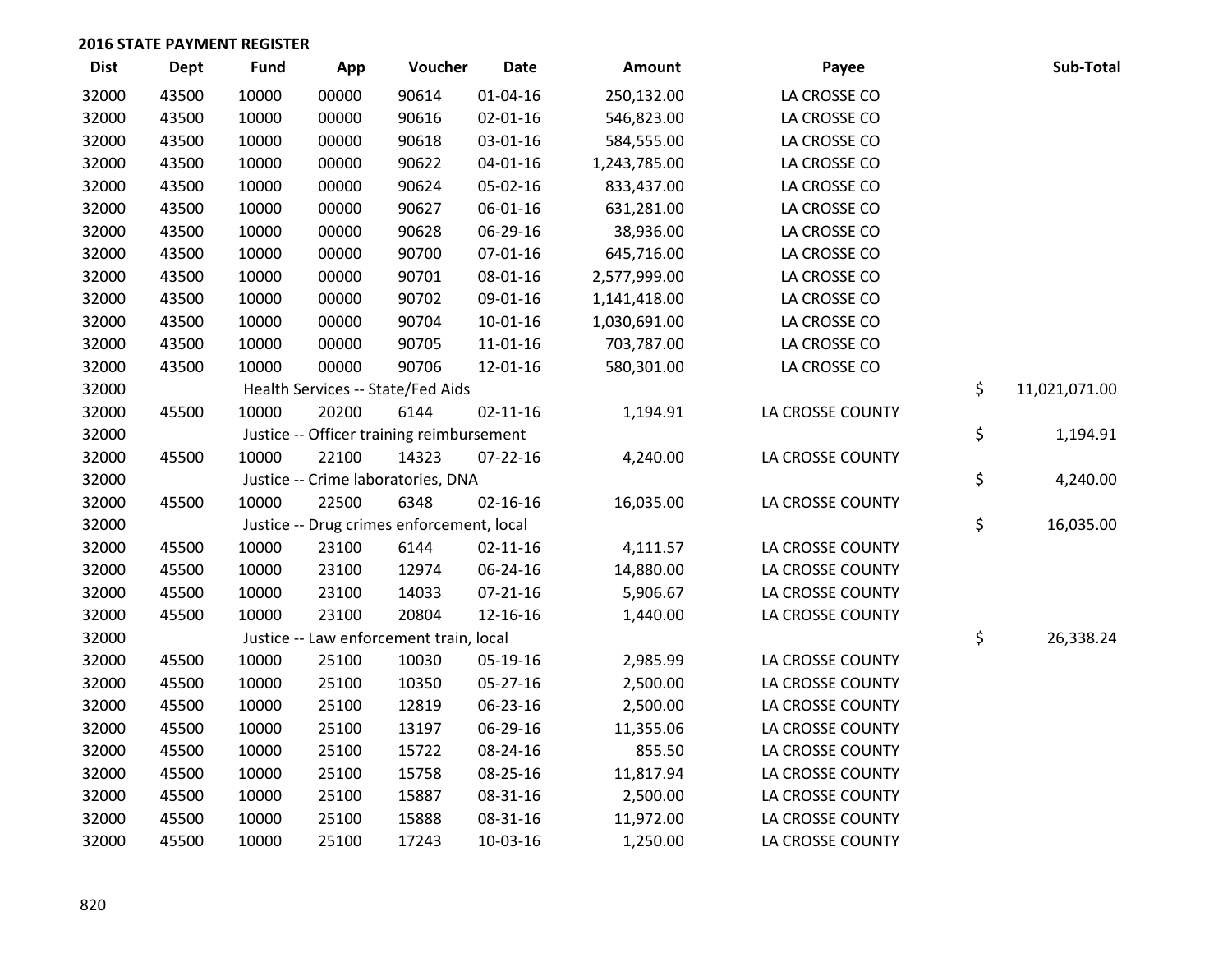| <b>Dist</b> | <b>Dept</b> | <b>Fund</b> | App   | Voucher                                           | <b>Date</b>                                      | Amount    | Payee            | Sub-Total        |
|-------------|-------------|-------------|-------|---------------------------------------------------|--------------------------------------------------|-----------|------------------|------------------|
| 32000       | 45500       | 10000       | 25100 | 17244                                             | 10-03-16                                         | 943.00    | LA CROSSE COUNTY |                  |
| 32000       | 45500       | 10000       | 25100 | 19855                                             | 11-30-16                                         | 3,619.78  | LA CROSSE COUNTY |                  |
| 32000       |             |             |       | Justice -- Federal aid, local assistance          |                                                  |           |                  | \$<br>52,299.27  |
| 32000       | 45500       | 10000       | 27100 | 6795                                              | $02 - 23 - 16$                                   | 30,763.14 | LA CROSSE COUNTY |                  |
| 32000       | 45500       | 10000       | 27100 | 10474                                             | 05-31-16                                         | 2,206.27  | LA CROSSE COUNTY |                  |
| 32000       | 45500       | 10000       | 27100 | 14842                                             | 08-08-16                                         | 78,692.75 | LA CROSSE COUNTY |                  |
| 32000       | 45500       | 10000       | 27100 | 17104                                             | 10-03-16                                         | 25,397.18 | LA CROSSE COUNTY |                  |
| 32000       |             |             |       | Justice -- Alt prosecution alcohol drugs          |                                                  |           |                  | \$<br>137,059.34 |
| 32000       | 45500       | 10000       | 53200 | 7607                                              | 03-14-16                                         | 56,763.16 | LA CROSSE COUNTY |                  |
| 32000       | 45500       | 10000       | 53200 | 14437                                             | $07 - 22 - 16$                                   | 41,565.42 | LA CROSSE COUNTY |                  |
| 32000       |             |             |       | Justice -- Crime victim witness assist            |                                                  |           |                  | \$<br>98,328.58  |
| 32000       | 46500       | 10000       | 30800 | 6672                                              | 03-01-16                                         | 1,438.46  | LA CROSSE COUNTY |                  |
| 32000       | 46500       | 10000       | 30800 | 13499                                             | 08-01-16                                         | 5,682.17  | LA CROSSE COUNTY |                  |
| 32000       |             |             |       |                                                   | Military Affairs -- Emergency response equipment |           |                  | \$<br>7,120.63   |
| 32000       | 46500       | 10000       | 33700 | 12935                                             | $07 - 20 - 16$                                   | 13,938.00 | LA CROSSE COUNTY |                  |
| 32000       | 46500       | 10000       | 33700 | 18611                                             | 12-06-16                                         | 13,938.00 | LA CROSSE COUNTY |                  |
| 32000       |             |             |       | Military Affairs -- Local emer planning grants    |                                                  |           |                  | \$<br>27,876.00  |
| 32000       | 46500       | 10000       | 34200 | 5046                                              | $01-27-16$                                       | 31,860.94 | LA CROSSE COUNTY |                  |
| 32000       | 46500       | 10000       | 34200 | 5596                                              | 02-04-16                                         | 13,843.50 | LA CROSSE COUNTY |                  |
| 32000       | 46500       | 10000       | 34200 | 8912                                              | 04-26-16                                         | 4,500.00  | LA CROSSE COUNTY |                  |
| 32000       | 46500       | 10000       | 34200 | 13874                                             | 08-16-16                                         | 34,246.66 | LA CROSSE COUNTY |                  |
| 32000       | 46500       | 10000       | 34200 | 16162                                             | 10-04-16                                         | 9,874.62  | LA CROSSE COUNTY |                  |
| 32000       | 46500       | 10000       | 34200 | 17579                                             | 11-07-16                                         | 11,900.00 | LA CROSSE COUNTY |                  |
| 32000       | 46500       | 10000       | 34200 | 18681                                             | 12-06-16                                         | 33,013.96 | LA CROSSE COUNTY |                  |
| 32000       |             |             |       | Military Affairs -- Federal aid, local assistance |                                                  |           |                  | \$<br>139,239.68 |
| 32000       | 48500       | 15200       | 12700 | 13976                                             | 06-30-16                                         | 1,300.00  | LA CROSSE COUNTY |                  |
| 32000       |             |             |       | Veterans Affairs -- Grants to counties            |                                                  |           |                  | \$<br>1,300.00   |
| 32000       | 48500       | 58200       | 26700 | 13976                                             | 06-30-16                                         | 5,850.00  | LA CROSSE COUNTY |                  |
| 32000       | 48500       | 58300       | 37000 | 13976                                             | 06-30-16                                         | 5,850.00  | LA CROSSE COUNTY |                  |
| 32000       |             |             |       | Veterans Affairs -- County grants                 |                                                  |           |                  | \$<br>11,700.00  |
| 32000       | 50500       | 10000       | 15500 | 8186                                              | $01 - 15 - 16$                                   | 4,793.45  | LA CROSSE COUNTY |                  |
| 32000       | 50500       | 10000       | 15500 | 11504                                             | $02 - 17 - 16$                                   | 4,014.47  | LA CROSSE COUNTY |                  |
| 32000       | 50500       | 10000       | 15500 | 15458                                             | $04 - 01 - 16$                                   | 4,127.24  | LA CROSSE COUNTY |                  |
| 32000       | 50500       | 10000       | 15500 | 16306                                             | 04-15-16                                         | 4,267.37  | LA CROSSE COUNTY |                  |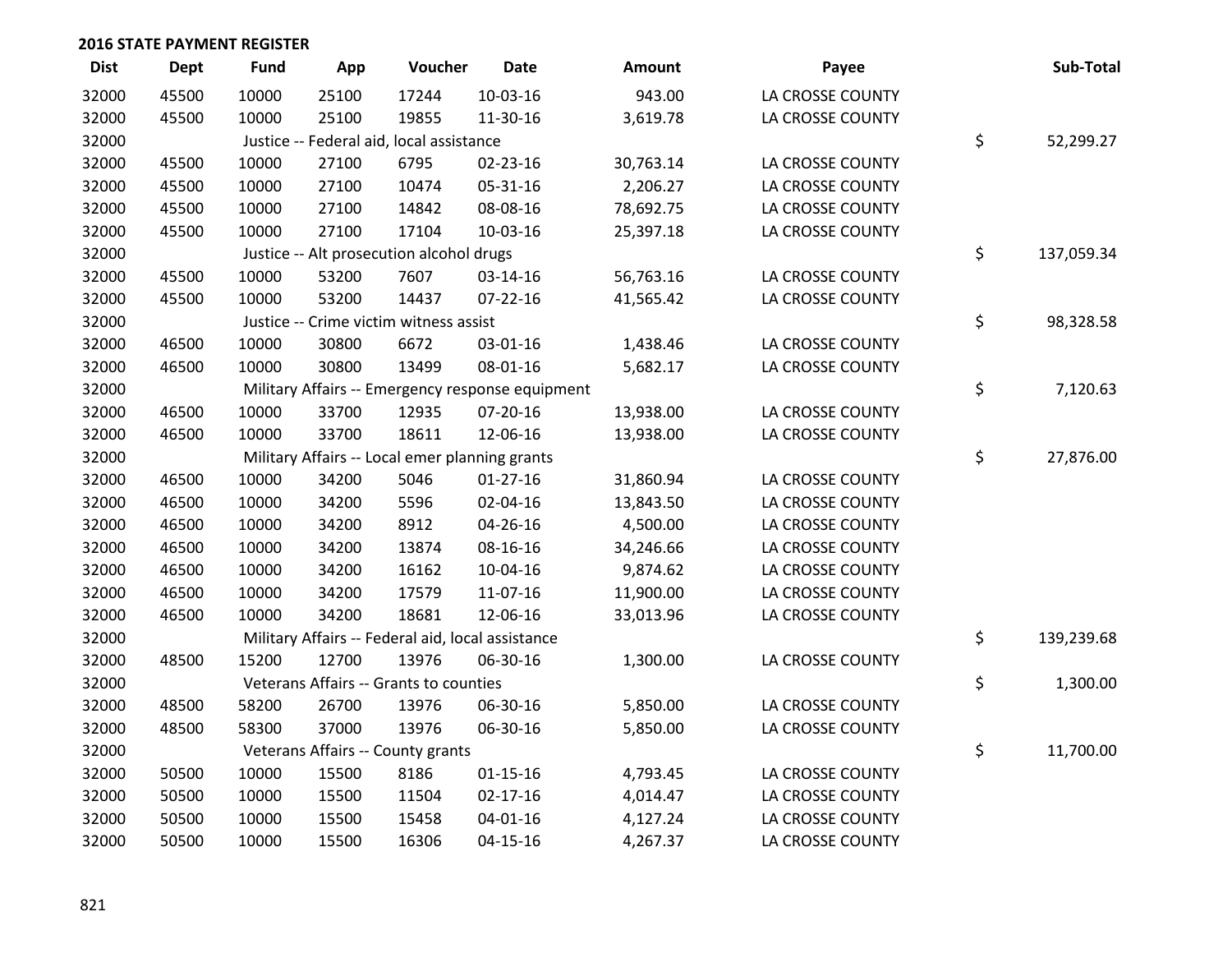| <b>Dist</b> | <b>Dept</b> | Fund  | App   | Voucher | <b>Date</b>    | <b>Amount</b> | Payee            | Sub-Total |
|-------------|-------------|-------|-------|---------|----------------|---------------|------------------|-----------|
| 32000       | 50500       | 10000 | 15500 | 19153   | 05-17-16       | 5,587.15      | LA CROSSE COUNTY |           |
| 32000       | 50500       | 10000 | 15500 | 22059   | 06-15-16       | 7,462.79      | LA CROSSE COUNTY |           |
| 32000       | 50500       | 10000 | 15500 | 24405   | 07-18-16       | 7,793.44      | LA CROSSE COUNTY |           |
| 32000       | 50500       | 10000 | 15500 | 26080   | 08-01-16       | 3,682.29      | LA CROSSE COUNTY |           |
| 32000       | 50500       | 10000 | 15500 | 28802   | 09-01-16       | 1,973.63      | LA CROSSE COUNTY |           |
| 32000       | 50500       | 10000 | 15500 | 32639   | $10-17-16$     | 6,046.17      | LA CROSSE COUNTY |           |
| 32000       | 50500       | 10000 | 15500 | 33864   | $10-31-16$     | 15,726.84     | LA CROSSE COUNTY |           |
| 32000       | 50500       | 10000 | 15500 | 37665   | 12-15-16       | 5,424.81      | LA CROSSE COUNTY |           |
| 32000       | 50500       | 10000 | 74300 | 7524    | $01 - 25 - 16$ | 50,331.00     | LA CROSSE COUNTY |           |
| 32000       | 50500       | 10000 | 74300 | 8485    | $01 - 25 - 16$ | 82,938.00     | LA CROSSE COUNTY |           |
| 32000       | 50500       | 10000 | 74300 | 8870    | $01 - 25 - 16$ | 21,390.00     | LA CROSSE COUNTY |           |
| 32000       | 50500       | 10000 | 74300 | 9960    | 02-05-16       | 11,840.00     | LA CROSSE COUNTY |           |
| 32000       | 50500       | 10000 | 74300 | 10487   | 02-26-16       | 41,151.00     | LA CROSSE COUNTY |           |
| 32000       | 50500       | 10000 | 74300 | 13514   | 03-17-16       | 25,229.00     | LA CROSSE COUNTY |           |
| 32000       | 50500       | 10000 | 74300 | 13924   | 03-25-16       | 56,332.00     | LA CROSSE COUNTY |           |
| 32000       | 50500       | 10000 | 74300 | 16801   | $04 - 27 - 16$ | 51,940.00     | LA CROSSE COUNTY |           |
| 32000       | 50500       | 10000 | 74300 | 16804   | 04-27-16       | 13,142.00     | LA CROSSE COUNTY |           |
| 32000       | 50500       | 10000 | 74300 | 18721   | 05-16-16       | 48,518.00     | LA CROSSE COUNTY |           |
| 32000       | 50500       | 10000 | 74300 | 23560   | $07-12-16$     | 86,904.00     | LA CROSSE COUNTY |           |
| 32000       | 50500       | 10000 | 74300 | 27500   | 08-26-16       | 45,340.00     | LA CROSSE COUNTY |           |
| 32000       | 50500       | 10000 | 74300 | 28131   | 08-31-16       | 26,371.00     | LA CROSSE COUNTY |           |
| 32000       | 50500       | 10000 | 74300 | 29987   | 10-06-16       | 39,659.00     | LA CROSSE COUNTY |           |
| 32000       | 50500       | 10000 | 74300 | 30854   | 10-07-16       | 39,682.00     | LA CROSSE COUNTY |           |
| 32000       | 50500       | 10000 | 74300 | 33202   | $10 - 21 - 16$ | 96,243.00     | LA CROSSE COUNTY |           |
| 32000       | 50500       | 10000 | 74300 | 33535   | 12-02-16       | 266.00        | LA CROSSE COUNTY |           |
| 32000       | 50500       | 10000 | 74300 | 33537   | 12-02-16       | 1,210.00      | LA CROSSE COUNTY |           |
| 32000       | 50500       | 10000 | 74300 | 33538   | 12-02-16       | 4,610.00      | LA CROSSE COUNTY |           |
| 32000       | 50500       | 10000 | 74300 | 33539   | 12-02-16       | 3,696.00      | LA CROSSE COUNTY |           |
| 32000       | 50500       | 10000 | 74300 | 33540   | 12-02-16       | 3,623.00      | LA CROSSE COUNTY |           |
| 32000       | 50500       | 10000 | 74300 | 33542   | 12-02-16       | 2,324.00      | LA CROSSE COUNTY |           |
| 32000       | 50500       | 10000 | 74300 | 33543   | 12-02-16       | 3,921.00      | LA CROSSE COUNTY |           |
| 32000       | 50500       | 10000 | 74300 | 34374   | 11-09-16       | 20,764.00     | LA CROSSE COUNTY |           |
| 32000       | 50500       | 10000 | 74300 | 36782   | 12-09-16       | 39,021.00     | LA CROSSE COUNTY |           |
| 32000       | 50500       | 10000 | 74300 | 37745   | 12-23-16       | 28,090.00     | LA CROSSE COUNTY |           |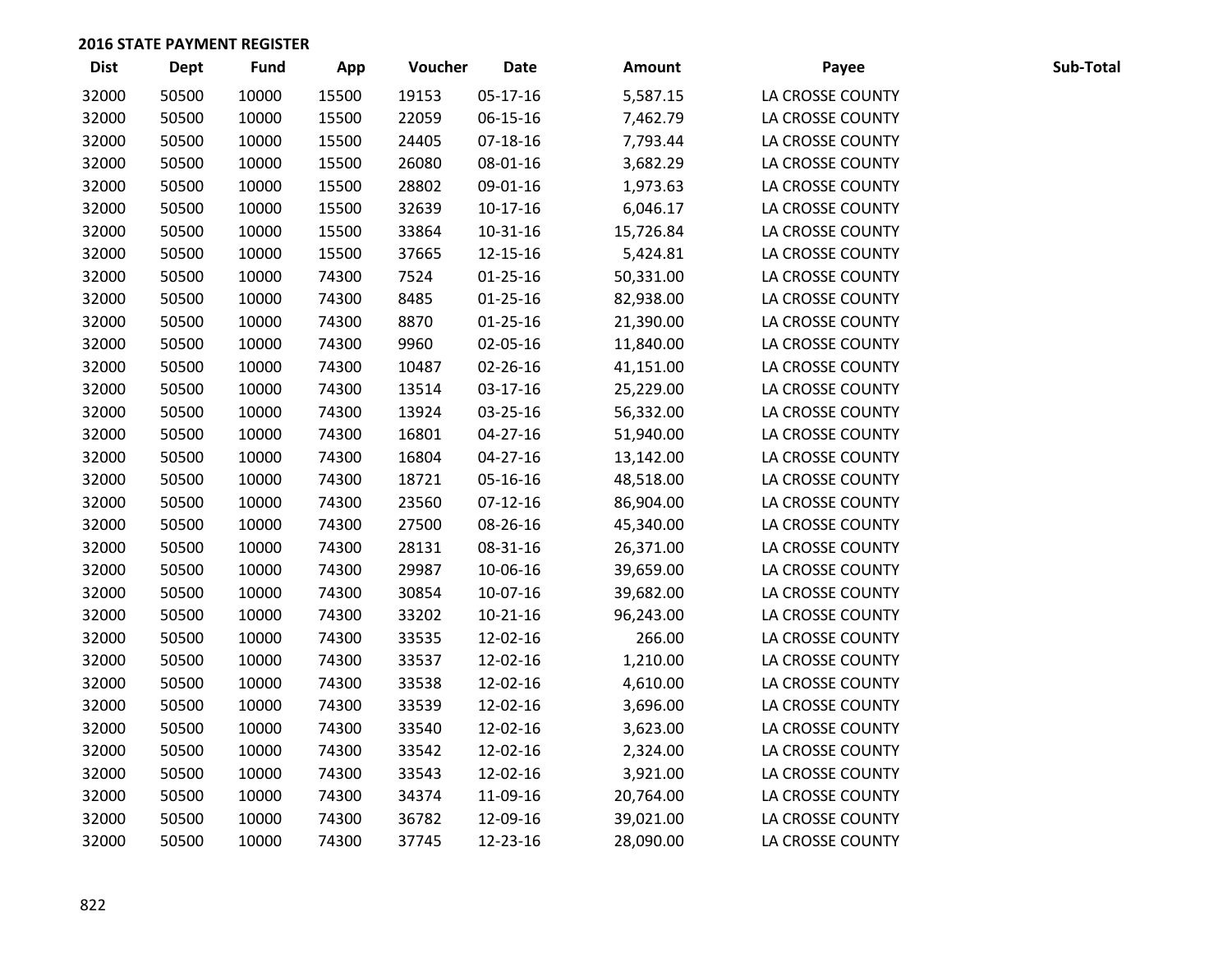| <b>Dist</b> | <b>Dept</b> | <b>Fund</b> | App                    | Voucher                                         | <b>Date</b>                                    | <b>Amount</b>                                                 | Payee            | Sub-Total           |
|-------------|-------------|-------------|------------------------|-------------------------------------------------|------------------------------------------------|---------------------------------------------------------------|------------------|---------------------|
| 32000       | 50500       | 10000       | 74300                  | 38123                                           | 12-27-16                                       | 4,131.00                                                      | LA CROSSE COUNTY |                     |
| 32000       | 50500       | 10000       | 74300                  | 38130                                           | 12-27-16                                       | 3,347.00                                                      | LA CROSSE COUNTY |                     |
| 32000       | 50500       | 10000       | 74300                  | 38269                                           | 12-23-16                                       | 16,977.00                                                     | LA CROSSE COUNTY |                     |
| 32000       |             |             |                        | Administration -- Federal aid, local assistance |                                                |                                                               |                  | \$<br>939,889.65    |
| 32000       | 50500       | 23500       | 37100                  | 8186                                            | $01 - 15 - 16$                                 | 8,824.75                                                      | LA CROSSE COUNTY |                     |
| 32000       | 50500       | 23500       | 37100                  | 11504                                           | $02 - 17 - 16$                                 | 8,026.45                                                      | LA CROSSE COUNTY |                     |
| 32000       | 50500       | 23500       | 37100                  | 15458                                           | $04 - 01 - 16$                                 | 7,864.14                                                      | LA CROSSE COUNTY |                     |
| 32000       | 50500       | 23500       | 37100                  | 16306                                           | $04 - 15 - 16$                                 | 7,935.92                                                      | LA CROSSE COUNTY |                     |
| 32000       | 50500       | 23500       | 37100                  | 19153                                           | 05-17-16                                       | 7,247.27                                                      | LA CROSSE COUNTY |                     |
| 32000       | 50500       | 23500       | 37100                  | 22059                                           | 06-15-16                                       | 7,119.43                                                      | LA CROSSE COUNTY |                     |
| 32000       | 50500       | 23500       | 37100                  | 24405                                           | $07-18-16$                                     | 4,278.29                                                      | LA CROSSE COUNTY |                     |
| 32000       | 50500       | 23500       | 37100                  | 26080                                           | 08-01-16                                       | 4,395.91                                                      | LA CROSSE COUNTY |                     |
| 32000       | 50500       | 23500       | 37100                  | 28802                                           | 09-01-16                                       | 4,412.92                                                      | LA CROSSE COUNTY |                     |
| 32000       | 50500       | 23500       | 37100                  | 32639                                           | $10-17-16$                                     | 5,851.68                                                      | LA CROSSE COUNTY |                     |
| 32000       | 50500       | 23500       | 37100                  | 33864                                           | 10-31-16                                       | 11,947.99                                                     | LA CROSSE COUNTY |                     |
| 32000       | 50500       | 23500       | 37100                  | 37665                                           | 12-15-16                                       | 9,741.35                                                      | LA CROSSE COUNTY |                     |
| 32000       |             |             |                        |                                                 | Administration -- Low-income assistance grants |                                                               |                  | \$<br>87,646.10     |
| 32000       | 50500       | 26900       | 16600                  | 13224                                           | 03-23-16                                       | 1,000.00                                                      | LA CROSSE COUNTY |                     |
| 32000       | 50500       | 26900       | 16600                  | 18322                                           | 05-13-16                                       | 25,000.00                                                     | LA CROSSE COUNTY |                     |
| 32000       |             |             | Administration -- Land |                                                 |                                                |                                                               |                  | \$<br>26,000.00     |
| 32000       | 50700       | 10000       | 13000                  | 567                                             | 06-28-16                                       | 3,774.60                                                      | LA CROSSE COUNTY |                     |
| 32000       |             |             |                        |                                                 |                                                | Commissioners of Public Lands -- Federal aid -- flood control |                  | \$<br>3,774.60      |
| 32000       | 83500       | 10000       | 10500                  | 6120                                            | $07 - 25 - 16$                                 | 611,277.91                                                    | LA CROSSE COUNTY |                     |
| 32000       | 83500       | 10000       | 10500                  | 13641                                           | 11-21-16                                       | 2,989,880.56                                                  | LA CROSSE COUNTY |                     |
| 32000       |             |             |                        | Revenue -- County and Municipal Aid             |                                                |                                                               |                  | \$<br>3,601,158.47  |
| 32000       | 83500       | 10000       | 10900                  | 7224                                            | 07-25-16                                       | 132,767.00                                                    | LA CROSSE COUNTY |                     |
| 32000       |             |             |                        | Revenue -- State Aid, Tax Exempt Proprty        |                                                |                                                               |                  | \$<br>132,767.00    |
| 32000       | 83500       | 10000       | 11000                  | 13641                                           | 11-21-16                                       | 488,616.63                                                    | LA CROSSE COUNTY |                     |
| 32000       |             |             |                        | Revenue -- Public Utility Distribution          |                                                |                                                               |                  | \$<br>488,616.63    |
| 32000       | 83500       | 10000       | 30200                  | 5038                                            | 07-25-16                                       | 1,651,306.63                                                  | LA CROSSE COUNTY |                     |
| 32000       | 83500       | 10000       | 30200                  | 5182                                            | $07 - 25 - 16$                                 | 9,856,770.28                                                  | LA CROSSE COUNTY |                     |
| 32000       |             |             |                        | Revenue -- School Lvy Tx/First Dollar Cr        |                                                |                                                               |                  | \$<br>11,508,076.91 |
| 32000       | 83500       | 52100       | 36300                  | 3441                                            | 03-28-16                                       | 1,922,866.93                                                  | LA CROSSE COUNTY |                     |
| 32000       |             |             |                        | Revenue -- Lottery & Gaming Credit              |                                                |                                                               |                  | \$<br>1,922,866.93  |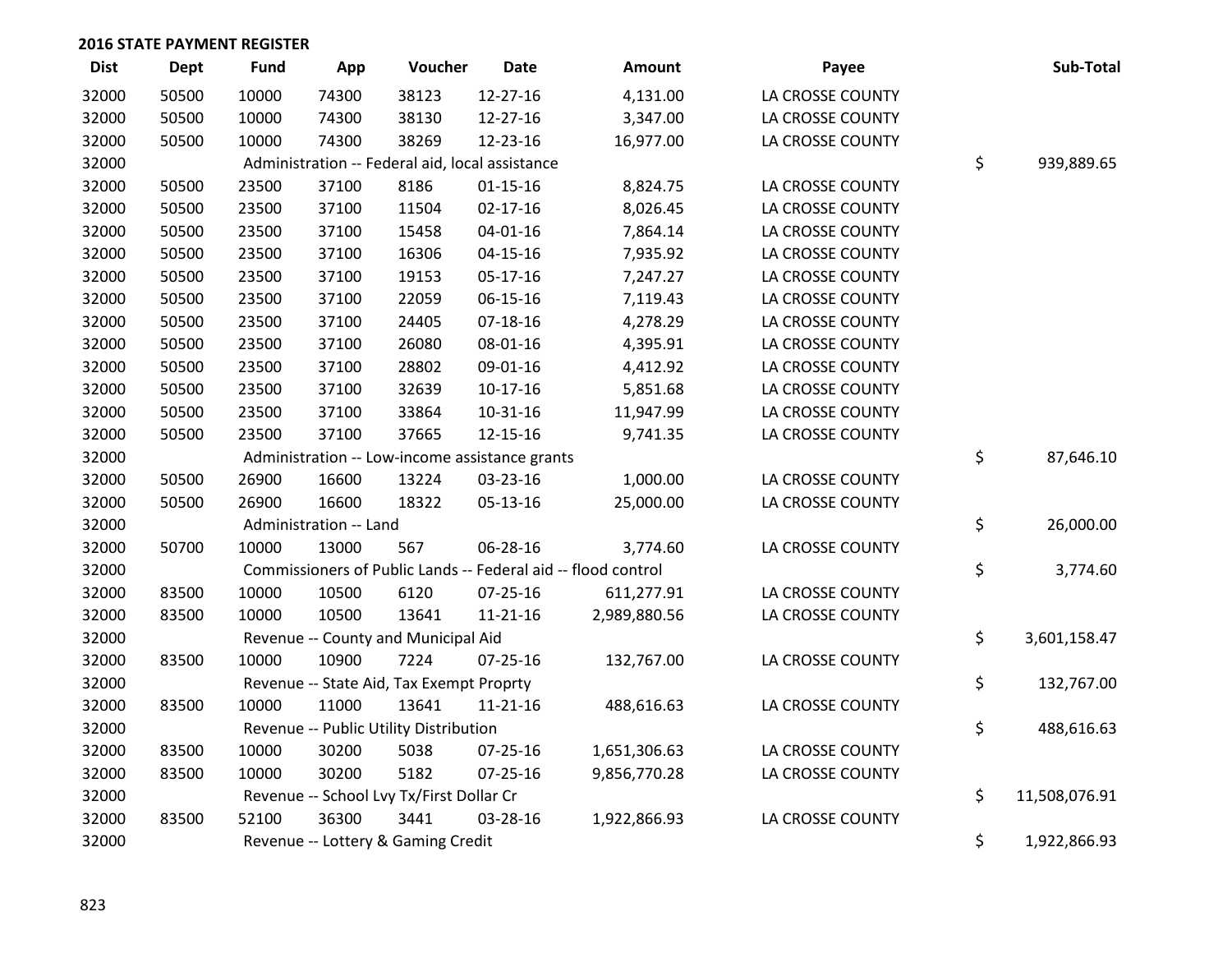| <b>Dist</b> | Dept  | <b>Fund</b> | App                                  | Voucher                                             | <b>Date</b>    | <b>Amount</b> | Payee                  | Sub-Total           |
|-------------|-------|-------------|--------------------------------------|-----------------------------------------------------|----------------|---------------|------------------------|---------------------|
| 32000       |       |             | <b>District Total Appropriations</b> |                                                     |                |               |                        | \$<br>33,405,198.91 |
| 32002       | 16500 | 10000       | 22500                                | 5195                                                | 07-07-16       | 1,997.76      | <b>BANGOR, TOWN OF</b> |                     |
| 32002       |       |             |                                      | Safety & Prof Services -- Fire dues distribution    |                |               |                        | \$<br>1,997.76      |
| 32002       | 37000 | 10000       | 50300                                | 30566                                               | $02 - 17 - 16$ | 284.36        | <b>BANGOR, TOWN OF</b> |                     |
| 32002       | 37000 | 10000       | 50300                                | 45657                                               | $04 - 21 - 16$ | 25.94         | <b>BANGOR, TOWN OF</b> |                     |
| 32002       |       |             |                                      | Natural Resources -- Aids in lieu of taxes - gener  |                |               |                        | \$<br>310.30        |
| 32002       | 37000 | 21200       | 16600                                | 63481                                               | 06-20-16       | 1,348.02      | <b>BANGOR, TOWN OF</b> |                     |
| 32002       |       |             |                                      | Natural Resources -- Gen program ops-state funds-FR |                |               |                        | \$<br>1,348.02      |
| 32002       | 37000 | 21200       | 57100                                | 63481                                               | 06-20-16       | 652.95        | <b>BANGOR, TOWN OF</b> |                     |
| 32002       |       |             |                                      | Natural Resources -- ResAids - cnty forst, cl & mfl |                |               |                        | \$<br>652.95        |
| 32002       | 37000 | 21200       | 57900                                | 45656                                               | $04 - 21 - 16$ | 1,416.10      | <b>BANGOR, TOWN OF</b> |                     |
| 32002       |       |             |                                      | Natural Resources -- Aids in lieu of taxes - sum s  |                |               |                        | \$<br>1,416.10      |
| 32002       | 37000 | 21200       | 58900                                | 102346                                              | 11-18-16       | 107.96        | <b>BANGOR, TOWN OF</b> |                     |
| 32002       |       |             |                                      | Natural Resources -- Resource aids - distribution o |                |               |                        | \$<br>107.96        |
| 32002       | 39500 | 21100       | 19100                                | 975                                                 | 07-05-16       | 13,173.46     | <b>BANGOR, TOWN OF</b> |                     |
| 32002       | 39500 | 21100       | 19100                                | 30047                                               | 10-03-16       | 13,173.48     | <b>BANGOR, TOWN OF</b> |                     |
| 32002       | 39500 | 21100       | 19100                                | 76794                                               | $01 - 04 - 16$ | 13,173.46     | <b>TOWN OF BANGOR</b>  |                     |
| 32002       | 39500 | 21100       | 19100                                | 84794                                               | 04-04-16       | 13,173.46     | <b>TOWN OF BANGOR</b>  |                     |
| 32002       |       |             |                                      | Transportation -- Trns Aids To Mnc.-Sf              |                |               |                        | \$<br>52,693.86     |
| 32002       | 83500 | 10000       | 10500                                | 6102                                                | 07-25-16       | 5,216.64      | <b>BANGOR, TOWN OF</b> |                     |
| 32002       | 83500 | 10000       | 10500                                | 13623                                               | $11 - 21 - 16$ | 29,258.80     | <b>BANGOR, TOWN OF</b> |                     |
| 32002       |       |             |                                      | Revenue -- County and Municipal Aid                 |                |               |                        | \$<br>34,475.44     |
| 32002       | 83500 | 10000       | 10900                                | 8009                                                | 07-25-16       | 161.00        | <b>BANGOR, TOWN OF</b> |                     |
| 32002       |       |             |                                      | Revenue -- State Aid, Tax Exempt Proprty            |                |               |                        | \$<br>161.00        |
| 32002       | 83500 | 10000       | 11000                                | 13623                                               | $11 - 21 - 16$ | 299.15        | <b>BANGOR, TOWN OF</b> |                     |
| 32002       |       |             |                                      | Revenue -- Public Utility Distribution              |                |               |                        | \$<br>299.15        |
| 32002       | 83500 | 10000       | 50100                                | 2566                                                | 01-29-16       | 94.98         | <b>BANGOR, TOWN OF</b> |                     |
| 32002       |       |             |                                      | Revenue -- Payments for municipal svcs              |                |               |                        | \$<br>94.98         |
| 32002       |       |             | <b>District Total Appropriations</b> |                                                     |                |               |                        | \$<br>93,557.52     |
| 32004       | 16500 | 10000       | 22500                                | 5196                                                | 07-06-16       | 4,161.20      | <b>TOWN OF BARRE</b>   |                     |
| 32004       |       |             |                                      | Safety & Prof Services -- Fire dues distribution    |                |               |                        | \$<br>4,161.20      |
| 32004       | 37000 | 10000       | 50300                                | 30888                                               | $02 - 17 - 16$ | 684.92        | <b>TOWN OF BARRE</b>   |                     |
| 32004       |       |             |                                      | Natural Resources -- Aids in lieu of taxes - gener  |                |               |                        | \$<br>684.92        |
| 32004       | 37000 | 21200       | 16600                                | 63482                                               | 06-20-16       | 588.34        | <b>TOWN OF BARRE</b>   |                     |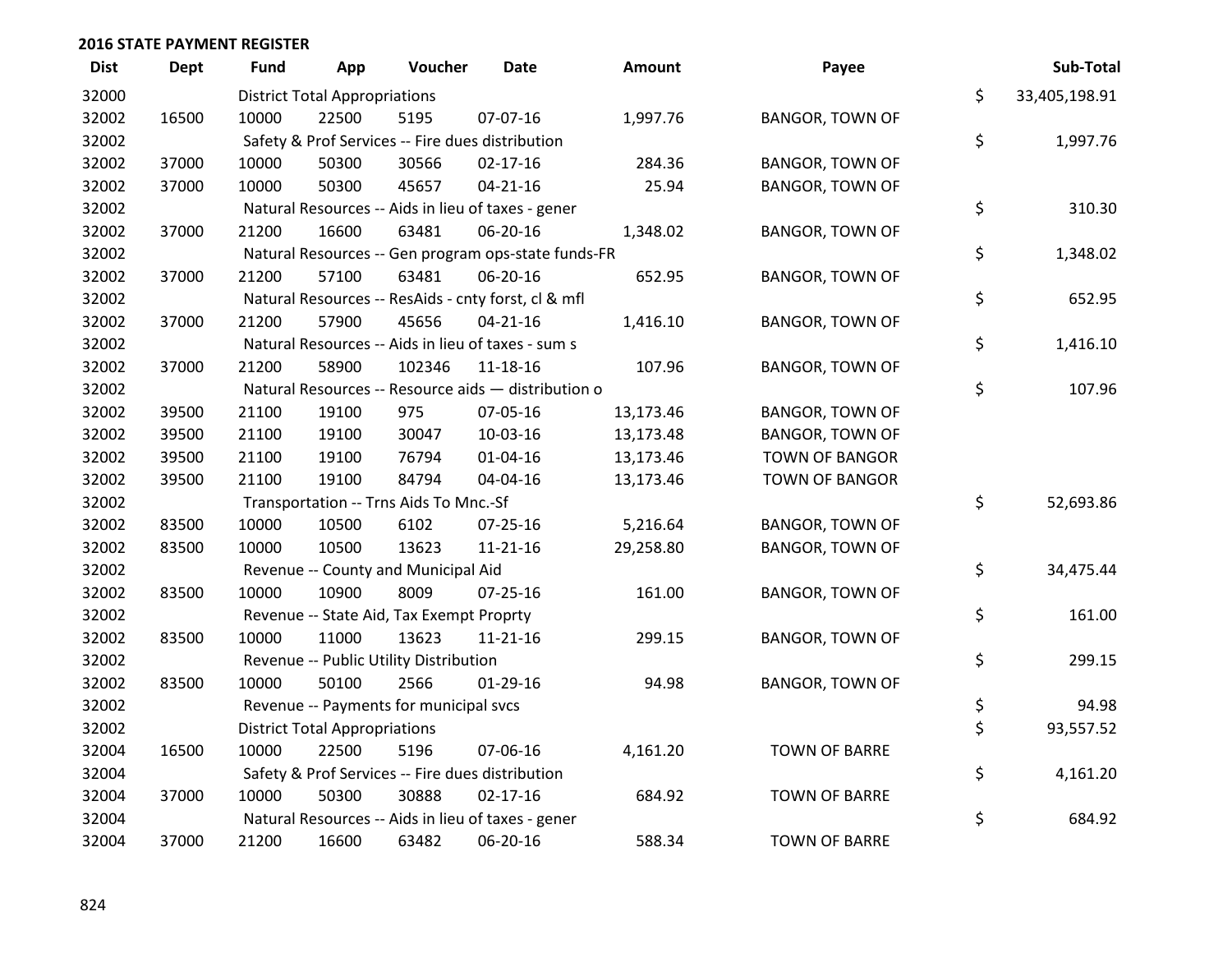| <b>Dist</b> | <b>Dept</b> | <b>Fund</b> | App                                  | Voucher                                             | <b>Date</b>    | Amount    | Payee                 | Sub-Total       |
|-------------|-------------|-------------|--------------------------------------|-----------------------------------------------------|----------------|-----------|-----------------------|-----------------|
| 32004       |             |             |                                      | Natural Resources -- Gen program ops-state funds-FR |                |           |                       | \$<br>588.34    |
| 32004       | 37000       | 21200       | 57100                                | 63482                                               | 06-20-16       | 273.18    | <b>TOWN OF BARRE</b>  |                 |
| 32004       |             |             |                                      | Natural Resources -- ResAids - cnty forst, cl & mfl |                |           |                       | \$<br>273.18    |
| 32004       | 37000       | 21200       | 57900                                | 46873                                               | $04 - 21 - 16$ | 985.60    | <b>TOWN OF BARRE</b>  |                 |
| 32004       |             |             |                                      | Natural Resources -- Aids in lieu of taxes - sum s  |                |           |                       | \$<br>985.60    |
| 32004       | 37000       | 27400       | 67000                                | 55812                                               | $05 - 27 - 16$ | 1,370.31  | <b>TOWN OF BARRE</b>  |                 |
| 32004       |             |             |                                      | Natural Resources -- Fin asst for responsible units |                |           |                       | \$<br>1,370.31  |
| 32004       | 39500       | 21100       | 19100                                | 976                                                 | 07-05-16       | 8,940.12  | <b>TOWN OF BARRE</b>  |                 |
| 32004       | 39500       | 21100       | 19100                                | 30048                                               | 10-03-16       | 8,940.12  | <b>TOWN OF BARRE</b>  |                 |
| 32004       | 39500       | 21100       | 19100                                | 76795                                               | $01 - 04 - 16$ | 8,940.12  | <b>TOWN OF BARRE</b>  |                 |
| 32004       | 39500       | 21100       | 19100                                | 84795                                               | 04-04-16       | 8,940.12  | <b>TOWN OF BARRE</b>  |                 |
| 32004       |             |             |                                      | Transportation -- Trns Aids To Mnc.-Sf              |                |           |                       | \$<br>35,760.48 |
| 32004       | 83500       | 10000       | 10500                                | 6103                                                | 07-25-16       | 6,155.28  | <b>TOWN OF BARRE</b>  |                 |
| 32004       | 83500       | 10000       | 10500                                | 13624                                               | $11 - 21 - 16$ | 34,873.89 | <b>TOWN OF BARRE</b>  |                 |
| 32004       |             |             |                                      | Revenue -- County and Municipal Aid                 |                |           |                       | \$<br>41,029.17 |
| 32004       | 83500       | 10000       | 10900                                | 8010                                                | $07 - 25 - 16$ | 23.00     | <b>TOWN OF BARRE</b>  |                 |
| 32004       |             |             |                                      | Revenue -- State Aid, Tax Exempt Proprty            |                |           |                       | \$<br>23.00     |
| 32004       | 83500       | 10000       | 11000                                | 13624                                               | $11 - 21 - 16$ | 5.47      | <b>TOWN OF BARRE</b>  |                 |
| 32004       |             |             |                                      | Revenue -- Public Utility Distribution              |                |           |                       | \$<br>5.47      |
| 32004       | 83500       | 52100       | 36300                                | 3133                                                | 03-29-16       | 4,698.71  | <b>TOWN OF BARRE</b>  |                 |
| 32004       |             |             |                                      | Revenue -- Lottery & Gaming Credit                  |                |           |                       | \$<br>4,698.71  |
| 32004       |             |             | <b>District Total Appropriations</b> |                                                     |                |           |                       | \$<br>89,580.38 |
| 32006       | 16500       | 10000       | 22500                                | 4107                                                | 06-27-16       | 3,058.97  | <b>BURNS, TOWN OF</b> |                 |
| 32006       |             |             |                                      | Safety & Prof Services -- Fire dues distribution    |                |           |                       | \$<br>3,058.97  |
| 32006       | 37000       | 10000       | 50300                                | 46330                                               | $04 - 21 - 16$ | 5.21      | <b>BURNS, TOWN OF</b> |                 |
| 32006       |             |             |                                      | Natural Resources -- Aids in lieu of taxes - gener  |                |           |                       | \$<br>5.21      |
| 32006       | 37000       | 21200       | 16600                                | 63483                                               | 06-20-16       | 2,045.57  | <b>BURNS, TOWN OF</b> |                 |
| 32006       |             |             |                                      | Natural Resources -- Gen program ops-state funds-FR |                |           |                       | \$<br>2,045.57  |
| 32006       | 37000       | 21200       | 57100                                | 63483                                               | 06-20-16       | 934.58    | <b>BURNS, TOWN OF</b> |                 |
| 32006       |             |             |                                      | Natural Resources -- ResAids - cnty forst, cl & mfl |                |           |                       | \$<br>934.58    |
| 32006       | 37000       | 21200       | 57900                                | 46329                                               | $04 - 21 - 16$ | 0.52      | <b>BURNS, TOWN OF</b> |                 |
| 32006       |             |             |                                      | Natural Resources -- Aids in lieu of taxes - sum s  |                |           |                       | \$<br>0.52      |
| 32006       | 37000       | 27400       | 67000                                | 55541                                               | $05 - 27 - 16$ | 700.18    | <b>BURNS, TOWN OF</b> |                 |
| 32006       |             |             |                                      | Natural Resources -- Fin asst for responsible units |                |           |                       | \$<br>700.18    |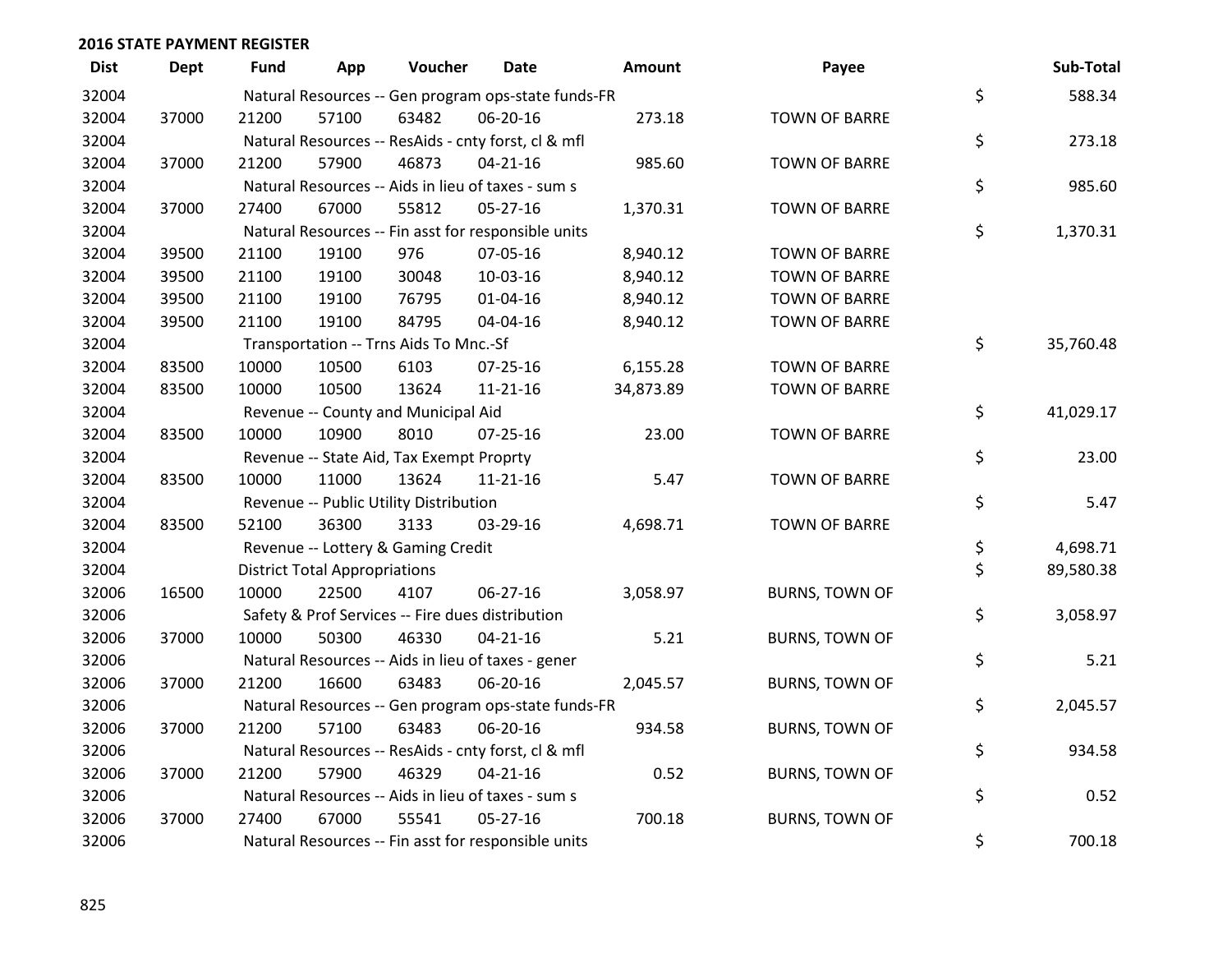| <b>Dist</b> | <b>Dept</b> | <b>Fund</b> | App                                  | Voucher                                             | Date           | <b>Amount</b> | Payee                   | Sub-Total        |
|-------------|-------------|-------------|--------------------------------------|-----------------------------------------------------|----------------|---------------|-------------------------|------------------|
| 32006       | 37000       | 27400       | 67300                                | 55541                                               | 05-27-16       | 249.85        | <b>BURNS, TOWN OF</b>   |                  |
| 32006       |             |             |                                      | Natural Resources -- Recycling consolidation grants |                |               |                         | \$<br>249.85     |
| 32006       | 39500       | 21100       | 19100                                | 977                                                 | 07-05-16       | 19,317.04     | <b>BURNS, TOWN OF</b>   |                  |
| 32006       | 39500       | 21100       | 19100                                | 30049                                               | 10-03-16       | 19,317.06     | <b>BURNS, TOWN OF</b>   |                  |
| 32006       | 39500       | 21100       | 19100                                | 76796                                               | $01 - 04 - 16$ | 19,317.04     | <b>TOWN OF BURNS</b>    |                  |
| 32006       | 39500       | 21100       | 19100                                | 84796                                               | 04-04-16       | 19,317.04     | <b>TOWN OF BURNS</b>    |                  |
| 32006       |             |             |                                      | Transportation -- Trns Aids To Mnc.-Sf              |                |               |                         | \$<br>77,268.18  |
| 32006       | 83500       | 10000       | 10500                                | 6104                                                | $07 - 25 - 16$ | 8,334.14      | <b>BURNS, TOWN OF</b>   |                  |
| 32006       | 83500       | 10000       | 10500                                | 13625                                               | $11 - 21 - 16$ | 47,206.46     | <b>BURNS, TOWN OF</b>   |                  |
| 32006       |             |             |                                      | Revenue -- County and Municipal Aid                 |                |               |                         | \$<br>55,540.60  |
| 32006       | 83500       | 10000       | 10900                                | 8011                                                | $07 - 25 - 16$ | 1.00          | <b>BURNS, TOWN OF</b>   |                  |
| 32006       |             |             |                                      | Revenue -- State Aid, Tax Exempt Proprty            |                |               |                         | \$<br>1.00       |
| 32006       | 83500       | 10000       | 11000                                | 13625                                               | $11 - 21 - 16$ | 18.29         | <b>BURNS, TOWN OF</b>   |                  |
| 32006       |             |             |                                      | Revenue -- Public Utility Distribution              |                |               |                         | \$<br>18.29      |
| 32006       | 83500       | 52100       | 36300                                | 3134                                                | 03-29-16       | 1,445.64      | <b>BURNS, TOWN OF</b>   |                  |
| 32006       |             |             |                                      | Revenue -- Lottery & Gaming Credit                  |                |               |                         | \$<br>1,445.64   |
| 32006       |             |             | <b>District Total Appropriations</b> |                                                     |                |               |                         | \$<br>141,268.59 |
| 32008       | 16500       | 10000       | 22500                                | 4108                                                | 06-27-16       | 12,004.68     | TOWN OF CAMPBELL        |                  |
| 32008       |             |             |                                      | Safety & Prof Services -- Fire dues distribution    |                |               |                         | \$<br>12,004.68  |
| 32008       | 37000       | 27400       | 67000                                | 56100                                               | 05-27-16       | 9,075.49      | TOWN OF CAMPBELL        |                  |
| 32008       |             |             |                                      | Natural Resources -- Fin asst for responsible units |                |               |                         | \$<br>9,075.49   |
| 32008       | 37000       | 27400       | 67300                                | 56100                                               | $05 - 27 - 16$ | 1,137.69      | TOWN OF CAMPBELL        |                  |
| 32008       |             |             |                                      | Natural Resources -- Recycling consolidation grants |                |               |                         | \$<br>1,137.69   |
| 32008       | 39500       | 21100       | 19100                                | 978                                                 | 07-05-16       | 19,951.30     | TOWN OF CAMPBELL        |                  |
| 32008       | 39500       | 21100       | 19100                                | 30050                                               | 10-03-16       | 19,951.32     | TOWN OF CAMPBELL        |                  |
| 32008       | 39500       | 21100       | 19100                                | 76797                                               | $01 - 04 - 16$ | 19,951.30     | <b>TOWN OF CAMPBELL</b> |                  |
| 32008       | 39500       | 21100       | 19100                                | 84797                                               | 04-04-16       | 19,951.30     | TOWN OF CAMPBELL        |                  |
| 32008       |             |             |                                      | Transportation -- Trns Aids To Mnc.-Sf              |                |               |                         | \$<br>79,805.22  |
| 32008       | 45500       | 10000       | 23100                                | 20957                                               | 12-16-16       | 480.00        | TOWN OF CAMPBELL        |                  |
| 32008       |             |             |                                      | Justice -- Law enforcement train, local             |                |               |                         | \$<br>480.00     |
| 32008       | 83500       | 10000       | 10500                                | 6105                                                | $07 - 25 - 16$ | 46,398.74     | TOWN OF CAMPBELL        |                  |
| 32008       | 83500       | 10000       | 10500                                | 13626                                               | $11 - 21 - 16$ | 262,919.11    | TOWN OF CAMPBELL        |                  |
| 32008       |             |             |                                      | Revenue -- County and Municipal Aid                 |                |               |                         | \$<br>309,317.85 |
| 32008       | 83500       | 10000       | 10900                                | 8012                                                | 07-25-16       | 2,999.00      | <b>TOWN OF CAMPBELL</b> |                  |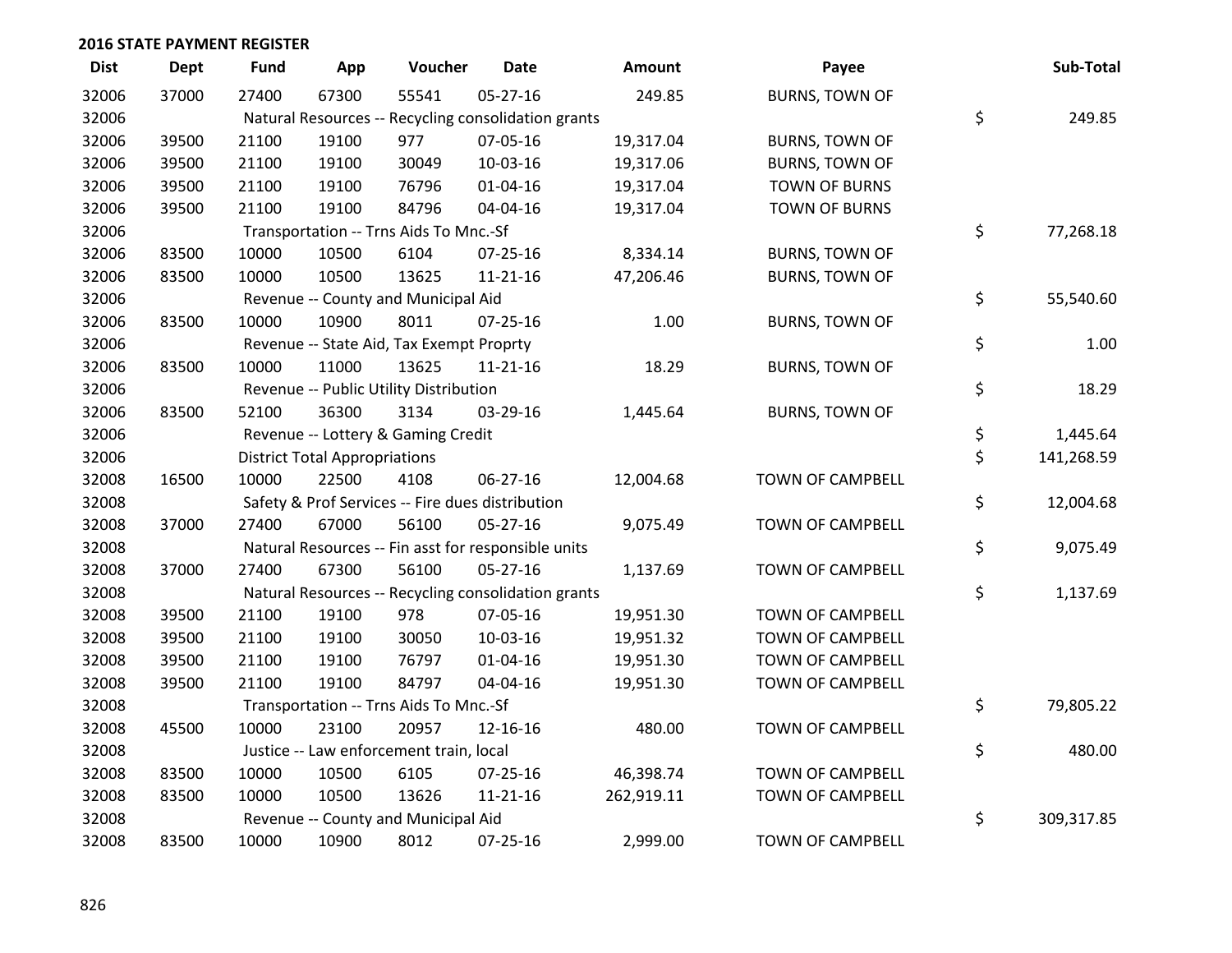| <b>Dist</b> | <b>Dept</b> | Fund  | App                                  | Voucher                                          | <b>Date</b>                                         | <b>Amount</b> | Payee               | Sub-Total        |
|-------------|-------------|-------|--------------------------------------|--------------------------------------------------|-----------------------------------------------------|---------------|---------------------|------------------|
| 32008       |             |       |                                      | Revenue -- State Aid, Tax Exempt Proprty         |                                                     |               |                     | \$<br>2,999.00   |
| 32008       | 83500       | 10000 | 11000                                | 13626                                            | $11 - 21 - 16$                                      | 6.87          | TOWN OF CAMPBELL    |                  |
| 32008       |             |       |                                      | Revenue -- Public Utility Distribution           |                                                     |               |                     | \$<br>6.87       |
| 32008       | 83500       | 10000 | 50100                                | 2567                                             | $01-29-16$                                          | 111.74        | TOWN OF CAMPBELL    |                  |
| 32008       |             |       |                                      | Revenue -- Payments for municipal svcs           |                                                     |               |                     | \$<br>111.74     |
| 32008       | 83500       | 52100 | 36300                                | 3135                                             | 03-28-16                                            | 5,415.37      | TOWN OF CAMPBELL    |                  |
| 32008       |             |       |                                      | Revenue -- Lottery & Gaming Credit               |                                                     |               |                     | \$<br>5,415.37   |
| 32008       |             |       | <b>District Total Appropriations</b> |                                                  |                                                     |               |                     | \$<br>420,353.91 |
| 32010       | 16500       | 10000 | 22500                                | 5197                                             | 07-06-16                                            | 6,093.55      | FARMINGTON, TOWN OF |                  |
| 32010       |             |       |                                      | Safety & Prof Services -- Fire dues distribution |                                                     |               |                     | \$<br>6,093.55   |
| 32010       | 37000       | 10000 | 50300                                | 29160                                            | $02 - 12 - 16$                                      | 46.42         | FARMINGTON, TOWN OF |                  |
| 32010       | 37000       | 10000 | 50300                                | 46413                                            | $04 - 21 - 16$                                      | 16.20         | FARMINGTON, TOWN OF |                  |
| 32010       |             |       |                                      |                                                  | Natural Resources -- Aids in lieu of taxes - gener  |               |                     | \$<br>62.62      |
| 32010       | 37000       | 21200 | 16600                                | 63484                                            | 06-20-16                                            | 2,680.05      | FARMINGTON, TOWN OF |                  |
| 32010       |             |       |                                      |                                                  | Natural Resources -- Gen program ops-state funds-FR |               |                     | \$<br>2,680.05   |
| 32010       | 37000       | 21200 | 57100                                | 63484                                            | 06-20-16                                            | 1,294.02      | FARMINGTON, TOWN OF |                  |
| 32010       |             |       |                                      |                                                  | Natural Resources -- ResAids - cnty forst, cl & mfl |               |                     | \$<br>1,294.02   |
| 32010       | 37000       | 21200 | 58900                                | 102347                                           | 11-18-16                                            | 2,045.19      | FARMINGTON, TOWN OF |                  |
| 32010       |             |       |                                      |                                                  | Natural Resources -- Resource aids - distribution o |               |                     | \$<br>2,045.19   |
| 32010       | 37000       | 27400 | 67000                                | 56126                                            | 05-27-16                                            | 3,924.87      | FARMINGTON, TOWN OF |                  |
| 32010       |             |       |                                      |                                                  | Natural Resources -- Fin asst for responsible units |               |                     | \$<br>3,924.87   |
| 32010       | 39500       | 21100 | 19100                                | 979                                              | 07-05-16                                            | 21,948.43     | FARMINGTON, TOWN OF |                  |
| 32010       | 39500       | 21100 | 19100                                | 30051                                            | 10-03-16                                            | 21,948.45     | FARMINGTON, TOWN OF |                  |
| 32010       | 39500       | 21100 | 19100                                | 76798                                            | $01 - 04 - 16$                                      | 21,948.43     | TOWN OF FARMINGTON  |                  |
| 32010       | 39500       | 21100 | 19100                                | 84798                                            | 04-04-16                                            | 21,948.43     | TOWN OF FARMINGTON  |                  |
| 32010       |             |       |                                      | Transportation -- Trns Aids To Mnc.-Sf           |                                                     |               |                     | \$<br>87,793.74  |
| 32010       | 83500       | 10000 | 10500                                | 6106                                             | 07-25-16                                            | 9,611.34      | FARMINGTON, TOWN OF |                  |
| 32010       | 83500       | 10000 | 10500                                | 13627                                            | 11-21-16                                            | 54,464.24     | FARMINGTON, TOWN OF |                  |
| 32010       |             |       |                                      | Revenue -- County and Municipal Aid              |                                                     |               |                     | \$<br>64,075.58  |
| 32010       | 83500       | 10000 | 10900                                | 8013                                             | $07 - 25 - 16$                                      | 42.00         | FARMINGTON, TOWN OF |                  |
| 32010       |             |       |                                      | Revenue -- State Aid, Tax Exempt Proprty         |                                                     |               |                     | \$<br>42.00      |
| 32010       | 83500       | 52100 | 36300                                | 3136                                             | 03-29-16                                            | 522.36        | FARMINGTON, TOWN OF |                  |
| 32010       |             |       |                                      | Revenue -- Lottery & Gaming Credit               |                                                     |               |                     | \$<br>522.36     |
| 32010       |             |       | <b>District Total Appropriations</b> |                                                  |                                                     |               |                     | \$<br>168,533.98 |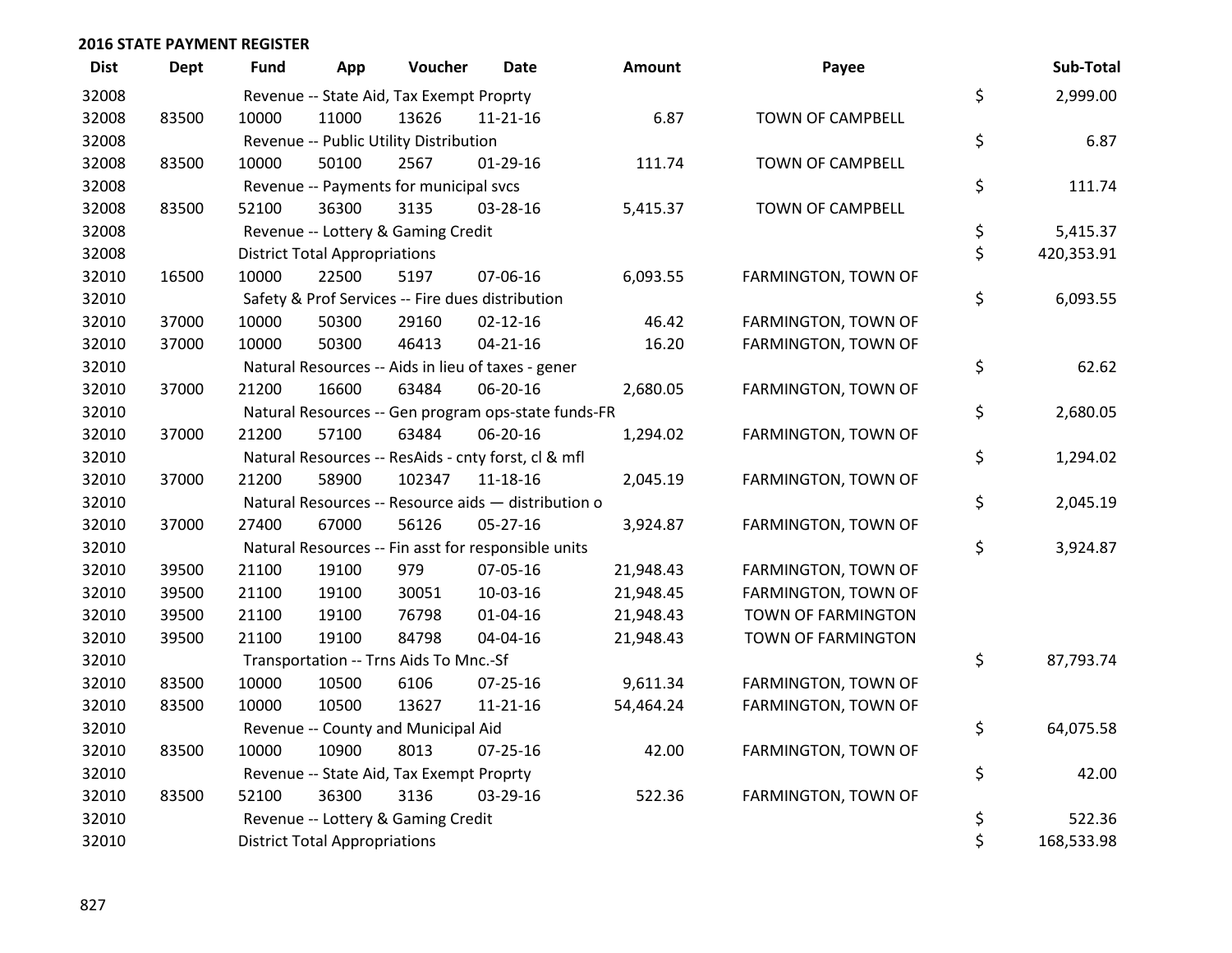| <b>Dist</b> | <b>Dept</b> | <b>Fund</b> | App                                  | Voucher                                             | <b>Date</b>    | Amount    | Payee                     | Sub-Total        |
|-------------|-------------|-------------|--------------------------------------|-----------------------------------------------------|----------------|-----------|---------------------------|------------------|
| 32012       | 16500       | 10000       | 22500                                | 4109                                                | 06-27-16       | 6,559.98  | <b>TOWN OF GREENFIELD</b> |                  |
| 32012       |             |             |                                      | Safety & Prof Services -- Fire dues distribution    |                |           |                           | \$<br>6,559.98   |
| 32012       | 37000       | 21200       | 16600                                | 63485                                               | 06-20-16       | 1,599.10  | TOWN OF GREENFIELD        |                  |
| 32012       |             |             |                                      | Natural Resources -- Gen program ops-state funds-FR |                |           |                           | \$<br>1,599.10   |
| 32012       | 37000       | 21200       | 57100                                | 63485                                               | 06-20-16       | 746.53    | <b>TOWN OF GREENFIELD</b> |                  |
| 32012       |             |             |                                      | Natural Resources -- ResAids - cnty forst, cl & mfl |                |           |                           | \$<br>746.53     |
| 32012       | 37000       | 27400       | 67000                                | 56334                                               | 05-27-16       | 1,443.66  | TOWN OF GREENFIELD        |                  |
| 32012       |             |             |                                      | Natural Resources -- Fin asst for responsible units |                |           |                           | \$<br>1,443.66   |
| 32012       | 39500       | 21100       | 19100                                | 980                                                 | 07-05-16       | 16,669.14 | TOWN OF GREENFIELD        |                  |
| 32012       | 39500       | 21100       | 19100                                | 30052                                               | 10-03-16       | 16,669.14 | <b>TOWN OF GREENFIELD</b> |                  |
| 32012       | 39500       | 21100       | 19100                                | 76799                                               | $01 - 04 - 16$ | 16,669.14 | <b>TOWN OF GREENFIELD</b> |                  |
| 32012       | 39500       | 21100       | 19100                                | 84799                                               | 04-04-16       | 16,669.14 | <b>TOWN OF GREENFIELD</b> |                  |
| 32012       |             |             |                                      | Transportation -- Trns Aids To Mnc.-Sf              |                |           |                           | \$<br>66,676.56  |
| 32012       | 83500       | 10000       | 10500                                | 6107                                                | 07-25-16       | 8,268.18  | TOWN OF GREENFIELD        |                  |
| 32012       | 83500       | 10000       | 10500                                | 13628                                               | $11 - 21 - 16$ | 45,964.67 | TOWN OF GREENFIELD        |                  |
| 32012       |             |             |                                      | Revenue -- County and Municipal Aid                 |                |           |                           | \$<br>54,232.85  |
| 32012       | 83500       | 10000       | 10900                                | 8014                                                | $07 - 25 - 16$ | 176.00    | <b>TOWN OF GREENFIELD</b> |                  |
| 32012       |             |             |                                      | Revenue -- State Aid, Tax Exempt Proprty            |                |           |                           | \$<br>176.00     |
| 32012       | 83500       | 10000       | 11000                                | 13628                                               | $11 - 21 - 16$ | 918.59    | TOWN OF GREENFIELD        |                  |
| 32012       |             |             |                                      | Revenue -- Public Utility Distribution              |                |           |                           | \$<br>918.59     |
| 32012       | 83500       | 52100       | 36300                                | 3137                                                | 03-29-16       | 11,189.35 | TOWN OF GREENFIELD        |                  |
| 32012       |             |             |                                      | Revenue -- Lottery & Gaming Credit                  |                |           |                           | \$<br>11,189.35  |
| 32012       |             |             | <b>District Total Appropriations</b> |                                                     |                |           |                           | \$<br>143,542.62 |
| 32014       | 16500       | 10000       | 22500                                | 4110                                                | $06 - 27 - 16$ | 9,691.67  | <b>TOWN OF HAMILTON</b>   |                  |
| 32014       |             |             |                                      | Safety & Prof Services -- Fire dues distribution    |                |           |                           | \$<br>9,691.67   |
| 32014       | 37000       | 10000       | 50300                                | 46454                                               | $04 - 21 - 16$ | 181.68    | TOWN OF HAMILTON          |                  |
| 32014       | 37000       | 10000       | 50300                                | 46456                                               | $04 - 21 - 16$ | 13.47     | TOWN OF HAMILTON          |                  |
| 32014       |             |             |                                      | Natural Resources -- Aids in lieu of taxes - gener  |                |           |                           | \$<br>195.15     |
| 32014       | 37000       | 21200       | 16600                                | 63486                                               | 06-20-16       | 1,626.49  | <b>TOWN OF HAMILTON</b>   |                  |
| 32014       |             |             |                                      | Natural Resources -- Gen program ops-state funds-FR |                |           |                           | \$<br>1,626.49   |
| 32014       | 37000       | 21200       | 57100                                | 63486                                               | 06-20-16       | 770.47    | TOWN OF HAMILTON          |                  |
| 32014       |             |             |                                      | Natural Resources -- ResAids - cnty forst, cl & mfl |                |           |                           | \$<br>770.47     |
| 32014       | 37000       | 21200       | 57900                                | 46453                                               | $04 - 21 - 16$ | 1.35      | TOWN OF HAMILTON          |                  |
| 32014       | 37000       | 21200       | 57900                                | 46455                                               | $04 - 21 - 16$ | 211.20    | <b>TOWN OF HAMILTON</b>   |                  |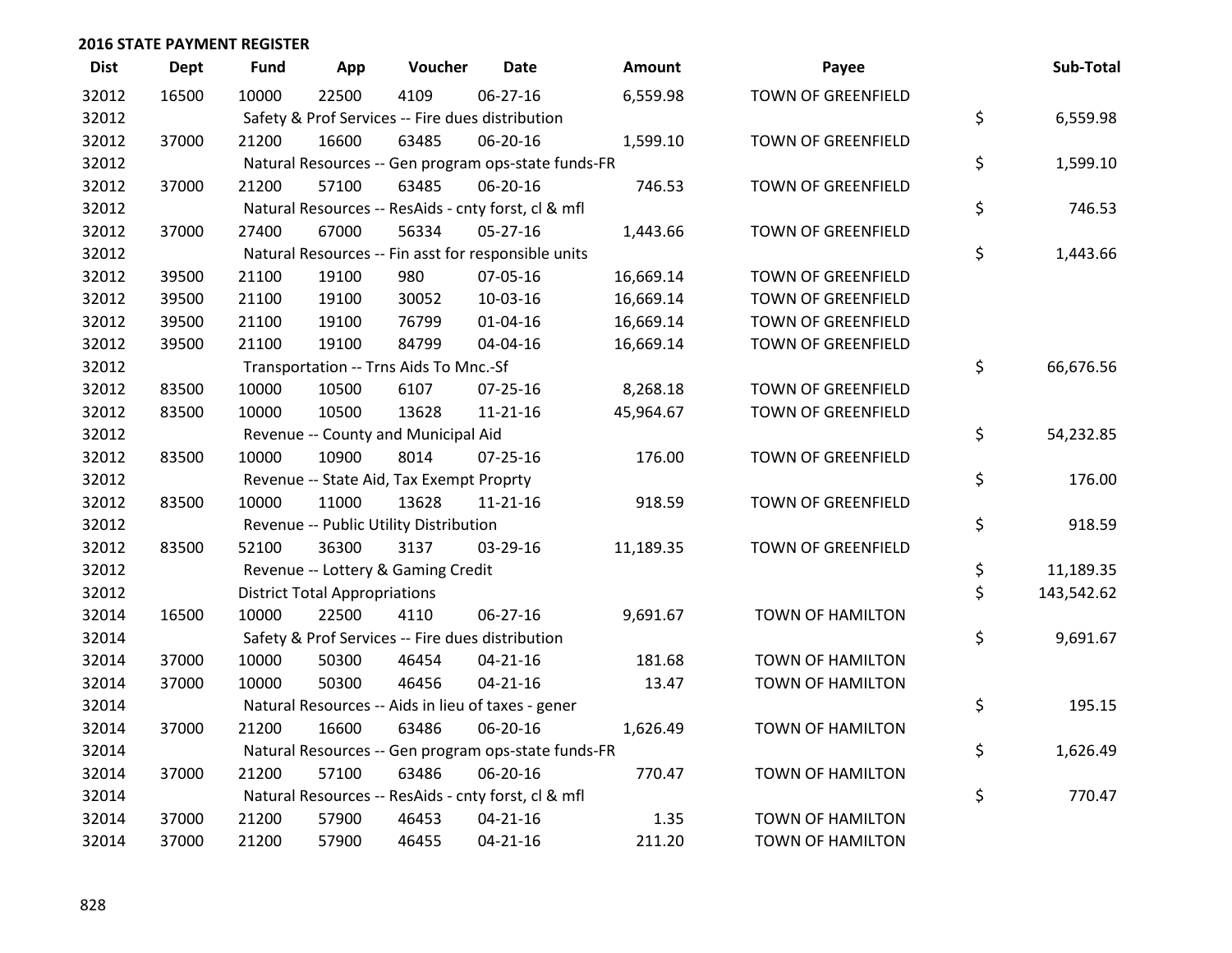| <b>Dist</b> | <b>Dept</b> | <b>Fund</b> | App                                  | Voucher                                          | <b>Date</b>                                         | Amount    | Payee                   | Sub-Total        |
|-------------|-------------|-------------|--------------------------------------|--------------------------------------------------|-----------------------------------------------------|-----------|-------------------------|------------------|
| 32014       |             |             |                                      |                                                  | Natural Resources -- Aids in lieu of taxes - sum s  |           |                         | \$<br>212.55     |
| 32014       | 37000       | 21200       | 58900                                | 102348                                           | 11-18-16                                            | 132.86    | TOWN OF HAMILTON        |                  |
| 32014       |             |             |                                      |                                                  | Natural Resources -- Resource aids - distribution o |           |                         | \$<br>132.86     |
| 32014       | 37000       | 27400       | 67000                                | 56177                                            | 05-27-16                                            | 2,562.64  | <b>TOWN OF HAMILTON</b> |                  |
| 32014       |             |             |                                      |                                                  | Natural Resources -- Fin asst for responsible units |           |                         | \$<br>2,562.64   |
| 32014       | 39500       | 21100       | 19100                                | 981                                              | 07-05-16                                            | 26,517.58 | <b>TOWN OF HAMILTON</b> |                  |
| 32014       | 39500       | 21100       | 19100                                | 30053                                            | 10-03-16                                            | 26,517.60 | <b>TOWN OF HAMILTON</b> |                  |
| 32014       | 39500       | 21100       | 19100                                | 76800                                            | $01 - 04 - 16$                                      | 26,517.58 | <b>TOWN OF HAMILTON</b> |                  |
| 32014       | 39500       | 21100       | 19100                                | 84800                                            | 04-04-16                                            | 26,517.58 | TOWN OF HAMILTON        |                  |
| 32014       |             |             |                                      | Transportation -- Trns Aids To Mnc.-Sf           |                                                     |           |                         | \$<br>106,070.34 |
| 32014       | 83500       | 10000       | 10500                                | 6108                                             | $07 - 25 - 16$                                      | 4,217.73  | TOWN OF HAMILTON        |                  |
| 32014       | 83500       | 10000       | 10500                                | 13629                                            | $11 - 21 - 16$                                      | 23,658.13 | TOWN OF HAMILTON        |                  |
| 32014       |             |             |                                      | Revenue -- County and Municipal Aid              |                                                     |           |                         | \$<br>27,875.86  |
| 32014       | 83500       | 10000       | 10900                                | 8015                                             | $07 - 25 - 16$                                      | 211.00    | <b>TOWN OF HAMILTON</b> |                  |
| 32014       |             |             |                                      | Revenue -- State Aid, Tax Exempt Proprty         |                                                     |           |                         | \$<br>211.00     |
| 32014       | 83500       | 10000       | 11000                                | 13629                                            | 11-21-16                                            | 375.02    | TOWN OF HAMILTON        |                  |
| 32014       |             |             |                                      | Revenue -- Public Utility Distribution           |                                                     |           |                         | \$<br>375.02     |
| 32014       |             |             | <b>District Total Appropriations</b> |                                                  |                                                     |           |                         | \$<br>149,724.05 |
| 32016       | 16500       | 10000       | 22500                                | 4111                                             | 06-27-16                                            | 15,057.36 | TOWN OF HOLLAND         |                  |
| 32016       |             |             |                                      | Safety & Prof Services -- Fire dues distribution |                                                     |           |                         | \$<br>15,057.36  |
| 32016       | 37000       | 10000       | 50300                                | 29360                                            | $02 - 12 - 16$                                      | 2,703.28  | TOWN OF HOLLAND         |                  |
| 32016       | 37000       | 10000       | 50300                                | 47070                                            | $04 - 21 - 16$                                      | 15.72     | <b>TOWN OF HOLLAND</b>  |                  |
| 32016       | 37000       | 10000       | 50300                                | 47071                                            | $04 - 21 - 16$                                      | 864.76    | TOWN OF HOLLAND         |                  |
| 32016       |             |             |                                      |                                                  | Natural Resources -- Aids in lieu of taxes - gener  |           |                         | \$<br>3,583.76   |
| 32016       | 37000       | 21200       | 16600                                | 63487                                            | 06-20-16                                            | 608.20    | <b>TOWN OF HOLLAND</b>  |                  |
| 32016       |             |             |                                      |                                                  | Natural Resources -- Gen program ops-state funds-FR |           |                         | \$<br>608.20     |
| 32016       | 37000       | 21200       | 57100                                | 63487                                            | 06-20-16                                            | 273.30    | TOWN OF HOLLAND         |                  |
| 32016       |             |             |                                      |                                                  | Natural Resources -- ResAids - cnty forst, cl & mfl |           |                         | \$<br>273.30     |
| 32016       | 37000       | 21200       | 57900                                | 47069                                            | $04 - 21 - 16$                                      | 1,847.89  | <b>TOWN OF HOLLAND</b>  |                  |
| 32016       |             |             |                                      |                                                  | Natural Resources -- Aids in lieu of taxes - sum s  |           |                         | \$<br>1,847.89   |
| 32016       | 37000       | 21200       | 58900                                | 102349                                           | 11-18-16                                            | 204.88    | TOWN OF HOLLAND         |                  |
| 32016       |             |             |                                      |                                                  | Natural Resources -- Resource aids - distribution o |           |                         | \$<br>204.88     |
| 32016       | 37000       | 27400       | 67000                                | 55977                                            | $05 - 27 - 16$                                      | 2,607.64  | <b>TOWN OF HOLLAND</b>  |                  |
| 32016       |             |             |                                      |                                                  | Natural Resources -- Fin asst for responsible units |           |                         | \$<br>2,607.64   |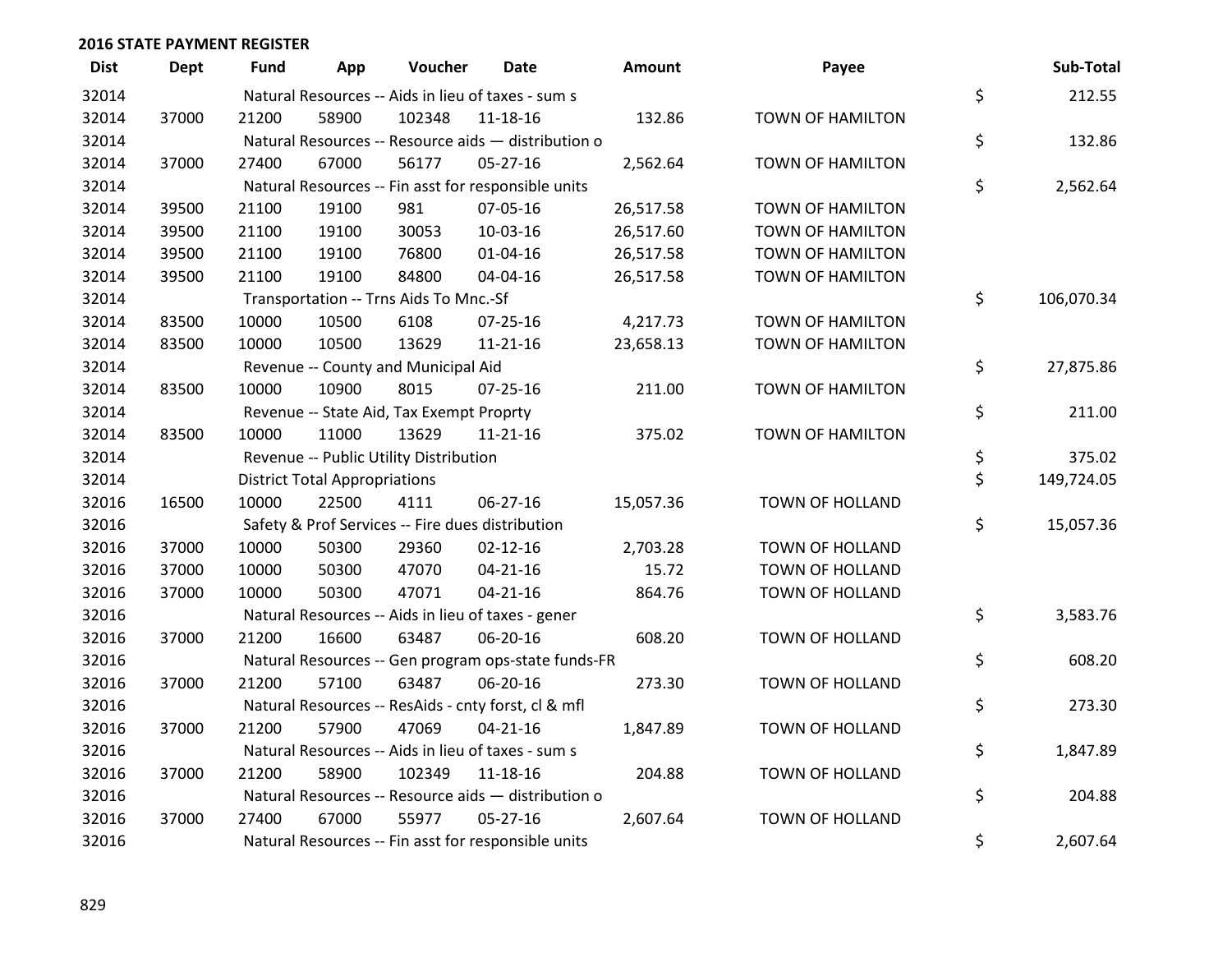| <b>Dist</b> | <b>Dept</b> | <b>Fund</b> | App                                  | Voucher                                             | Date           | <b>Amount</b> | Payee                  | Sub-Total        |
|-------------|-------------|-------------|--------------------------------------|-----------------------------------------------------|----------------|---------------|------------------------|------------------|
| 32016       | 37000       | 27400       | 67300                                | 55977                                               | $05 - 27 - 16$ | 1,031.36      | <b>TOWN OF HOLLAND</b> |                  |
| 32016       |             |             |                                      | Natural Resources -- Recycling consolidation grants |                |               |                        | \$<br>1,031.36   |
| 32016       | 39500       | 21100       | 19100                                | 982                                                 | 07-05-16       | 26,638.69     | TOWN OF HOLLAND        |                  |
| 32016       | 39500       | 21100       | 19100                                | 30054                                               | 10-03-16       | 26,638.71     | <b>TOWN OF HOLLAND</b> |                  |
| 32016       | 39500       | 21100       | 19100                                | 76801                                               | $01 - 04 - 16$ | 26,638.69     | TOWN OF HOLLAND        |                  |
| 32016       | 39500       | 21100       | 19100                                | 84801                                               | 04-04-16       | 26,638.69     | TOWN OF HOLLAND        |                  |
| 32016       |             |             |                                      | Transportation -- Trns Aids To Mnc.-Sf              |                |               |                        | \$<br>106,554.78 |
| 32016       | 50500       | 10000       | 17400                                | 17069                                               | 04-28-16       | 73,095.00     | TOWN OF HOLLAND        |                  |
| 32016       |             |             |                                      | Administration -- HV trans In annual impact fee     |                |               |                        | \$<br>73,095.00  |
| 32016       | 83500       | 10000       | 10500                                | 6109                                                | $07 - 25 - 16$ | 9,105.67      | TOWN OF HOLLAND        |                  |
| 32016       | 83500       | 10000       | 10500                                | 13630                                               | $11 - 21 - 16$ | 47,692.61     | TOWN OF HOLLAND        |                  |
| 32016       |             |             |                                      | Revenue -- County and Municipal Aid                 |                |               |                        | \$<br>56,798.28  |
| 32016       | 83500       | 10000       | 10900                                | 8016                                                | $07 - 25 - 16$ | 154.00        | TOWN OF HOLLAND        |                  |
| 32016       |             |             |                                      | Revenue -- State Aid, Tax Exempt Proprty            |                |               |                        | \$<br>154.00     |
| 32016       | 83500       | 10000       | 11000                                | 13630                                               | $11 - 21 - 16$ | 5,189.53      | <b>TOWN OF HOLLAND</b> |                  |
| 32016       |             |             |                                      | Revenue -- Public Utility Distribution              |                |               |                        | \$<br>5,189.53   |
| 32016       | 83500       | 52100       | 36300                                | 3138                                                | 03-29-16       | 3,942.71      | TOWN OF HOLLAND        |                  |
| 32016       |             |             |                                      | Revenue -- Lottery & Gaming Credit                  |                |               |                        | \$<br>3,942.71   |
| 32016       |             |             | <b>District Total Appropriations</b> |                                                     |                |               |                        | \$<br>270,948.69 |
| 32018       | 16500       | 10000       | 22500                                | 4112                                                | 06-27-16       | 6,010.42      | TOWN OF MEDARY         |                  |
| 32018       |             |             |                                      | Safety & Prof Services -- Fire dues distribution    |                |               |                        | \$<br>6,010.42   |
| 32018       | 37000       | 10000       | 50300                                | 28881                                               | $02 - 12 - 16$ | 5,090.34      | <b>TOWN OF MEDARY</b>  |                  |
| 32018       | 37000       | 10000       | 50300                                | 28882                                               | $02 - 12 - 16$ | 1,619.53      | TOWN OF MEDARY         |                  |
| 32018       | 37000       | 10000       | 50300                                | 45609                                               | $04 - 21 - 16$ | 31.23         | TOWN OF MEDARY         |                  |
| 32018       |             |             |                                      | Natural Resources -- Aids in lieu of taxes - gener  |                |               |                        | \$<br>6,741.10   |
| 32018       | 37000       | 21200       | 16600                                | 63488                                               | 06-20-16       | 444.63        | TOWN OF MEDARY         |                  |
| 32018       |             |             |                                      | Natural Resources -- Gen program ops-state funds-FR |                |               |                        | \$<br>444.63     |
| 32018       | 37000       | 21200       | 57100                                | 63488                                               | 06-20-16       | 214.00        | <b>TOWN OF MEDARY</b>  |                  |
| 32018       |             |             |                                      | Natural Resources -- ResAids - cnty forst, cl & mfl |                |               |                        | \$<br>214.00     |
| 32018       | 37000       | 27400       | 67000                                | 55861                                               | $05 - 27 - 16$ | 1,815.81      | TOWN OF MEDARY         |                  |
| 32018       |             |             |                                      | Natural Resources -- Fin asst for responsible units |                |               |                        | \$<br>1,815.81   |
| 32018       | 37000       | 27400       | 67300                                | 55861                                               | $05 - 27 - 16$ | 393.37        | <b>TOWN OF MEDARY</b>  |                  |
| 32018       |             |             |                                      | Natural Resources -- Recycling consolidation grants |                |               |                        | \$<br>393.37     |
| 32018       | 39500       | 21100       | 19100                                | 983                                                 | 07-05-16       | 9,441.07      | <b>TOWN OF MEDARY</b>  |                  |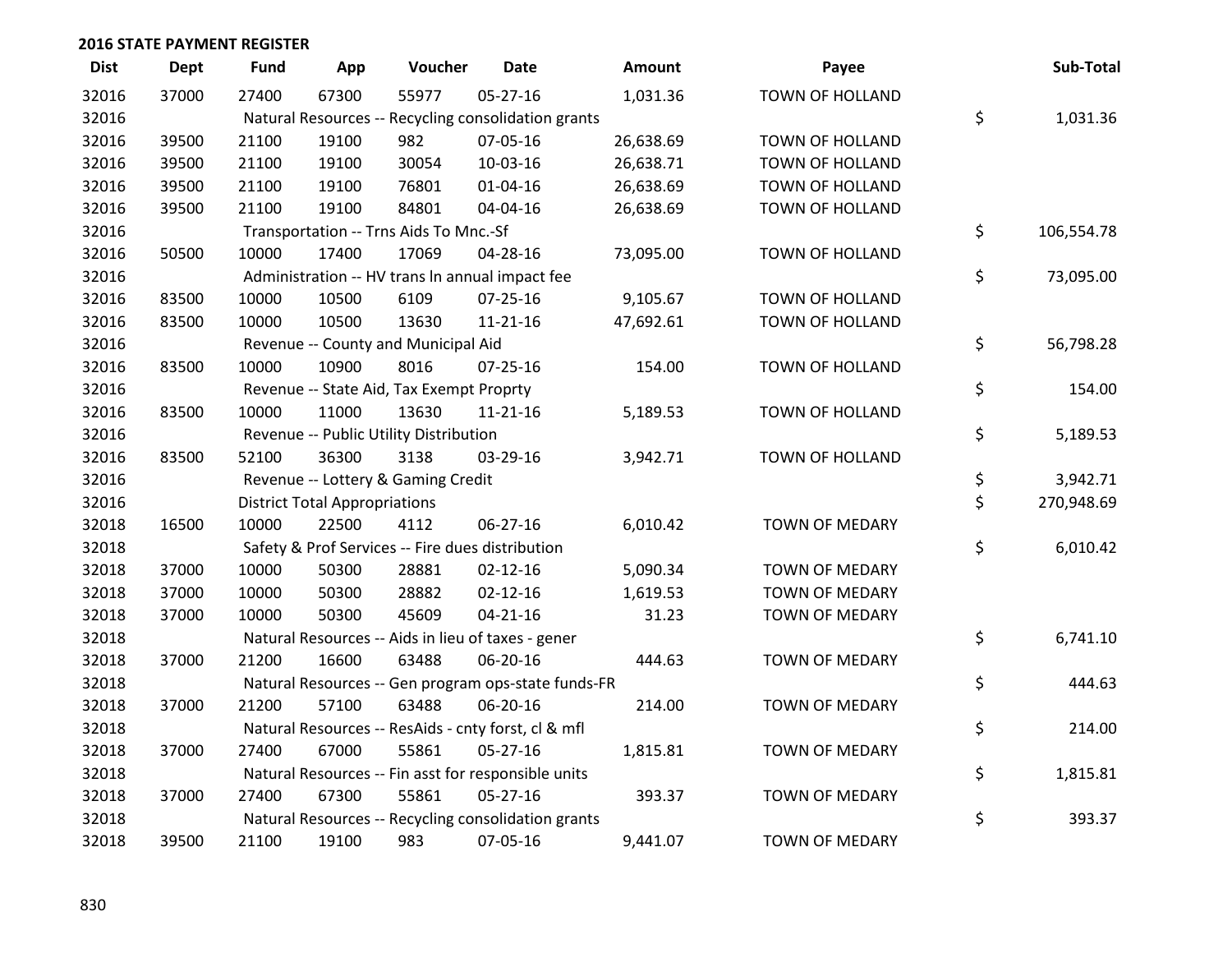| <b>Dist</b> | <b>Dept</b> | <b>Fund</b> | App                                  | Voucher                                  | Date                                                | Amount    | Payee                   | Sub-Total        |
|-------------|-------------|-------------|--------------------------------------|------------------------------------------|-----------------------------------------------------|-----------|-------------------------|------------------|
| 32018       | 39500       | 21100       | 19100                                | 30055                                    | 10-03-16                                            | 9,441.09  | <b>TOWN OF MEDARY</b>   |                  |
| 32018       | 39500       | 21100       | 19100                                | 76802                                    | 01-04-16                                            | 9,441.07  | TOWN OF MEDARY          |                  |
| 32018       | 39500       | 21100       | 19100                                | 84802                                    | 04-04-16                                            | 9,441.07  | <b>TOWN OF MEDARY</b>   |                  |
| 32018       |             |             |                                      | Transportation -- Trns Aids To Mnc.-Sf   |                                                     |           |                         | \$<br>37,764.30  |
| 32018       | 83500       | 10000       | 10500                                | 6110                                     | $07 - 25 - 16$                                      | 3,960.99  | <b>TOWN OF MEDARY</b>   |                  |
| 32018       | 83500       | 10000       | 10500                                | 13631                                    | 11-21-16                                            | 22,336.84 | <b>TOWN OF MEDARY</b>   |                  |
| 32018       |             |             |                                      | Revenue -- County and Municipal Aid      |                                                     |           |                         | \$<br>26,297.83  |
| 32018       | 83500       | 10000       | 10900                                | 8017                                     | $07 - 25 - 16$                                      | 35.00     | <b>TOWN OF MEDARY</b>   |                  |
| 32018       |             |             |                                      | Revenue -- State Aid, Tax Exempt Proprty |                                                     |           |                         | \$<br>35.00      |
| 32018       | 83500       | 10000       | 11000                                | 13631                                    | $11 - 21 - 16$                                      | 106.99    | <b>TOWN OF MEDARY</b>   |                  |
| 32018       |             |             |                                      | Revenue -- Public Utility Distribution   |                                                     |           |                         | \$<br>106.99     |
| 32018       | 83500       | 52100       | 36300                                | 3139                                     | 03-29-16                                            | 1,641.60  | <b>TOWN OF MEDARY</b>   |                  |
| 32018       |             |             |                                      | Revenue -- Lottery & Gaming Credit       |                                                     |           |                         | \$<br>1,641.60   |
| 32018       |             |             | <b>District Total Appropriations</b> |                                          |                                                     |           |                         | \$<br>81,465.05  |
| 32020       | 16500       | 10000       | 22500                                | 4113                                     | $06 - 27 - 16$                                      | 21,062.69 | TOWN OF ONALASKA        |                  |
| 32020       |             |             |                                      |                                          | Safety & Prof Services -- Fire dues distribution    |           |                         | \$<br>21,062.69  |
| 32020       | 37000       | 10000       | 50300                                | 30533                                    | $02 - 17 - 16$                                      | 1,132.12  | TOWN OF ONALASKA        |                  |
| 32020       | 37000       | 10000       | 50300                                | 45536                                    | $04 - 21 - 16$                                      | 230.40    | TOWN OF ONALASKA        |                  |
| 32020       |             |             |                                      |                                          | Natural Resources -- Aids in lieu of taxes - gener  |           |                         | \$<br>1,362.52   |
| 32020       | 37000       | 21200       | 16600                                | 63489                                    | 06-20-16                                            | 973.91    | <b>TOWN OF ONALASKA</b> |                  |
| 32020       |             |             |                                      |                                          | Natural Resources -- Gen program ops-state funds-FR |           |                         | \$<br>973.91     |
| 32020       | 37000       | 21200       | 57100                                | 63489                                    | 06-20-16                                            | 451.61    | TOWN OF ONALASKA        |                  |
| 32020       |             |             |                                      |                                          | Natural Resources -- ResAids - cnty forst, cl & mfl |           |                         | \$<br>451.61     |
| 32020       | 37000       | 21200       | 57900                                | 45537                                    | $04 - 21 - 16$                                      | 48.42     | <b>TOWN OF ONALASKA</b> |                  |
| 32020       |             |             |                                      |                                          | Natural Resources -- Aids in lieu of taxes - sum s  |           |                         | \$<br>48.42      |
| 32020       | 37000       | 27400       | 67000                                | 55447                                    | 05-27-16                                            | 28,028.65 | TOWN OF ONALASKA        |                  |
| 32020       |             |             |                                      |                                          | Natural Resources -- Fin asst for responsible units |           |                         | \$<br>28,028.65  |
| 32020       | 37000       | 27400       | 67300                                | 55447                                    | $05 - 27 - 16$                                      | 1,498.58  | <b>TOWN OF ONALASKA</b> |                  |
| 32020       |             |             |                                      |                                          | Natural Resources -- Recycling consolidation grants |           |                         | \$<br>1,498.58   |
| 32020       | 39500       | 21100       | 19100                                | 984                                      | 07-05-16                                            | 26,671.72 | TOWN OF ONALASKA        |                  |
| 32020       | 39500       | 21100       | 19100                                | 30056                                    | 10-03-16                                            | 26,671.74 | TOWN OF ONALASKA        |                  |
| 32020       | 39500       | 21100       | 19100                                | 76803                                    | 01-04-16                                            | 26,671.72 | TOWN OF ONALASKA        |                  |
| 32020       | 39500       | 21100       | 19100                                | 84803                                    | 04-04-16                                            | 26,671.72 | <b>TOWN OF ONALASKA</b> |                  |
| 32020       |             |             |                                      | Transportation -- Trns Aids To Mnc.-Sf   |                                                     |           |                         | \$<br>106,686.90 |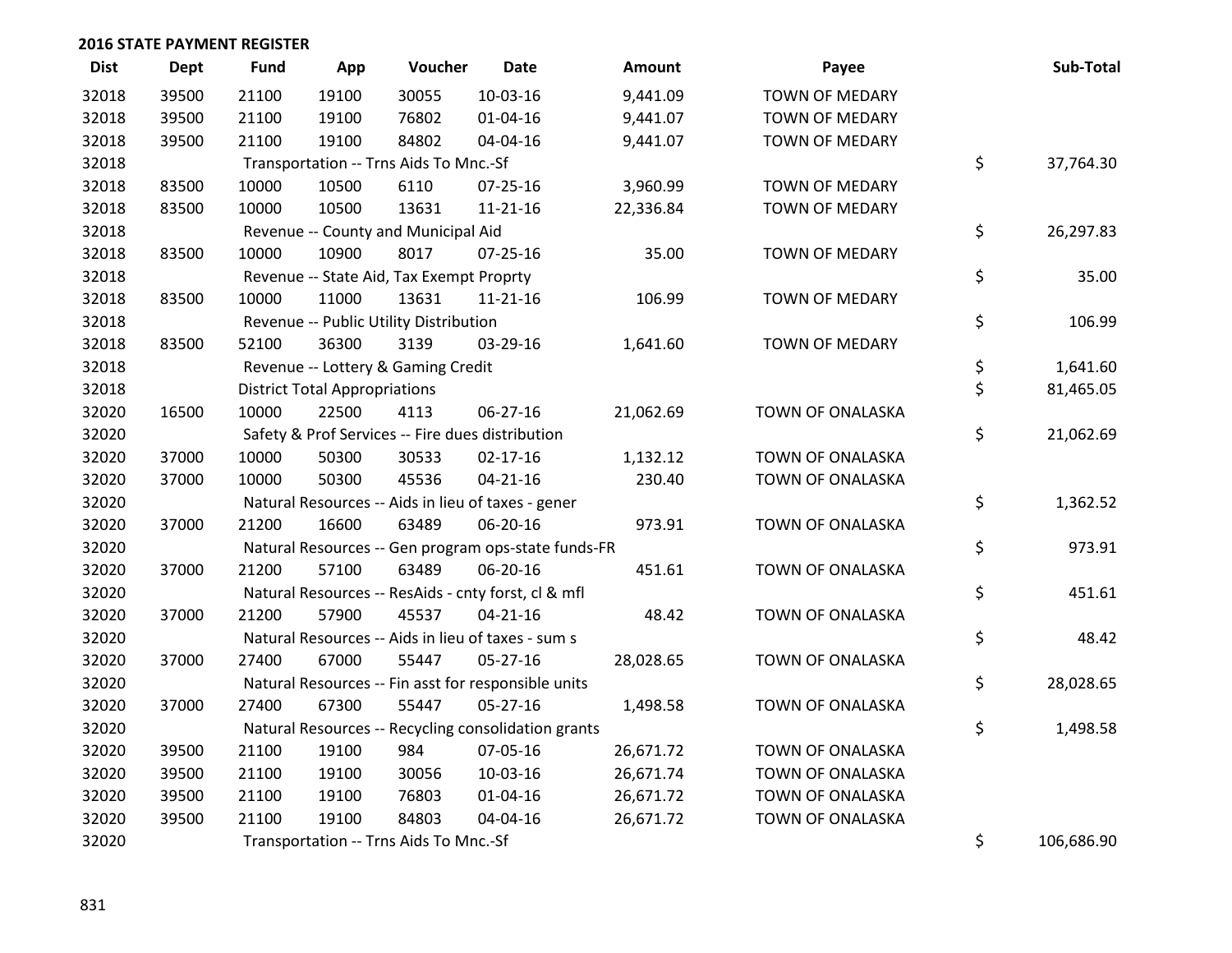| <b>Dist</b> | <b>Dept</b> | <b>Fund</b> | App                                  | Voucher                                             | <b>Date</b>    | <b>Amount</b> | Payee                   | Sub-Total        |
|-------------|-------------|-------------|--------------------------------------|-----------------------------------------------------|----------------|---------------|-------------------------|------------------|
| 32020       | 50500       | 10000       | 17400                                | 17070                                               | $04 - 28 - 16$ | 1,683.00      | <b>TOWN OF ONALASKA</b> |                  |
| 32020       |             |             |                                      | Administration -- HV trans In annual impact fee     |                |               |                         | \$<br>1,683.00   |
| 32020       | 83500       | 10000       | 10500                                | 6111                                                | 07-25-16       | 23,325.05     | TOWN OF ONALASKA        |                  |
| 32020       | 83500       | 10000       | 10500                                | 13632                                               | $11 - 21 - 16$ | 129,659.92    | TOWN OF ONALASKA        |                  |
| 32020       |             |             |                                      | Revenue -- County and Municipal Aid                 |                |               |                         | \$<br>152,984.97 |
| 32020       | 83500       | 10000       | 10900                                | 8018                                                | $07 - 25 - 16$ | 392.00        | TOWN OF ONALASKA        |                  |
| 32020       |             |             |                                      | Revenue -- State Aid, Tax Exempt Proprty            |                |               |                         | \$<br>392.00     |
| 32020       | 83500       | 10000       | 11000                                | 13632                                               | 11-21-16       | 4,826.60      | TOWN OF ONALASKA        |                  |
| 32020       |             |             |                                      | Revenue -- Public Utility Distribution              |                |               |                         | \$<br>4,826.60   |
| 32020       |             |             | <b>District Total Appropriations</b> |                                                     |                |               |                         | \$<br>319,999.85 |
| 32022       | 16500       | 10000       | 22500                                | 4114                                                | 06-27-16       | 17,111.12     | <b>TOWN OF SHELBY</b>   |                  |
| 32022       |             |             |                                      | Safety & Prof Services -- Fire dues distribution    |                |               |                         | \$<br>17,111.12  |
| 32022       | 37000       | 10000       | 50300                                | 30823                                               | $02 - 17 - 16$ | 162.37        | <b>TOWN OF SHELBY</b>   |                  |
| 32022       |             |             |                                      | Natural Resources -- Aids in lieu of taxes - gener  |                |               |                         | \$<br>162.37     |
| 32022       | 37000       | 21200       | 16600                                | 63490                                               | 06-20-16       | 788.95        | <b>TOWN OF SHELBY</b>   |                  |
| 32022       |             |             |                                      | Natural Resources -- Gen program ops-state funds-FR |                |               |                         | \$<br>788.95     |
| 32022       | 37000       | 21200       | 57100                                | 63490                                               | 06-20-16       | 359.91        | <b>TOWN OF SHELBY</b>   |                  |
| 32022       |             |             |                                      | Natural Resources -- ResAids - cnty forst, cl & mfl |                |               |                         | \$<br>359.91     |
| 32022       | 37000       | 21200       | 58900                                | 102350                                              | 11-18-16       | 786.88        | <b>TOWN OF SHELBY</b>   |                  |
| 32022       |             |             |                                      | Natural Resources -- Resource aids - distribution o |                |               |                         | \$<br>786.88     |
| 32022       | 37000       | 27400       | 67000                                | 55424                                               | $05 - 27 - 16$ | 7,010.05      | <b>TOWN OF SHELBY</b>   |                  |
| 32022       |             |             |                                      | Natural Resources -- Fin asst for responsible units |                |               |                         | \$<br>7,010.05   |
| 32022       | 37000       | 27400       | 67300                                | 55424                                               | $05 - 27 - 16$ | 1,236.69      | <b>TOWN OF SHELBY</b>   |                  |
| 32022       |             |             |                                      | Natural Resources -- Recycling consolidation grants |                |               |                         | \$<br>1,236.69   |
| 32022       | 39500       | 21100       | 19100                                | 985                                                 | 07-05-16       | 35,896.95     | TOWN OF SHELBY          |                  |
| 32022       | 39500       | 21100       | 19100                                | 30057                                               | 10-03-16       | 35,896.95     | <b>TOWN OF SHELBY</b>   |                  |
| 32022       |             |             |                                      | Transportation -- Trns Aids To Mnc.-Sf              |                |               |                         | \$<br>71,793.90  |
| 32022       | 39500       | 21100       | 18500                                | 74793                                               | $02 - 25 - 16$ | 4,000.00      | TREAS TN SHELBY         |                  |
| 32022       |             |             |                                      | Transportation -- Hwy Sfty Loc Aid Ffd              |                |               |                         | \$<br>4,000.00   |
| 32022       | 39500       | 21100       | 19100                                | 76804                                               | $01 - 04 - 16$ | 35,896.95     | <b>TOWN OF SHELBY</b>   |                  |
| 32022       | 39500       | 21100       | 19100                                | 84804                                               | 04-04-16       | 35,896.95     | <b>TOWN OF SHELBY</b>   |                  |
| 32022       |             |             |                                      | Transportation -- Trns Aids To Mnc.-Sf              |                |               |                         | \$<br>71,793.90  |
| 32022       | 39500       | 21100       | 27800                                | 79206                                               | $04 - 12 - 16$ | 25,000.00     | TREAS TN SHELBY         |                  |
| 32022       |             |             |                                      | Transportation -- Loc Rd Imp Prg St Fd              |                |               |                         | \$<br>25,000.00  |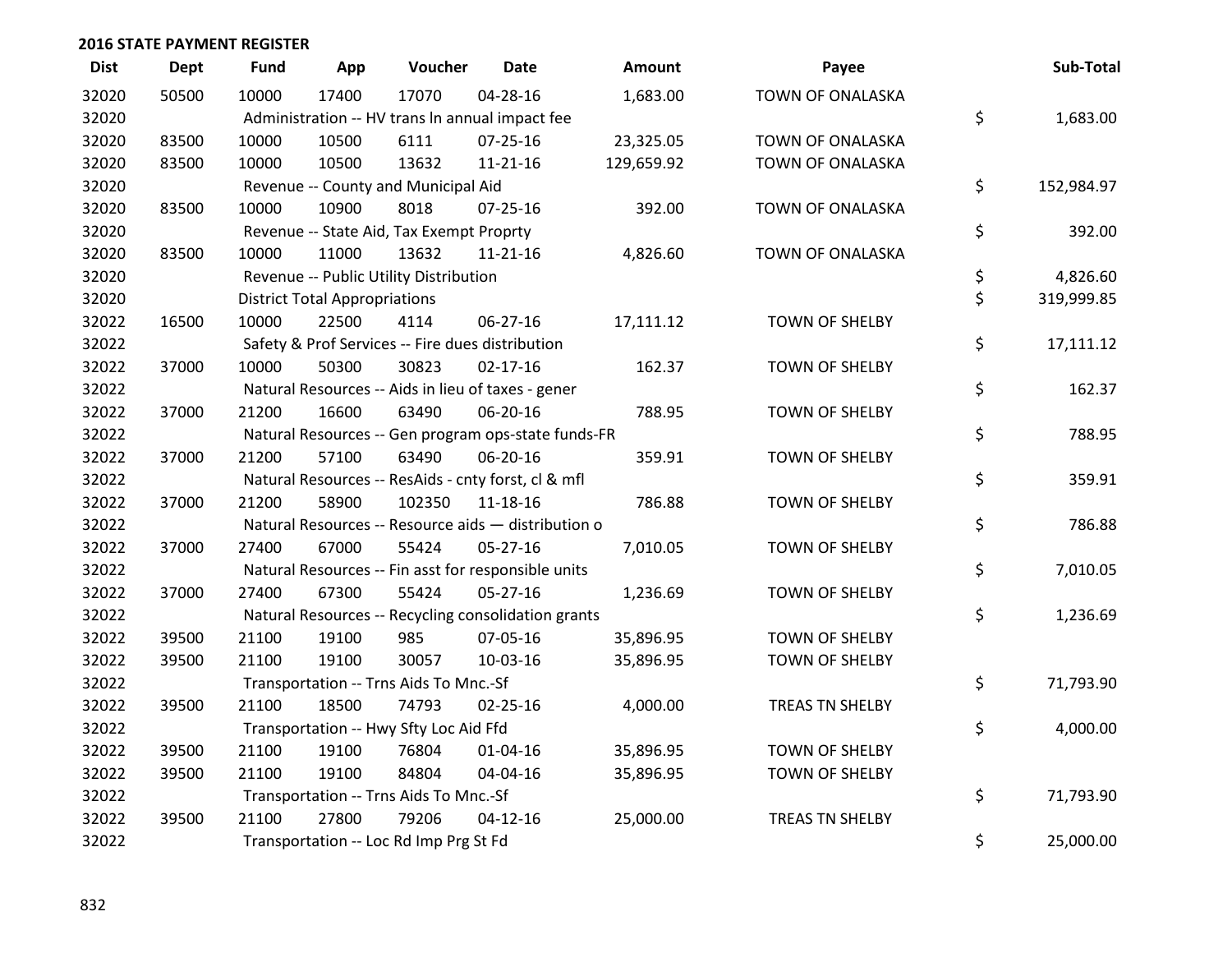| <b>Dist</b> | <b>Dept</b> | <b>Fund</b> | App                                  | Voucher                                             | <b>Date</b>    | Amount     | Payee                    | Sub-Total        |
|-------------|-------------|-------------|--------------------------------------|-----------------------------------------------------|----------------|------------|--------------------------|------------------|
| 32022       | 45500       | 10000       | 23100                                | 18936                                               | 11-08-16       | 320.00     | <b>TOWN OF SHELBY</b>    |                  |
| 32022       |             |             |                                      | Justice -- Law enforcement train, local             |                |            |                          | \$<br>320.00     |
| 32022       | 83500       | 10000       | 10500                                | 6112                                                | $07 - 25 - 16$ | 20,358.00  | <b>TOWN OF SHELBY</b>    |                  |
| 32022       | 83500       | 10000       | 10500                                | 13633                                               | $11 - 21 - 16$ | 114,377.62 | TOWN OF SHELBY           |                  |
| 32022       |             |             |                                      | Revenue -- County and Municipal Aid                 |                |            |                          | \$<br>134,735.62 |
| 32022       | 83500       | 10000       | 10900                                | 8019                                                | $07 - 25 - 16$ | 999.00     | TOWN OF SHELBY           |                  |
| 32022       |             |             |                                      | Revenue -- State Aid, Tax Exempt Proprty            |                |            |                          | \$<br>999.00     |
| 32022       | 83500       | 10000       | 11000                                | 13633                                               | $11 - 21 - 16$ | 1,022.73   | TOWN OF SHELBY           |                  |
| 32022       |             |             |                                      | Revenue -- Public Utility Distribution              |                |            |                          | \$<br>1,022.73   |
| 32022       | 83500       | 52100       | 36300                                | 3140                                                | 03-29-16       | 18,487.20  | TOWN OF SHELBY           |                  |
| 32022       |             |             |                                      | Revenue -- Lottery & Gaming Credit                  |                |            |                          | \$<br>18,487.20  |
| 32022       |             |             | <b>District Total Appropriations</b> |                                                     |                |            |                          | \$<br>355,608.32 |
| 32024       | 16500       | 10000       | 22500                                | 4115                                                | 06-27-16       | 1,828.33   | TOWN OF WASHINGTON       |                  |
| 32024       |             |             |                                      | Safety & Prof Services -- Fire dues distribution    |                |            |                          | \$<br>1,828.33   |
| 32024       | 37000       | 10000       | 50300                                | 28873                                               | $02 - 12 - 16$ | 480.53     | TOWN OF WASHINGTON       |                  |
| 32024       |             |             |                                      | Natural Resources -- Aids in lieu of taxes - gener  |                |            |                          | \$<br>480.53     |
| 32024       | 37000       | 21200       | 16600                                | 63491                                               | 06-20-16       | 1,243.54   | TOWN OF WASHINGTON       |                  |
| 32024       |             |             |                                      | Natural Resources -- Gen program ops-state funds-FR |                |            |                          | \$<br>1,243.54   |
| 32024       | 37000       | 21200       | 57100                                | 63491                                               | 06-20-16       | 563.59     | TOWN OF WASHINGTON       |                  |
| 32024       |             |             |                                      | Natural Resources -- ResAids - cnty forst, cl & mfl |                |            |                          | \$<br>563.59     |
| 32024       | 37000       | 27400       | 67000                                | 55616                                               | $05 - 27 - 16$ | 1,677.06   | TOWN OF WASHINGTON       |                  |
| 32024       |             |             |                                      | Natural Resources -- Fin asst for responsible units |                |            |                          | \$<br>1,677.06   |
| 32024       | 39500       | 21100       | 19100                                | 986                                                 | 07-05-16       | 14,621.28  | TOWN OF WASHINGTON       |                  |
| 32024       | 39500       | 21100       | 19100                                | 30058                                               | 10-03-16       | 14,621.28  | TOWN OF WASHINGTON       |                  |
| 32024       | 39500       | 21100       | 19100                                | 76805                                               | $01 - 04 - 16$ | 14,621.28  | TOWN OF WASHINGTON       |                  |
| 32024       | 39500       | 21100       | 19100                                | 84805                                               | 04-04-16       | 14,621.28  | TOWN OF WASHINGTON       |                  |
| 32024       |             |             |                                      | Transportation -- Trns Aids To Mnc.-Sf              |                |            |                          | \$<br>58,485.12  |
| 32024       | 83500       | 10000       | 10500                                | 6113                                                | $07 - 25 - 16$ | 3,940.97   | TOWN OF WASHINGTON       |                  |
| 32024       | 83500       | 10000       | 10500                                | 13634                                               | $11 - 21 - 16$ | 22,332.17  | TOWN OF WASHINGTON       |                  |
| 32024       |             |             |                                      | Revenue -- County and Municipal Aid                 |                |            |                          | \$<br>26,273.14  |
| 32024       | 83500       | 10000       | 10900                                | 8020                                                | $07 - 25 - 16$ | 19.00      | TOWN OF WASHINGTON       |                  |
| 32024       |             |             |                                      | Revenue -- State Aid, Tax Exempt Proprty            |                |            |                          | \$<br>19.00      |
| 32024       |             |             | <b>District Total Appropriations</b> |                                                     |                |            |                          | \$<br>90,570.31  |
| 32106       | 16500       | 10000       | 22500                                | 4116                                                | 06-27-16       | 3,223.09   | <b>VILLAGE OF BANGOR</b> |                  |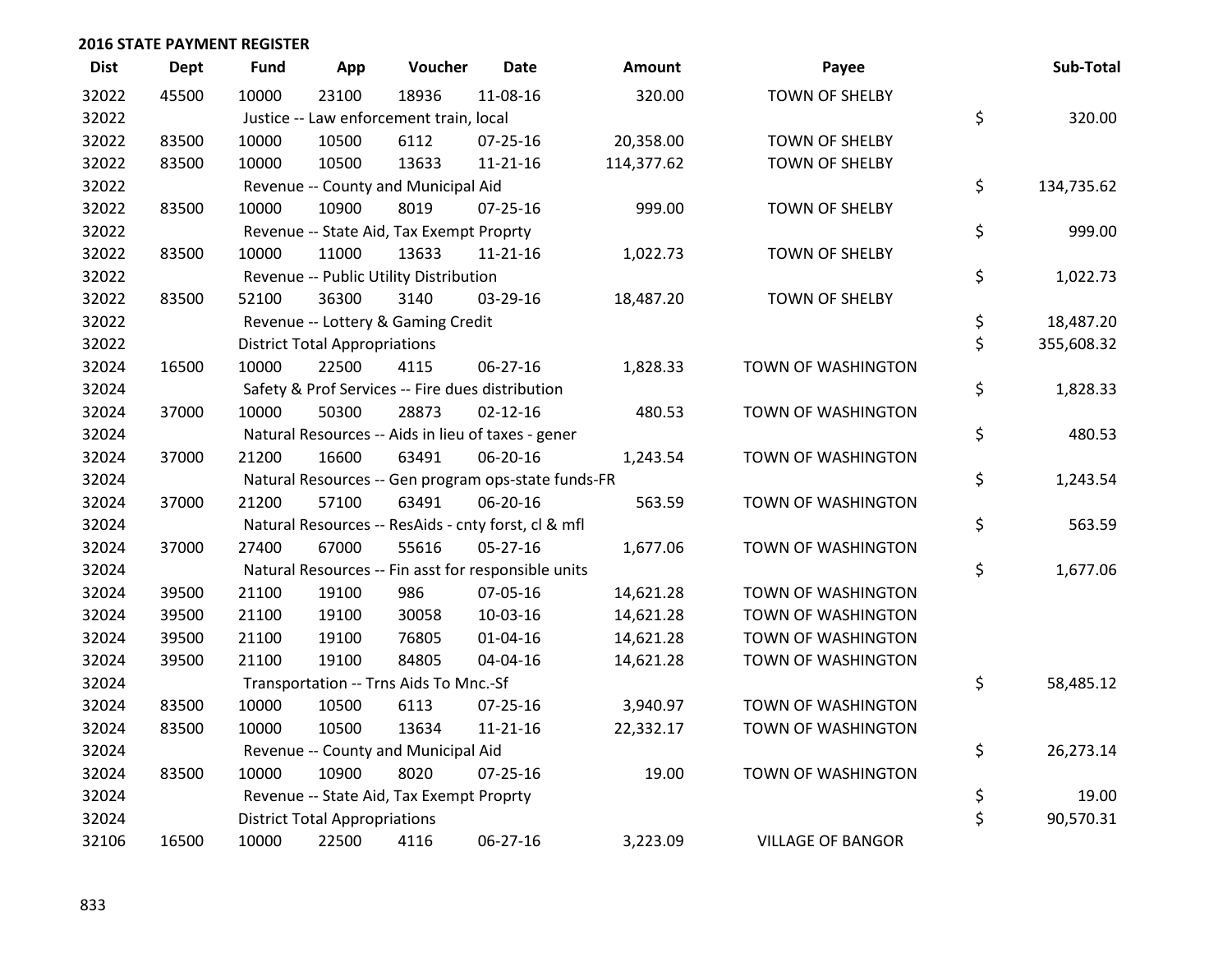| <b>Dist</b> | <b>Dept</b> | Fund  | App                                  | Voucher                                  | Date                                                | <b>Amount</b> | Payee                    | Sub-Total        |
|-------------|-------------|-------|--------------------------------------|------------------------------------------|-----------------------------------------------------|---------------|--------------------------|------------------|
| 32106       |             |       |                                      |                                          | Safety & Prof Services -- Fire dues distribution    |               |                          | \$<br>3,223.09   |
| 32106       | 37000       | 10000 | 50300                                | 46771                                    | $04 - 21 - 16$                                      | 118.90        | <b>VILLAGE OF BANGOR</b> |                  |
| 32106       |             |       |                                      |                                          | Natural Resources -- Aids in lieu of taxes - gener  |               |                          | \$<br>118.90     |
| 32106       | 37000       | 27400 | 67000                                | 56216                                    | 05-27-16                                            | 2,235.67      | <b>VILLAGE OF BANGOR</b> |                  |
| 32106       |             |       |                                      |                                          | Natural Resources -- Fin asst for responsible units |               |                          | \$<br>2,235.67   |
| 32106       | 39500       | 21100 | 19100                                | 987                                      | 07-05-16                                            | 12,352.84     | <b>VILLAGE OF BANGOR</b> |                  |
| 32106       | 39500       | 21100 | 19100                                | 30059                                    | 10-03-16                                            | 12,352.86     | <b>VILLAGE OF BANGOR</b> |                  |
| 32106       | 39500       | 21100 | 19100                                | 76806                                    | $01 - 04 - 16$                                      | 12,352.84     | <b>VILLAGE OF BANGOR</b> |                  |
| 32106       | 39500       | 21100 | 19100                                | 84806                                    | 04-04-16                                            | 12,352.84     | <b>VILLAGE OF BANGOR</b> |                  |
| 32106       |             |       |                                      | Transportation -- Trns Aids To Mnc.-Sf   |                                                     |               |                          | \$<br>49,411.38  |
| 32106       | 83500       | 10000 | 10500                                | 6114                                     | 07-25-16                                            | 18,412.00     | <b>VILLAGE OF BANGOR</b> |                  |
| 32106       | 83500       | 10000 | 10500                                | 13635                                    | $11 - 21 - 16$                                      | 99,609.25     | <b>VILLAGE OF BANGOR</b> |                  |
| 32106       |             |       |                                      | Revenue -- County and Municipal Aid      |                                                     |               |                          | \$<br>118,021.25 |
| 32106       | 83500       | 10000 | 10900                                | 8021                                     | 07-25-16                                            | 427.00        | <b>VILLAGE OF BANGOR</b> |                  |
| 32106       |             |       |                                      | Revenue -- State Aid, Tax Exempt Proprty |                                                     |               |                          | \$<br>427.00     |
| 32106       | 83500       | 10000 | 11000                                | 13635                                    | $11 - 21 - 16$                                      | 1,755.13      | <b>VILLAGE OF BANGOR</b> |                  |
| 32106       |             |       |                                      | Revenue -- Public Utility Distribution   |                                                     |               |                          | \$<br>1,755.13   |
| 32106       |             |       | <b>District Total Appropriations</b> |                                          |                                                     |               |                          | \$<br>175,192.42 |
| 32136       | 16500       | 10000 | 22500                                | 4117                                     | 06-27-16                                            | 24,690.87     | <b>VILLAGE OF HOLMEN</b> |                  |
| 32136       |             |       |                                      |                                          | Safety & Prof Services -- Fire dues distribution    |               |                          | \$<br>24,690.87  |
| 32136       | 37000       | 27400 | 67000                                | 55909                                    | $05 - 27 - 16$                                      | 14,435.55     | <b>VILLAGE OF HOLMEN</b> |                  |
| 32136       |             |       |                                      |                                          | Natural Resources -- Fin asst for responsible units |               |                          | \$<br>14,435.55  |
| 32136       | 39500       | 21100 | 18500                                | 31107                                    | 09-29-16                                            | 497.52        | <b>VILLAGE OF HOLMEN</b> |                  |
| 32136       | 39500       | 21100 | 18500                                | 31132                                    | 09-29-16                                            | 710.80        | <b>VILLAGE OF HOLMEN</b> |                  |
| 32136       | 39500       | 21100 | 18500                                | 31140                                    | 09-29-16                                            | 2,152.12      | <b>VILLAGE OF HOLMEN</b> |                  |
| 32136       | 39500       | 21100 | 18500                                | 58783                                    | 12-05-16                                            | 325.64        | <b>VILLAGE OF HOLMEN</b> |                  |
| 32136       | 39500       | 21100 | 18500                                | 58819                                    | 12-05-16                                            | 846.20        | VILLAGE OF HOLMEN        |                  |
| 32136       | 39500       | 21100 | 18500                                | 60515                                    | 12-12-16                                            | 2,179.76      | VILLAGE OF HOLMEN        |                  |
| 32136       |             |       |                                      | Transportation -- Hwy Sfty Loc Aid Ffd   |                                                     |               |                          | \$<br>6,712.04   |
| 32136       | 39500       | 21100 | 19100                                | 988                                      | 07-05-16                                            | 44,928.31     | <b>VILLAGE OF HOLMEN</b> |                  |
| 32136       | 39500       | 21100 | 19100                                | 30060                                    | 10-03-16                                            | 44,928.31     | <b>VILLAGE OF HOLMEN</b> |                  |
| 32136       |             |       |                                      | Transportation -- Trns Aids To Mnc.-Sf   |                                                     |               |                          | \$<br>89,856.62  |
| 32136       | 39500       | 21100 | 18500                                | 76563                                    | 03-16-16                                            | 304.88        | TREAS VIL HOLMEN         |                  |
| 32136       | 39500       | 21100 | 18500                                | 76563                                    | 03-16-16                                            | 320.88        | TREAS VIL HOLMEN         |                  |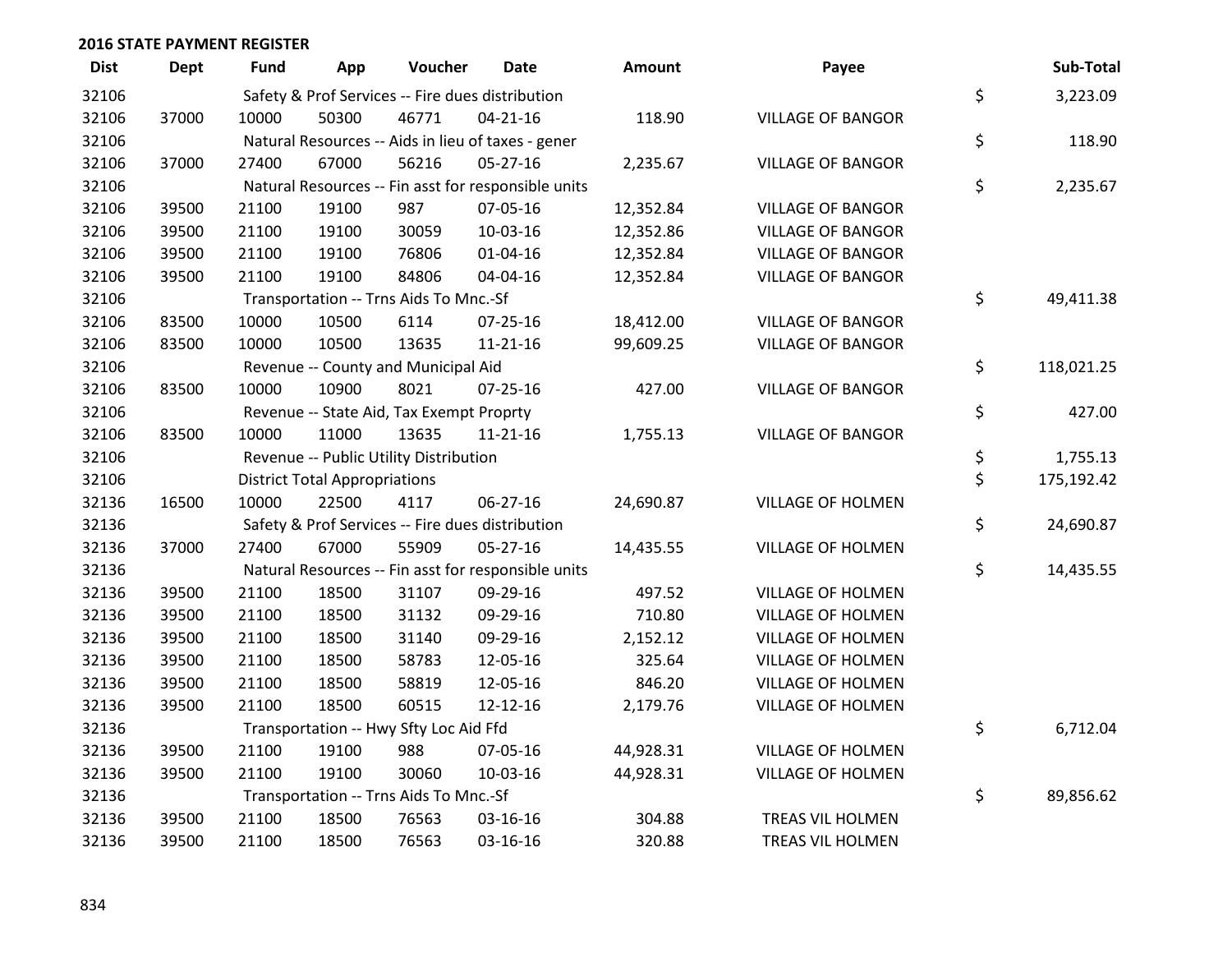| <b>Dist</b> | <b>Dept</b> | <b>Fund</b> | App   | Voucher                                         | <b>Date</b>    | Amount     | Payee                    | Sub-Total        |
|-------------|-------------|-------------|-------|-------------------------------------------------|----------------|------------|--------------------------|------------------|
| 32136       | 39500       | 21100       | 18500 | 76563                                           | 03-16-16       | 323.24     | TREAS VIL HOLMEN         |                  |
| 32136       | 39500       | 21100       | 18500 | 76563                                           | 03-16-16       | 339.92     | TREAS VIL HOLMEN         |                  |
| 32136       | 39500       | 21100       | 18500 | 76563                                           | 03-16-16       | 346.64     | TREAS VIL HOLMEN         |                  |
| 32136       | 39500       | 21100       | 18500 | 76563                                           | 03-16-16       | 346.64     | TREAS VIL HOLMEN         |                  |
| 32136       | 39500       | 21100       | 18500 | 76563                                           | 03-16-16       | 522.80     | TREAS VIL HOLMEN         |                  |
| 32136       | 39500       | 21100       | 18500 | 76563                                           | 03-16-16       | 609.76     | TREAS VIL HOLMEN         |                  |
| 32136       | 39500       | 21100       | 18500 | 76563                                           | 03-16-16       | 679.68     | TREAS VIL HOLMEN         |                  |
| 32136       | 39500       | 21100       | 18500 | 76563                                           | 03-16-16       | 981.68     | TREAS VIL HOLMEN         |                  |
| 32136       | 39500       | 21100       | 18500 | 79125                                           | $04 - 14 - 16$ | 656.84     | TREAS VIL HOLMEN         |                  |
| 32136       | 39500       | 21100       | 18500 | 81495                                           | 05-10-16       | 997.52     | TREAS VIL HOLMEN         |                  |
| 32136       | 39500       | 21100       | 18500 | 82278                                           | 05-19-16       | 847.68     | TREAS VIL HOLMEN         |                  |
| 32136       | 39500       | 21100       | 18500 | 82607                                           | 05-23-16       | 663.80     | TREAS VIL HOLMEN         |                  |
| 32136       | 39500       | 21100       | 18500 | 82607                                           | 05-23-16       | 797.68     | TREAS VIL HOLMEN         |                  |
| 32136       | 39500       | 21100       | 18500 | 82607                                           | 05-23-16       | 2,253.07   | TREAS VIL HOLMEN         |                  |
| 32136       | 39500       | 21100       | 18500 | 85644                                           | 06-24-16       | 818.80     | TREAS VIL HOLMEN         |                  |
| 32136       | 39500       | 21100       | 18500 | 86438                                           | 07-05-16       | 814.52     | TREAS VIL HOLMEN         |                  |
| 32136       | 39500       | 21100       | 18500 | 86438                                           | 07-05-16       | 824.88     | TREAS VIL HOLMEN         |                  |
| 32136       | 39500       | 21100       | 18500 | 87743                                           | 07-15-16       | 657.32     | TREAS VIL HOLMEN         |                  |
| 32136       | 39500       | 21100       | 18500 | 87743                                           | $07-15-16$     | 744.45     | TREAS VIL HOLMEN         |                  |
| 32136       | 39500       | 21100       | 18500 | 87743                                           | $07 - 15 - 16$ | 1,036.96   | TREAS VIL HOLMEN         |                  |
| 32136       |             |             |       | Transportation -- Hwy Sfty Loc Aid Ffd          |                |            |                          | \$<br>15,889.64  |
| 32136       | 39500       | 21100       | 19100 | 76807                                           | $01 - 04 - 16$ | 44,928.31  | <b>VILLAGE OF HOLMEN</b> |                  |
| 32136       | 39500       | 21100       | 19100 | 84807                                           | 04-04-16       | 44,928.31  | <b>VILLAGE OF HOLMEN</b> |                  |
| 32136       |             |             |       | Transportation -- Trns Aids To Mnc.-Sf          |                |            |                          | \$<br>89,856.62  |
| 32136       | 45500       | 10000       | 23100 | 13376                                           | 07-01-16       | 1,760.00   | <b>VILLAGE OF HOLMEN</b> |                  |
| 32136       |             |             |       | Justice -- Law enforcement train, local         |                |            |                          | \$<br>1,760.00   |
| 32136       | 50500       | 10000       | 17400 | 17071                                           | 04-28-16       | 12,042.00  | <b>VILLAGE OF HOLMEN</b> |                  |
| 32136       |             |             |       | Administration -- HV trans In annual impact fee |                |            |                          | \$<br>12,042.00  |
| 32136       | 83500       | 10000       | 10500 | 6115                                            | 07-25-16       | 90,407.79  | <b>VILLAGE OF HOLMEN</b> |                  |
| 32136       | 83500       | 10000       | 10500 | 13636                                           | $11 - 21 - 16$ | 404,112.52 | <b>VILLAGE OF HOLMEN</b> |                  |
| 32136       |             |             |       | Revenue -- County and Municipal Aid             |                |            |                          | \$<br>494,520.31 |
| 32136       | 83500       | 10000       | 10900 | 8022                                            | 07-25-16       | 3,919.00   | <b>VILLAGE OF HOLMEN</b> |                  |
| 32136       | 83500       | 10000       | 10900 | 9706                                            | $07 - 25 - 16$ | 297.00     | <b>VILLAGE OF HOLMEN</b> |                  |
| 32136       |             |             |       | Revenue -- State Aid, Tax Exempt Proprty        |                |            |                          | \$<br>4,216.00   |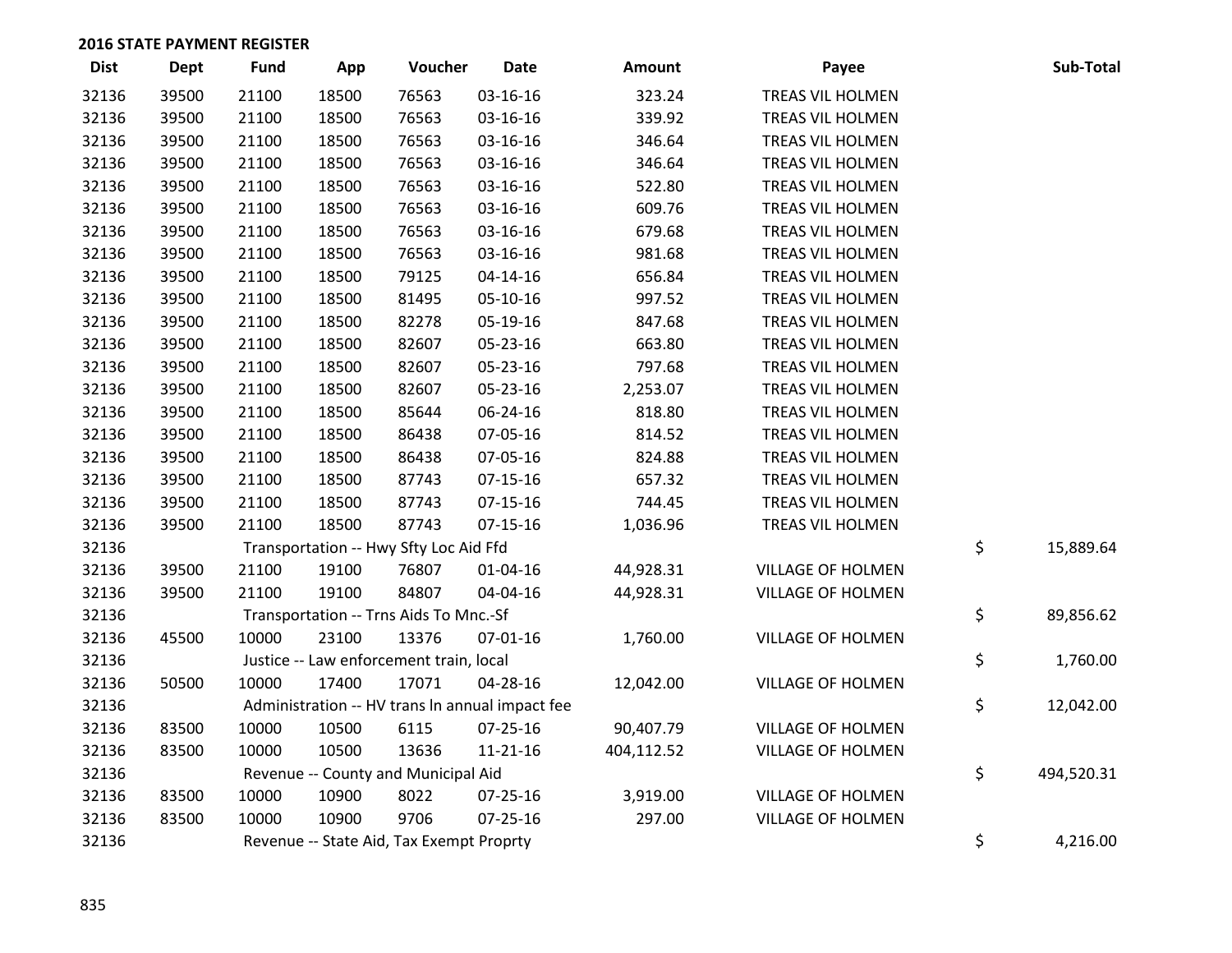| <b>Dist</b> | Dept  | Fund  | App                                  | Voucher                                  | <b>Date</b>                                         | <b>Amount</b> | Payee                      | Sub-Total        |
|-------------|-------|-------|--------------------------------------|------------------------------------------|-----------------------------------------------------|---------------|----------------------------|------------------|
| 32136       | 83500 | 10000 | 11000                                | 13636                                    | $11 - 21 - 16$                                      | 124,376.95    | <b>VILLAGE OF HOLMEN</b>   |                  |
| 32136       |       |       |                                      | Revenue -- Public Utility Distribution   |                                                     |               |                            | \$<br>124,376.95 |
| 32136       | 83500 | 52100 | 36300                                | 3141                                     | 03-29-16                                            | 46,279.27     | <b>VILLAGE OF HOLMEN</b>   |                  |
| 32136       |       |       |                                      | Revenue -- Lottery & Gaming Credit       |                                                     |               |                            | \$<br>46,279.27  |
| 32136       |       |       | <b>District Total Appropriations</b> |                                          |                                                     |               |                            | \$<br>924,635.87 |
| 32176       | 16500 | 10000 | 22500                                | 4118                                     | 06-27-16                                            | 1,329.44      | <b>VILLAGE OF ROCKLAND</b> |                  |
| 32176       |       |       |                                      |                                          | Safety & Prof Services -- Fire dues distribution    |               |                            | \$<br>1,329.44   |
| 32176       | 37000 | 10000 | 50300                                | 45305                                    | $04 - 21 - 16$                                      | 7.32          | <b>VILLAGE OF ROCKLAND</b> |                  |
| 32176       |       |       |                                      |                                          | Natural Resources -- Aids in lieu of taxes - gener  |               |                            | \$<br>7.32       |
| 32176       | 37000 | 27400 | 67000                                | 56300                                    | 05-27-16                                            | 2,429.59      | <b>VILLAGE OF ROCKLAND</b> |                  |
| 32176       |       |       |                                      |                                          | Natural Resources -- Fin asst for responsible units |               |                            | \$<br>2,429.59   |
| 32176       | 39500 | 21100 | 19100                                | 989                                      | 07-05-16                                            | 2,488.26      | <b>VILLAGE OF ROCKLAND</b> |                  |
| 32176       | 39500 | 21100 | 19100                                | 30061                                    | 10-03-16                                            | 2,488.26      | <b>VILLAGE OF ROCKLAND</b> |                  |
| 32176       | 39500 | 21100 | 19100                                | 76808                                    | $01 - 04 - 16$                                      | 2,488.26      | <b>VILLAGE OF ROCKLAND</b> |                  |
| 32176       | 39500 | 21100 | 19100                                | 84808                                    | 04-04-16                                            | 2,488.26      | <b>VILLAGE OF ROCKLAND</b> |                  |
| 32176       |       |       |                                      | Transportation -- Trns Aids To Mnc.-Sf   |                                                     |               |                            | \$<br>9,953.04   |
| 32176       | 83500 | 10000 | 10500                                | 6116                                     | 07-25-16                                            | 19,369.62     | <b>VILLAGE OF ROCKLAND</b> |                  |
| 32176       | 83500 | 10000 | 10500                                | 13637                                    | $11 - 21 - 16$                                      | 110,873.69    | VILLAGE OF ROCKLAND        |                  |
| 32176       |       |       |                                      | Revenue -- County and Municipal Aid      |                                                     |               |                            | \$<br>130,243.31 |
| 32176       | 83500 | 10000 | 10900                                | 8023                                     | $07 - 25 - 16$                                      | 23.00         | <b>VILLAGE OF ROCKLAND</b> |                  |
| 32176       |       |       |                                      | Revenue -- State Aid, Tax Exempt Proprty |                                                     |               |                            | \$<br>23.00      |
| 32176       | 83500 | 10000 | 11000                                | 13637                                    | 11-21-16                                            | 27.37         | <b>VILLAGE OF ROCKLAND</b> |                  |
| 32176       |       |       |                                      | Revenue -- Public Utility Distribution   |                                                     |               |                            | \$<br>27.37      |
| 32176       |       |       | <b>District Total Appropriations</b> |                                          |                                                     |               |                            | \$<br>144,013.07 |
| 32191       | 16500 | 10000 | 22500                                | 4119                                     | 06-27-16                                            | 14,134.10     | VILLAGE OF WEST SALEM      |                  |
| 32191       |       |       |                                      |                                          | Safety & Prof Services -- Fire dues distribution    |               |                            | \$<br>14,134.10  |
| 32191       | 37000 | 10000 | 50300                                | 46815                                    | $04 - 21 - 16$                                      | 77.28         | VILLAGE OF WEST SALEM      |                  |
| 32191       |       |       |                                      |                                          | Natural Resources -- Aids in lieu of taxes - gener  |               |                            | \$<br>77.28      |
| 32191       | 37000 | 21200 | 16600                                | 63492                                    | 06-20-16                                            | 9.34          | VILLAGE OF WEST SALEM      |                  |
| 32191       |       |       |                                      |                                          | Natural Resources -- Gen program ops-state funds-FR |               |                            | \$<br>9.34       |
| 32191       | 37000 | 21200 | 57100                                | 63492                                    | 06-20-16                                            | 4.20          | VILLAGE OF WEST SALEM      |                  |
| 32191       |       |       |                                      |                                          | Natural Resources -- ResAids - cnty forst, cl & mfl |               |                            | \$<br>4.20       |
| 32191       | 37000 | 27400 | 67000                                | 55913                                    | 05-27-16                                            | 4,443.73      | VILLAGE OF WEST SALEM      |                  |
| 32191       |       |       |                                      |                                          | Natural Resources -- Fin asst for responsible units |               |                            | \$<br>4,443.73   |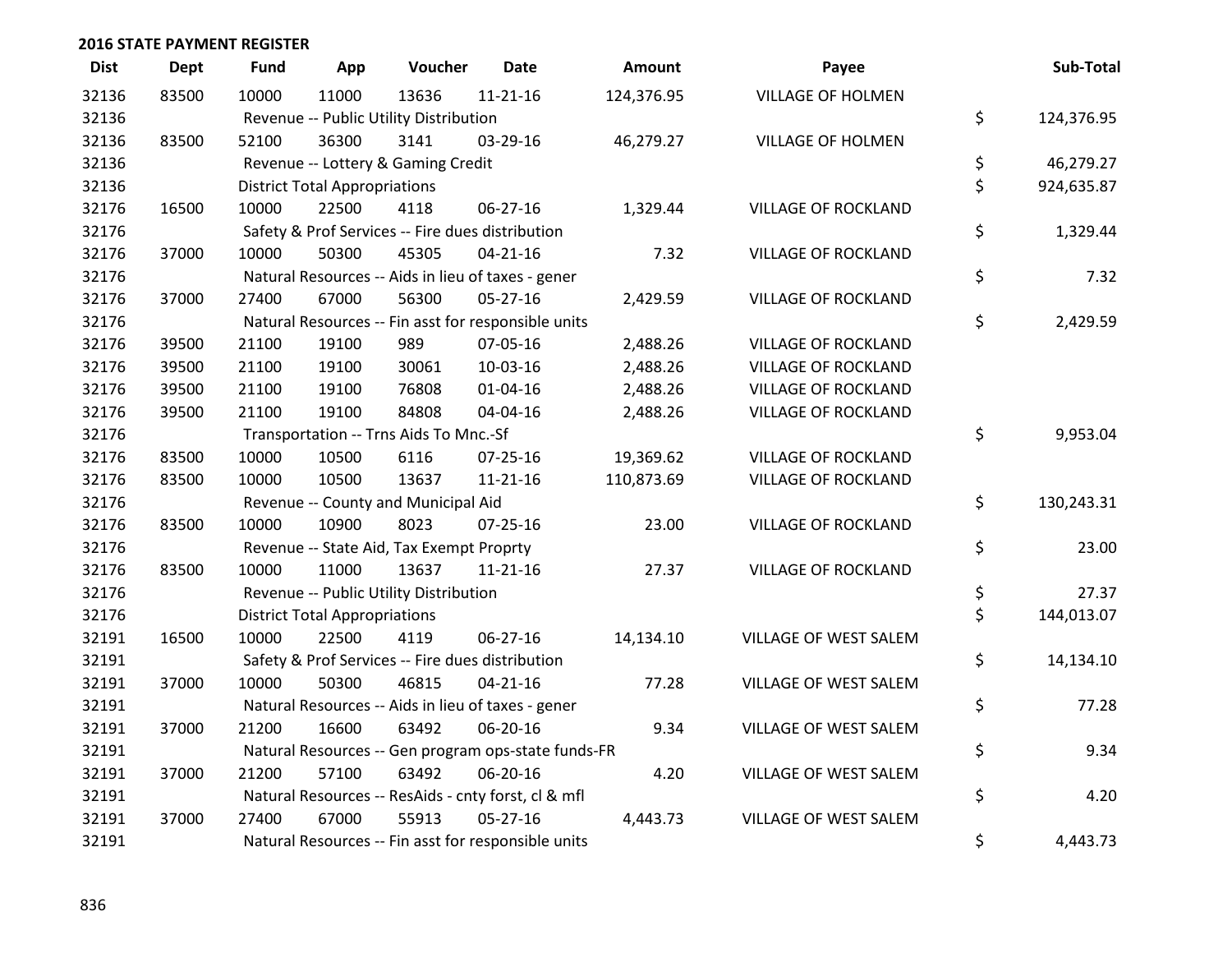| <b>Dist</b> | <b>Dept</b> | <b>Fund</b> | App                                  | Voucher                                              | <b>Date</b>    | Amount     | Payee                 | Sub-Total        |
|-------------|-------------|-------------|--------------------------------------|------------------------------------------------------|----------------|------------|-----------------------|------------------|
| 32191       | 37000       | 27400       | 67300                                | 55913                                                | 05-27-16       | 1,299.02   | VILLAGE OF WEST SALEM |                  |
| 32191       |             |             |                                      | Natural Resources -- Recycling consolidation grants  |                |            |                       | \$<br>1,299.02   |
| 32191       | 39500       | 21100       | 18500                                | 60633                                                | 12-12-16       | 7,747.00   | VILLAGE OF WEST SALEM |                  |
| 32191       |             |             |                                      | Transportation -- Hwy Sfty Loc Aid Ffd               |                |            |                       | \$<br>7,747.00   |
| 32191       | 39500       | 21100       | 19100                                | 990                                                  | 07-05-16       | 33,565.65  | VILLAGE OF WEST SALEM |                  |
| 32191       | 39500       | 21100       | 19100                                | 30062                                                | 10-03-16       | 33,565.67  | VILLAGE OF WEST SALEM |                  |
| 32191       | 39500       | 21100       | 19100                                | 76809                                                | $01 - 04 - 16$ | 33,565.65  | VILLAGE OF WEST SALEM |                  |
| 32191       | 39500       | 21100       | 19100                                | 84809                                                | 04-04-16       | 33,565.65  | VILLAGE OF WEST SALEM |                  |
| 32191       |             |             |                                      | Transportation -- Trns Aids To Mnc.-Sf               |                |            |                       | \$<br>134,262.62 |
| 32191       | 45500       | 10000       | 23100                                | 16218                                                | 09-09-16       | 1,280.00   | VILLAGE OF WEST SALEM |                  |
| 32191       |             |             |                                      | Justice -- Law enforcement train, local              |                |            |                       | \$<br>1,280.00   |
| 32191       | 83500       | 10000       | 10500                                | 6117                                                 | $07 - 25 - 16$ | 58,926.67  | VILLAGE OF WEST SALEM |                  |
| 32191       | 83500       | 10000       | 10500                                | 13638                                                | $11 - 21 - 16$ | 327,847.49 | VILLAGE OF WEST SALEM |                  |
| 32191       |             |             |                                      | Revenue -- County and Municipal Aid                  |                |            |                       | \$<br>386,774.16 |
| 32191       | 83500       | 10000       | 10900                                | 8024                                                 | $07 - 25 - 16$ | 4,619.00   | VILLAGE OF WEST SALEM |                  |
| 32191       | 83500       | 10000       | 10900                                | 9707                                                 | $07 - 25 - 16$ | 3,369.00   | VILLAGE OF WEST SALEM |                  |
| 32191       |             |             |                                      | Revenue -- State Aid, Tax Exempt Proprty             |                |            |                       | \$<br>7,988.00   |
| 32191       | 83500       | 10000       | 11000                                | 13638                                                | $11 - 21 - 16$ | 6,213.95   | VILLAGE OF WEST SALEM |                  |
| 32191       |             |             |                                      | Revenue -- Public Utility Distribution               |                |            |                       | \$<br>6,213.95   |
| 32191       | 83500       | 52100       | 36300                                | 3142                                                 | 03-28-16       | 18,670.92  | VILLAGE OF WEST SALEM |                  |
| 32191       |             |             |                                      | Revenue -- Lottery & Gaming Credit                   |                |            |                       | \$<br>18,670.92  |
| 32191       |             |             | <b>District Total Appropriations</b> |                                                      |                |            |                       | \$<br>582,904.32 |
| 32246       | 16500       | 10000       | 22500                                | 4120                                                 | 06-27-16       | 133,988.95 | LA CROSSE, CITY OF    |                  |
| 32246       |             |             |                                      | Safety & Prof Services -- Fire dues distribution     |                |            |                       | \$<br>133,988.95 |
| 32246       | 25500       | 10000       | 34300                                | 27104                                                | 05-02-16       | 5,061.61   | LA CROSSE, CITY OF    |                  |
| 32246       |             |             |                                      | Public Instruction -- Federal funds, local assistanc |                |            |                       | \$<br>5,061.61   |
| 32246       | 37000       | 10000       | 50300                                | 30708                                                | $02 - 17 - 16$ | 122.17     | LA CROSSE, CITY OF    |                  |
| 32246       | 37000       | 10000       | 50300                                | 46226                                                | $04 - 21 - 16$ | 276.42     | LA CROSSE, CITY OF    |                  |
| 32246       | 37000       | 10000       | 50300                                | 46227                                                | $04 - 21 - 16$ | 173.61     | LA CROSSE, CITY OF    |                  |
| 32246       |             |             |                                      | Natural Resources -- Aids in lieu of taxes - gener   |                |            |                       | \$<br>572.20     |
| 32246       | 37000       | 10000       | 68500                                | 49844                                                | 05-19-16       | 4,087.00   | LA CROSSE, CITY OF    |                  |
| 32246       |             |             |                                      | Natural Resources -- Fed brownfields revolving loan  |                |            |                       | \$<br>4,087.00   |
| 32246       | 37000       | 10000       | 94100                                | 71844                                                | 07-06-16       | 30,000.00  | LA CROSSE, CITY OF    |                  |
| 32246       |             |             |                                      | Natural Resources -- GPO - federal funds             |                |            |                       | \$<br>30,000.00  |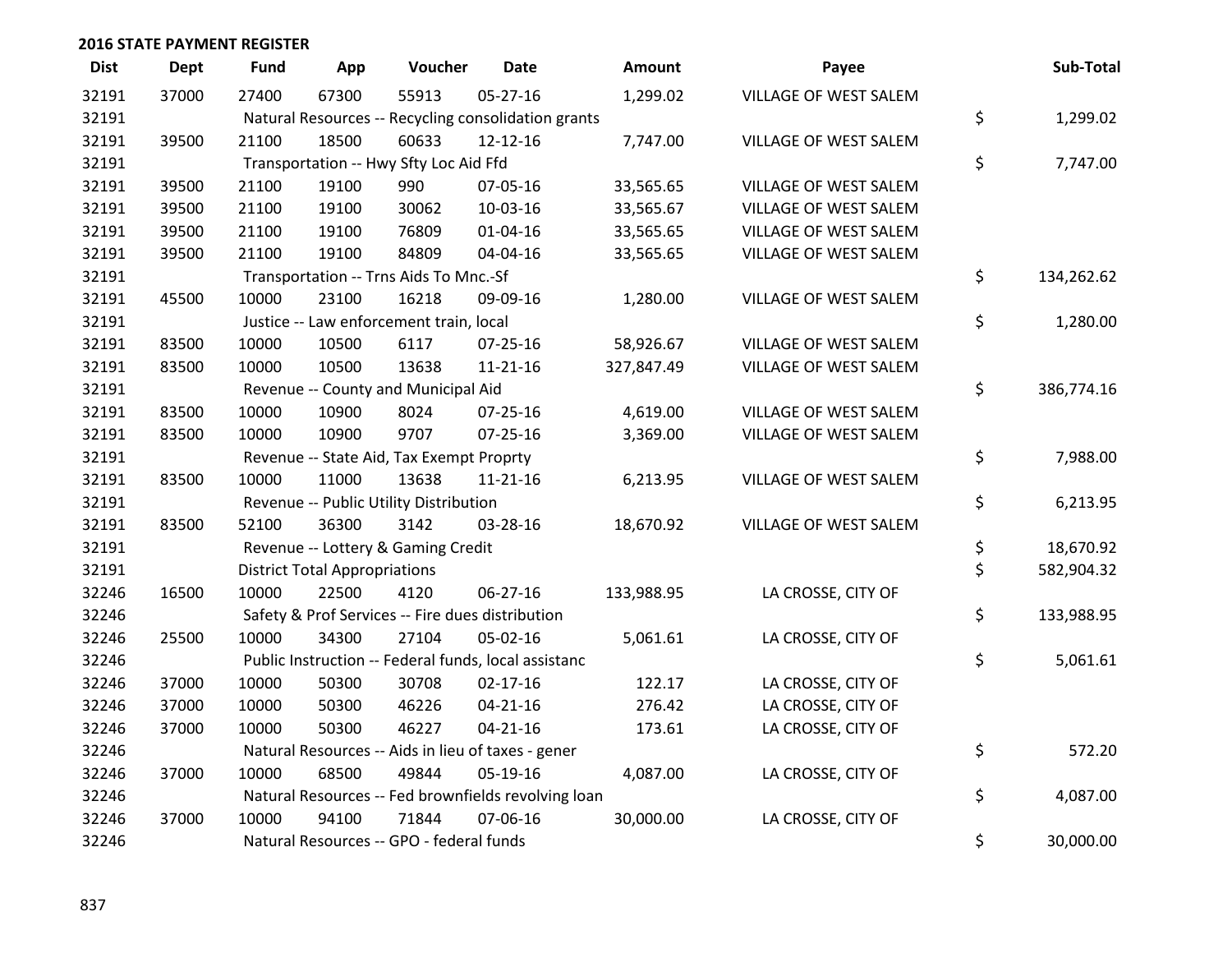| <b>Dist</b> | <b>Dept</b> | <b>Fund</b> | App          | Voucher                                             | <b>Date</b>    | <b>Amount</b>                                       | Payee                    | Sub-Total          |
|-------------|-------------|-------------|--------------|-----------------------------------------------------|----------------|-----------------------------------------------------|--------------------------|--------------------|
| 32246       | 37000       | 21200       | 38100        | 37629                                               | $03 - 22 - 16$ | 3,146.16                                            | LA CROSSE, CITY OF       |                    |
| 32246       |             |             |              | Natural Resources -- GPO -federal funds             |                |                                                     |                          | \$<br>3,146.16     |
| 32246       | 37000       | 21200       | 55000        | 37629                                               | 03-22-16       | 10,901.44                                           | LA CROSSE, CITY OF       |                    |
| 32246       |             |             |              | Natural Resources -- Enf A - boating enforcement    |                |                                                     |                          | \$<br>10,901.44    |
| 32246       | 37000       | 27400       | 67000        | 55493                                               | 05-27-16       | 158,860.35                                          | LA CROSSE, CITY OF       |                    |
| 32246       |             |             |              | Natural Resources -- Fin asst for responsible units |                |                                                     |                          | \$<br>158,860.35   |
| 32246       | 37000       | 27400       | 67300        | 55493                                               | $05 - 27 - 16$ | 13,616.63                                           | LA CROSSE, CITY OF       |                    |
| 32246       |             |             |              | Natural Resources -- Recycling consolidation grants |                |                                                     |                          | \$<br>13,616.63    |
| 32246       | 37000       | 36300       | <b>TA100</b> | 71842                                               | 07-06-16       | 91,824.70                                           | LA CROSSE, CITY OF       |                    |
| 32246       | 37000       | 36300       | TA100        | 71854                                               | 07-06-16       | 16,530.00                                           | LA CROSSE, CITY OF       |                    |
| 32246       |             |             |              | Natural Resources -- LAND ACQUISITION               |                |                                                     |                          | \$<br>108,354.70   |
| 32246       | 37000       | 36300       | TH100        | 113782                                              | 12-14-16       | 134,752.10                                          | LA CROSSE, CITY OF       |                    |
| 32246       |             |             |              |                                                     |                | Natural Resources -- URBAN NONPOINT SOURCE COST-SHA |                          | \$<br>134,752.10   |
| 32246       | 39500       | 21100       | 16200        | 2076                                                | 07-05-16       | 113,833.33                                          | LA CROSSE, CITY OF       |                    |
| 32246       | 39500       | 21100       | 16200        | 29178                                               | 10-03-16       | 113,833.36                                          | LA CROSSE, CITY OF       |                    |
| 32246       |             |             |              | Transportation -- Conn Hwy Aids St Fds              |                |                                                     |                          | \$<br>227,666.69   |
| 32246       | 39500       | 21100       | 17600        | 6067                                                | 07-29-16       | 387,061.00                                          | LA CROSSE, CITY OF       |                    |
| 32246       | 39500       | 21100       | 17600        | 32897                                               | 10-05-16       | 387,061.00                                          | LA CROSSE, CITY OF       |                    |
| 32246       | 39500       | 21100       | 17600        | 68160                                               | 12-29-16       | 232,236.00                                          | LA CROSSE, CITY OF       |                    |
| 32246       |             |             |              | Transportation -- Tb, Trns Oper Aid Sf              |                |                                                     |                          | \$<br>1,006,358.00 |
| 32246       | 39500       | 21100       | 18500        | 33601                                               | 09-30-16       | 493.14                                              | LA CROSSE, CITY OF       |                    |
| 32246       | 39500       | 21100       | 18500        | 33621                                               | 09-30-16       | 392.84                                              | LA CROSSE, CITY OF       |                    |
| 32246       | 39500       | 21100       | 18500        | 57057                                               | 12-01-16       | 429.84                                              | LA CROSSE, CITY OF       |                    |
| 32246       | 39500       | 21100       | 18500        | 57072                                               | 12-01-16       | 1,088.97                                            | LA CROSSE, CITY OF       |                    |
| 32246       | 39500       | 21100       | 18500        | 58781                                               | 12-05-16       | 425.68                                              | LA CROSSE, CITY OF       |                    |
| 32246       | 39500       | 21100       | 18500        | 58810                                               | 12-05-16       | 923.46                                              | LA CROSSE, CITY OF       |                    |
| 32246       | 39500       | 21100       | 18500        | 58817                                               | 12-05-16       | 1,266.39                                            | LA CROSSE, CITY OF       |                    |
| 32246       |             |             |              | Transportation -- Hwy Sfty Loc Aid Ffd              |                |                                                     |                          | \$<br>5,020.32     |
| 32246       | 39500       | 21100       | 19100        | 991                                                 | 07-05-16       | 481,038.96                                          | LA CROSSE, CITY OF       |                    |
| 32246       | 39500       | 21100       | 19100        | 30063                                               | 10-03-16       | 481,038.97                                          | LA CROSSE, CITY OF       |                    |
| 32246       |             |             |              | Transportation -- Trns Aids To Mnc.-Sf              |                |                                                     |                          | \$<br>962,077.93   |
| 32246       | 39500       | 21100       | 16200        | 78043                                               | 01-04-16       | 113,833.33                                          | <b>CITY OF LA CROSSE</b> |                    |
| 32246       | 39500       | 21100       | 16200        | 82043                                               | 04-04-16       | 113,833.33                                          | CITY OF LA CROSSE        |                    |
| 32246       |             |             |              | Transportation -- Conn Hwy Aids St Fds              |                |                                                     |                          | \$<br>227,666.66   |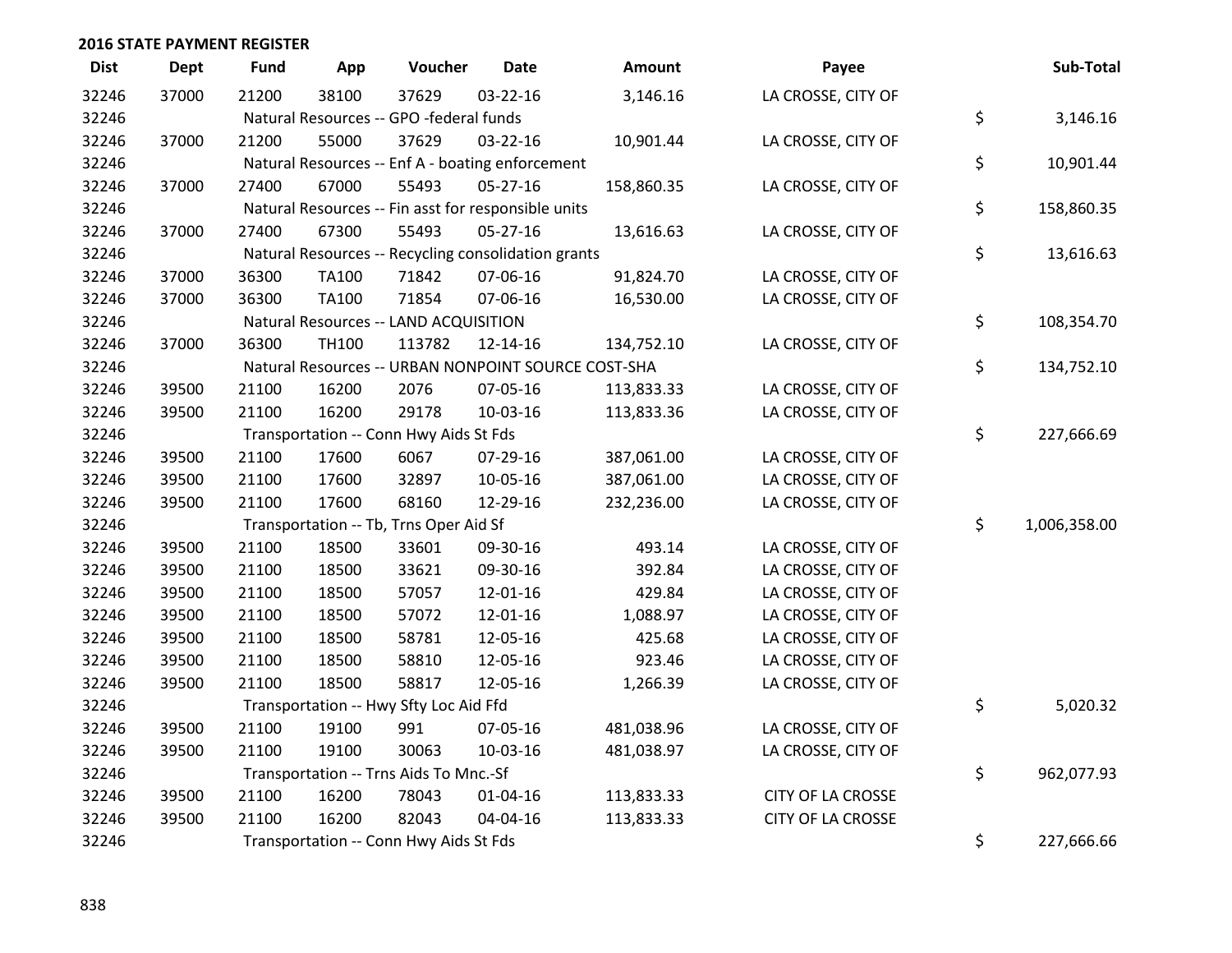| <b>Dist</b> | Dept  | <b>Fund</b>                            | App             | Voucher                                | <b>Date</b>    | Amount     | Payee                    | Sub-Total        |
|-------------|-------|----------------------------------------|-----------------|----------------------------------------|----------------|------------|--------------------------|------------------|
| 32246       | 39500 | 21100                                  | 17500           | 82608                                  | 05-23-16       | 65,019.00  | TREAS CITY LA CROSSE     |                  |
| 32246       |       | Transportation -- Paratransit Aids, Sf | \$<br>65,019.00 |                                        |                |            |                          |                  |
| 32246       | 39500 | 21100                                  | 17600           | 72033                                  | 01-04-16       | 213,057.00 | CITY OF LA CROSSE        |                  |
| 32246       | 39500 | 21100                                  | 17600           | 90032                                  | 05-27-16       | 387,061.00 | CITY OF LA CROSSE        |                  |
| 32246       |       |                                        |                 | Transportation -- Tb, Trns Oper Aid Sf |                |            |                          | \$<br>600,118.00 |
| 32246       | 39500 | 21100                                  | 18500           | 72208                                  | $01 - 28 - 16$ | 504.57     | TREAS CITY LA CROSSE     |                  |
| 32246       | 39500 | 21100                                  | 18500           | 72208                                  | $01 - 28 - 16$ | 606.04     | TREAS CITY LA CROSSE     |                  |
| 32246       | 39500 | 21100                                  | 18500           | 72208                                  | $01 - 28 - 16$ | 668.20     | TREAS CITY LA CROSSE     |                  |
| 32246       | 39500 | 21100                                  | 18500           | 72208                                  | 01-28-16       | 766.93     | TREAS CITY LA CROSSE     |                  |
| 32246       | 39500 | 21100                                  | 18500           | 72208                                  | $01 - 28 - 16$ | 1,034.22   | TREAS CITY LA CROSSE     |                  |
| 32246       | 39500 | 21100                                  | 18500           | 72208                                  | 01-28-16       | 1,971.75   | TREAS CITY LA CROSSE     |                  |
| 32246       | 39500 | 21100                                  | 18500           | 73711                                  | $02 - 16 - 16$ | 682.38     | TREAS CITY LA CROSSE     |                  |
| 32246       | 39500 | 21100                                  | 18500           | 73711                                  | 02-16-16       | 1,630.50   | TREAS CITY LA CROSSE     |                  |
| 32246       | 39500 | 21100                                  | 18500           | 76212                                  | 03-11-16       | 896.40     | TREAS CITY LA CROSSE     |                  |
| 32246       | 39500 | 21100                                  | 18500           | 76339                                  | 03-14-16       | 1,019.79   | TREAS CITY LA CROSSE     |                  |
| 32246       | 39500 | 21100                                  | 18500           | 80653                                  | 05-02-16       | 1,219.08   | TREAS CITY LA CROSSE     |                  |
| 32246       | 39500 | 21100                                  | 18500           | 81496                                  | 05-10-16       | 1,311.36   | TREAS CITY LA CROSSE     |                  |
| 32246       | 39500 | 21100                                  | 18500           | 82279                                  | 05-19-16       | 401.88     | TREAS CITY LA CROSSE     |                  |
| 32246       | 39500 | 21100                                  | 18500           | 82279                                  | 05-19-16       | 645.88     | TREAS CITY LA CROSSE     |                  |
| 32246       | 39500 | 21100                                  | 18500           | 82608                                  | 05-23-16       | 1,311.36   | TREAS CITY LA CROSSE     |                  |
| 32246       | 39500 | 21100                                  | 18500           | 82608                                  | 05-23-16       | 1,942.77   | TREAS CITY LA CROSSE     |                  |
| 32246       | 39500 | 21100                                  | 18500           | 82837                                  | 05-25-16       | 1,485.96   | TREAS CITY LA CROSSE     |                  |
| 32246       | 39500 | 21100                                  | 18500           | 83476                                  | 06-03-16       | 1,393.94   | TREAS CITY LA CROSSE     |                  |
| 32246       | 39500 | 21100                                  | 18500           | 84675                                  | 06-16-16       | 367.20     | TREAS CITY LA CROSSE     |                  |
| 32246       | 39500 | 21100                                  | 18500           | 84675                                  | 06-16-16       | 880.96     | TREAS CITY LA CROSSE     |                  |
| 32246       | 39500 | 21100                                  | 18500           | 84675                                  | 06-16-16       | 1,288.23   | TREAS CITY LA CROSSE     |                  |
| 32246       | 39500 | 21100                                  | 18500           | 85953                                  | 06-29-16       | 1,682.16   | TREAS CITY LA CROSSE     |                  |
| 32246       | 39500 | 21100                                  | 18500           | 86094                                  | 06-30-16       | 1,037.76   | TREAS CITY LA CROSSE     |                  |
| 32246       | 39500 | 21100                                  | 18500           | 86094                                  | 06-30-16       | 1,538.85   | TREAS CITY LA CROSSE     |                  |
| 32246       | 39500 | 21100                                  | 18500           | 87744                                  | $07 - 15 - 16$ | 1,092.90   | TREAS CITY LA CROSSE     |                  |
| 32246       | 39500 | 21100                                  | 18500           | 87744                                  | $07-15-16$     | 1,322.55   | TREAS CITY LA CROSSE     |                  |
| 32246       |       |                                        |                 | Transportation -- Hwy Sfty Loc Aid Ffd |                |            |                          | \$<br>28,703.62  |
| 32246       | 39500 | 21100                                  | 19100           | 76810                                  | 01-04-16       | 481,038.96 | <b>CITY OF LA CROSSE</b> |                  |
| 32246       | 39500 | 21100                                  | 19100           | 84810                                  | 04-04-16       | 481,038.96 | <b>CITY OF LA CROSSE</b> |                  |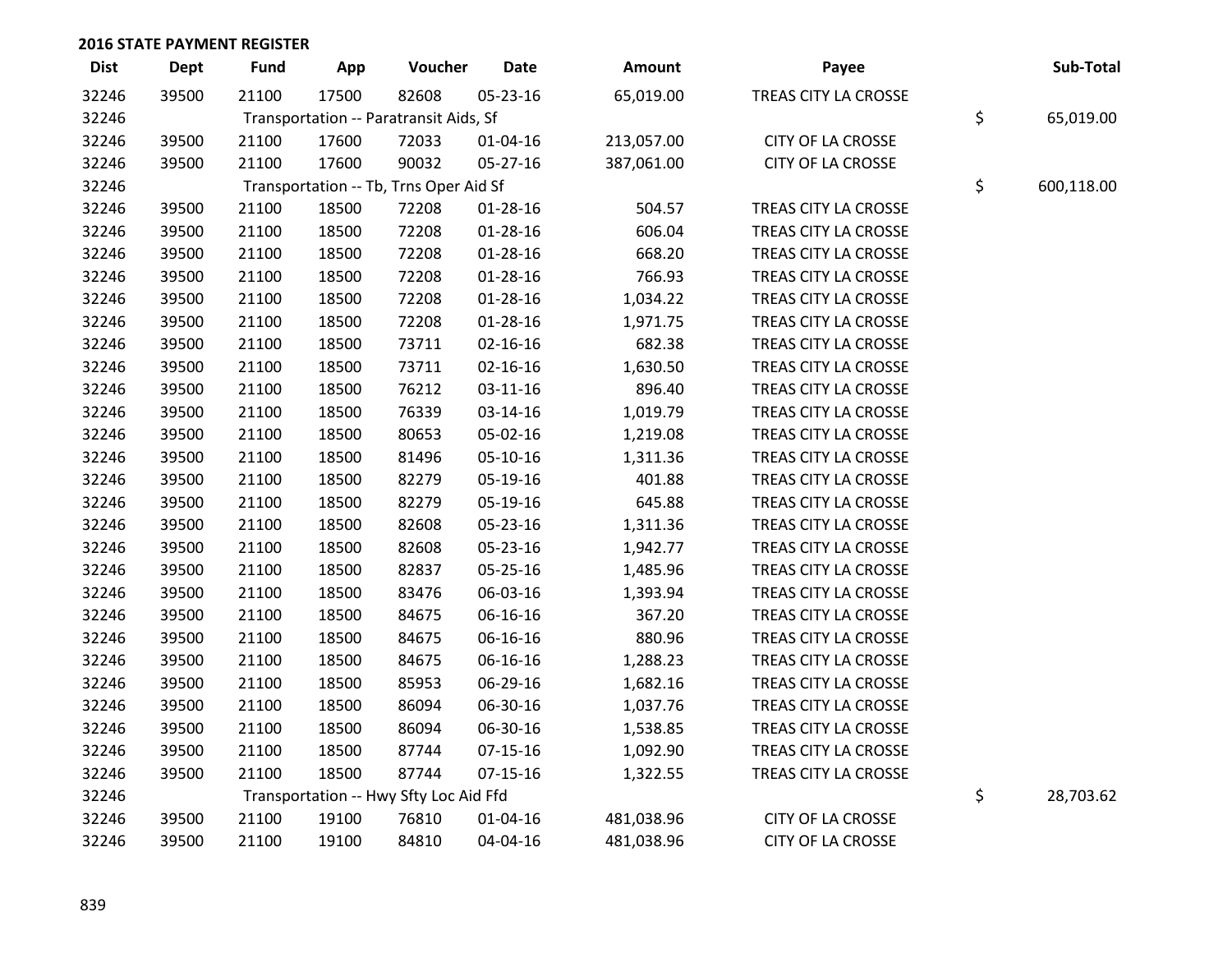| <b>Dist</b> | <b>Dept</b> | Fund                                     | App                                  | Voucher                                            | Date           | Amount       | Payee                |    | Sub-Total     |  |  |
|-------------|-------------|------------------------------------------|--------------------------------------|----------------------------------------------------|----------------|--------------|----------------------|----|---------------|--|--|
| 32246       |             | Transportation -- Trns Aids To Mnc.-Sf   |                                      |                                                    |                |              |                      |    | 962,077.92    |  |  |
| 32246       | 39500       | 21100                                    | 27800                                | 73762                                              | $02 - 11 - 16$ | 105,184.71   | TREAS CITY LA CROSSE | \$ |               |  |  |
| 32246       |             | Transportation -- Loc Rd Imp Prg St Fd   | \$                                   | 105,184.71                                         |                |              |                      |    |               |  |  |
| 32246       | 45500       | 10000                                    | 23100                                | 20599                                              | 12-09-16       | 13,280.00    | LA CROSSE, CITY OF   |    |               |  |  |
| 32246       |             |                                          |                                      | Justice -- Law enforcement train, local            |                |              |                      | \$ | 13,280.00     |  |  |
| 32246       | 45500       | 10000                                    | 54200                                | 6534                                               | $02 - 22 - 16$ | 16,206.00    | LA CROSSE, CITY OF   |    |               |  |  |
| 32246       | 45500       | 10000                                    | 54200                                | 9710                                               | 05-06-16       | 18,834.00    | LA CROSSE, CITY OF   |    |               |  |  |
| 32246       | 45500       | 10000                                    | 54200                                | 15071                                              | 08-10-16       | 21,277.00    | LA CROSSE, CITY OF   |    |               |  |  |
| 32246       | 45500       | 10000                                    | 54200                                | 19184                                              | 11-09-16       | 21,535.00    | LA CROSSE, CITY OF   |    |               |  |  |
| 32246       |             |                                          |                                      | Justice -- Federal aid, victim assistance          |                |              |                      | \$ | 77,852.00     |  |  |
| 32246       | 46500       | 10000                                    | 30600                                | 5489                                               | 02-04-16       | 23,637.47    | LA CROSSE, CITY OF   |    |               |  |  |
| 32246       | 46500       | 10000                                    | 30600                                | 8221                                               | $04 - 11 - 16$ | 23,637.47    | LA CROSSE, CITY OF   |    |               |  |  |
| 32246       | 46500       | 10000                                    | 30600                                | 11367                                              | 06-15-16       | 23,637.47    | LA CROSSE, CITY OF   |    |               |  |  |
| 32246       | 46500       | 10000                                    | 30600                                | 17745                                              | $11 - 14 - 16$ | 23,637.47    | LA CROSSE, CITY OF   |    |               |  |  |
| 32246       |             |                                          |                                      | Military Affairs -- Regional emergency response tm |                |              |                      | \$ | 94,549.88     |  |  |
| 32246       | 46500       | 10000                                    | 35000                                | 16314                                              | 10-07-16       | 56,825.70    | LA CROSSE, CITY OF   |    |               |  |  |
| 32246       |             |                                          |                                      | Military Affairs -- Federal aid, homeland security |                |              |                      | \$ | 56,825.70     |  |  |
| 32246       | 83500       | 10000                                    | 10500                                | 6118                                               | 07-25-16       | 2,911,992.99 | LA CROSSE, CITY OF   |    |               |  |  |
| 32246       | 83500       | 10000                                    | 10500                                | 13639                                              | $11 - 21 - 16$ | 7,678,056.25 | LA CROSSE, CITY OF   |    |               |  |  |
| 32246       |             |                                          |                                      | Revenue -- County and Municipal Aid                |                |              |                      | \$ | 10,590,049.24 |  |  |
| 32246       | 83500       | 10000                                    | 10900                                | 8025                                               | $07 - 25 - 16$ | 218,748.00   | LA CROSSE, CITY OF   |    |               |  |  |
| 32246       | 83500       | 10000                                    | 10900                                | 9708                                               | $07 - 25 - 16$ | 1,896,432.00 | LA CROSSE, CITY OF   |    |               |  |  |
| 32246       |             |                                          |                                      | Revenue -- State Aid, Tax Exempt Proprty           |                |              |                      | \$ | 2,115,180.00  |  |  |
| 32246       | 83500       | 10000                                    | 11000                                | 13639                                              | $11 - 21 - 16$ | 597,167.65   | LA CROSSE, CITY OF   |    |               |  |  |
| 32246       |             |                                          |                                      | Revenue -- Public Utility Distribution             |                |              |                      | \$ | 597,167.65    |  |  |
| 32246       | 83500       | 10000                                    | 30200                                | 5037                                               | 07-25-16       | 1,210,777.51 | LA CROSSE, CITY OF   |    |               |  |  |
| 32246       | 83500       | 10000                                    | 30200                                | 5181                                               | $07 - 25 - 16$ | 6,504,691.82 | LA CROSSE, CITY OF   |    |               |  |  |
| 32246       |             | Revenue -- School Lvy Tx/First Dollar Cr |                                      |                                                    |                |              |                      |    | 7,715,469.33  |  |  |
| 32246       | 83500       | 10000                                    | 50100                                | 2568                                               | $01-29-16$     | 876,032.78   | LA CROSSE, CITY OF   |    |               |  |  |
| 32246       |             |                                          |                                      | Revenue -- Payments for municipal svcs             |                |              |                      | \$ | 876,032.78    |  |  |
| 32246       | 83500       | 52100                                    | 36300                                | 3143                                               | 03-28-16       | 35,601.17    | LA CROSSE, CITY OF   |    |               |  |  |
| 32246       | 83500       | 52100                                    | 36300                                | 3440                                               | 03-28-16       | 1,149,705.03 | LA CROSSE, CITY OF   |    |               |  |  |
| 32246       |             |                                          |                                      | Revenue -- Lottery & Gaming Credit                 |                |              |                      | \$ | 1,185,306.20  |  |  |
| 32246       |             |                                          | <b>District Total Appropriations</b> |                                                    |                |              |                      |    |               |  |  |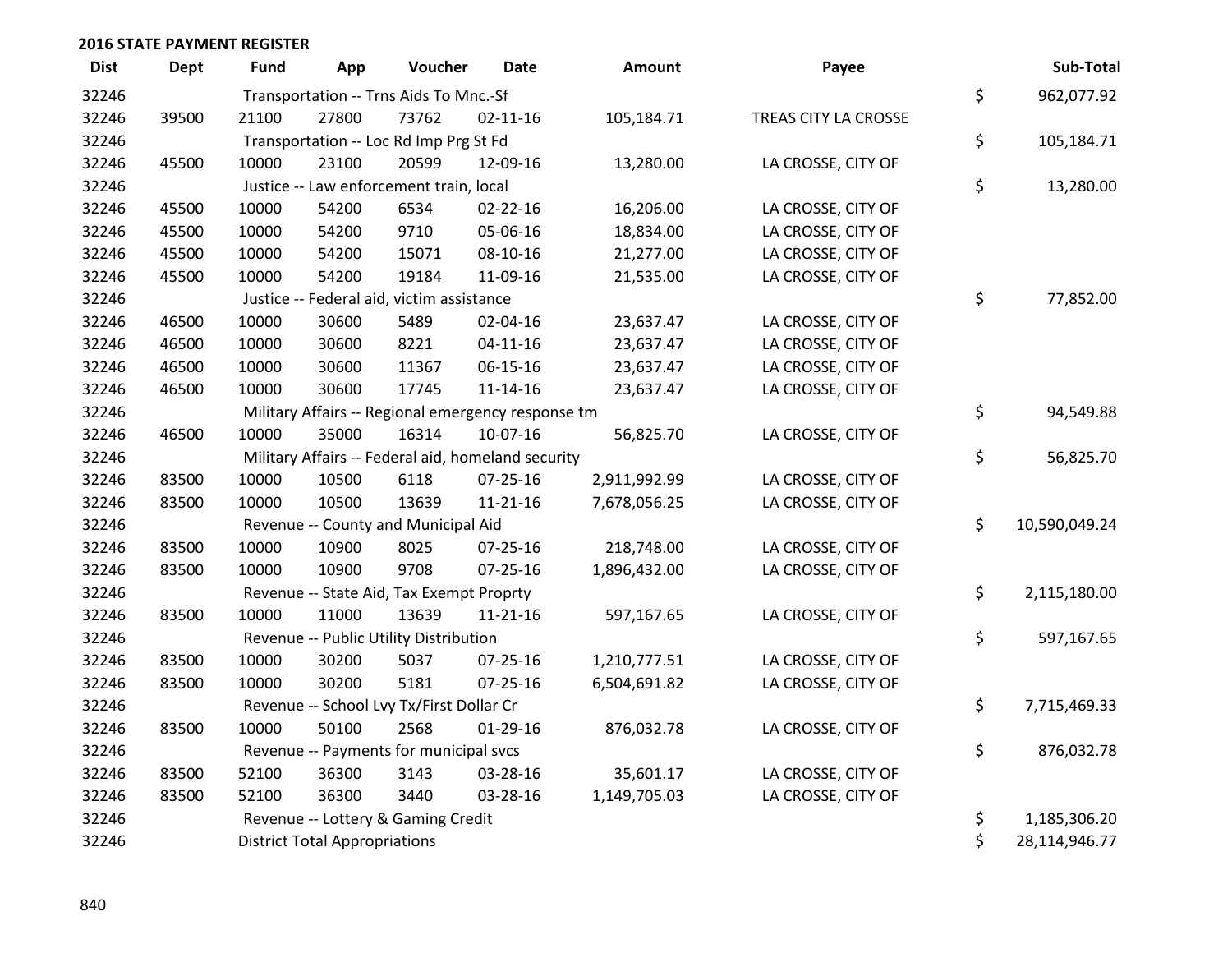| <b>Dist</b> | <b>Dept</b> | <b>Fund</b>                                        | App             | Voucher                                | <b>Date</b>                                         | <b>Amount</b> | Payee                   | Sub-Total        |
|-------------|-------------|----------------------------------------------------|-----------------|----------------------------------------|-----------------------------------------------------|---------------|-------------------------|------------------|
| 32265       | 16500       | 10000                                              | 22500           | 4121                                   | 06-27-16                                            | 73,252.30     | ONALASKA, CITY OF       |                  |
| 32265       |             | Safety & Prof Services -- Fire dues distribution   | \$<br>73,252.30 |                                        |                                                     |               |                         |                  |
| 32265       | 37000       | 10000                                              | 50300           | 46247                                  | $04 - 21 - 16$                                      | 136.31        | ONALASKA, CITY OF       |                  |
| 32265       |             | Natural Resources -- Aids in lieu of taxes - gener | \$<br>136.31    |                                        |                                                     |               |                         |                  |
| 32265       | 37000       | 21200                                              | 58700           | 19926                                  | 01-08-16                                            | 25,000.00     | ONALASKA, CITY OF       |                  |
| 32265       |             |                                                    |                 |                                        | Natural Resources -- ResAids - urban forestry grant |               |                         | \$<br>25,000.00  |
| 32265       | 37000       | 27400                                              | 67000           | 55933                                  | 05-27-16                                            | 33,873.78     | ONALASKA, CITY OF       |                  |
| 32265       |             |                                                    |                 |                                        | Natural Resources -- Fin asst for responsible units |               |                         | \$<br>33,873.78  |
| 32265       | 37000       | 27400                                              | 67300           | 55933                                  | 05-27-16                                            | 4,782.01      | ONALASKA, CITY OF       |                  |
| 32265       |             |                                                    |                 |                                        | Natural Resources -- Recycling consolidation grants |               |                         | \$<br>4,782.01   |
| 32265       | 39500       | 21100                                              | 16200           | 2077                                   | 07-05-16                                            | 9,829.38      | ONALASKA, CITY OF       |                  |
| 32265       | 39500       | 21100                                              | 16200           | 29179                                  | 10-03-16                                            | 9,829.38      | ONALASKA, CITY OF       |                  |
| 32265       |             |                                                    |                 | Transportation -- Conn Hwy Aids St Fds |                                                     |               |                         | \$<br>19,658.76  |
| 32265       | 39500       | 21100                                              | 17600           | 6081                                   | 07-29-16                                            | 49,518.00     | ONALASKA, CITY OF       |                  |
| 32265       | 39500       | 21100                                              | 17600           | 32926                                  | 10-05-16                                            | 49,518.00     | ONALASKA, CITY OF       |                  |
| 32265       | 39500       | 21100                                              | 17600           | 68170                                  | 12-29-16                                            | 29,711.00     | ONALASKA, CITY OF       |                  |
| 32265       |             |                                                    |                 | Transportation -- Tb, Trns Oper Aid Sf |                                                     |               |                         | \$<br>128,747.00 |
| 32265       | 39500       | 21100                                              | 18500           | 33570                                  | 09-30-16                                            | 820.68        | ONALASKA, CITY OF       |                  |
| 32265       | 39500       | 21100                                              | 18500           | 33605                                  | 09-30-16                                            | 1,469.16      | ONALASKA, CITY OF       |                  |
| 32265       | 39500       | 21100                                              | 18500           | 33622                                  | 09-30-16                                            | 1,121.28      | ONALASKA, CITY OF       |                  |
| 32265       | 39500       | 21100                                              | 18500           | 35829                                  | $10-11-16$                                          | 189.32        | ONALASKA, CITY OF       |                  |
| 32265       | 39500       | 21100                                              | 18500           | 58209                                  | 12-05-16                                            | 337.72        | ONALASKA, CITY OF       |                  |
| 32265       | 39500       | 21100                                              | 18500           | 58246                                  | 12-05-16                                            | 1,422.26      | ONALASKA, CITY OF       |                  |
| 32265       | 39500       | 21100                                              | 18500           | 58782                                  | 12-05-16                                            | 774.60        | ONALASKA, CITY OF       |                  |
| 32265       | 39500       | 21100                                              | 18500           | 58818                                  | 12-05-16                                            | 1,210.12      | ONALASKA, CITY OF       |                  |
| 32265       | 39500       | 21100                                              | 18500           | 60514                                  | 12-12-16                                            | 741.83        | ONALASKA, CITY OF       |                  |
| 32265       |             |                                                    |                 | Transportation -- Hwy Sfty Loc Aid Ffd |                                                     |               |                         | \$<br>8,086.97   |
| 32265       | 39500       | 21100                                              | 19100           | 992                                    | 07-05-16                                            | 166,521.80    | ONALASKA, CITY OF       |                  |
| 32265       | 39500       | 21100                                              | 19100           | 30064                                  | 10-03-16                                            | 166,521.82    | ONALASKA, CITY OF       |                  |
| 32265       |             |                                                    |                 | Transportation -- Trns Aids To Mnc.-Sf |                                                     |               |                         | \$<br>333,043.62 |
| 32265       | 39500       | 21100                                              | 16200           | 78044                                  | 01-04-16                                            | 9,829.38      | <b>CITY OF ONALASKA</b> |                  |
| 32265       | 39500       | 21100                                              | 16200           | 82044                                  | 04-04-16                                            | 9,829.38      | <b>CITY OF ONALASKA</b> |                  |
| 32265       |             |                                                    |                 | Transportation -- Conn Hwy Aids St Fds |                                                     |               |                         | \$<br>19,658.76  |
| 32265       | 39500       | 21100                                              | 17600           | 71815                                  | $01 - 25 - 16$                                      | 38,780.00     | TREAS CITY ONALASKA     |                  |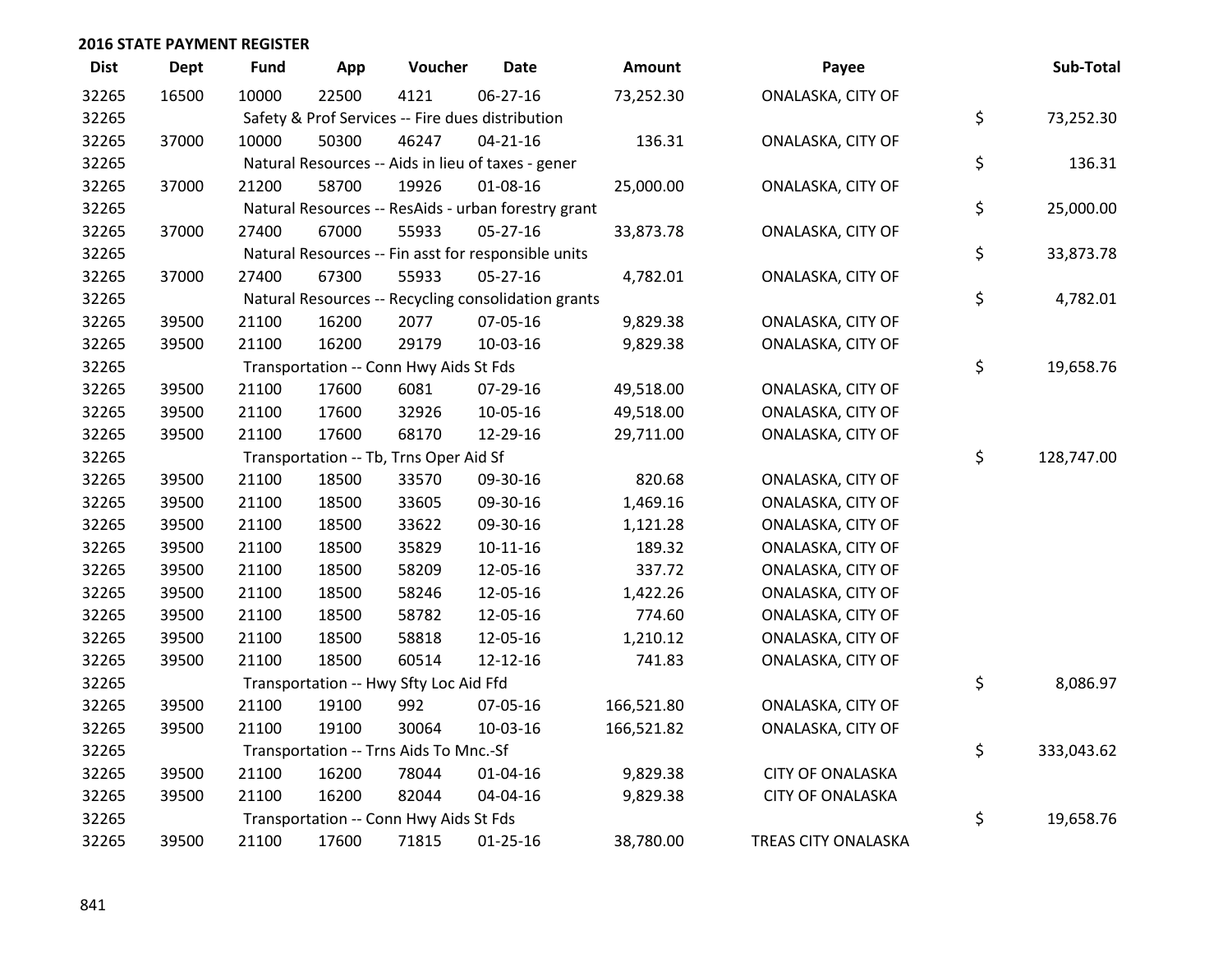| <b>Dist</b> | Dept  | <b>Fund</b>                            | App   | Voucher                                  | <b>Date</b>    | Amount     | Payee                   |    | Sub-Total  |
|-------------|-------|----------------------------------------|-------|------------------------------------------|----------------|------------|-------------------------|----|------------|
| 32265       | 39500 | 21100                                  | 17600 | 72034                                    | $01 - 04 - 16$ | 30,033.00  | <b>CITY OF ONALASKA</b> |    |            |
| 32265       | 39500 | 21100                                  | 17600 | 80969                                    | 05-05-16       | 40,641.00  | TREAS CITY ONALASKA     |    |            |
| 32265       | 39500 | 21100                                  | 17600 | 90033                                    | $05 - 27 - 16$ | 49,518.00  | <b>CITY OF ONALASKA</b> |    |            |
| 32265       |       |                                        |       | Transportation -- Tb, Trns Oper Aid Sf   |                | \$         | 158,972.00              |    |            |
| 32265       | 39500 | 21100                                  | 18500 | 71711                                    | $01 - 22 - 16$ | 707.88     | TREAS CITY ONALASKA     |    |            |
| 32265       | 39500 | 21100                                  | 18500 | 71711                                    | $01 - 22 - 16$ | 950.35     | TREAS CITY ONALASKA     |    |            |
| 32265       | 39500 | 21100                                  | 18500 | 71711                                    | $01 - 22 - 16$ | 1,033.17   | TREAS CITY ONALASKA     |    |            |
| 32265       | 39500 | 21100                                  | 18500 | 75458                                    | 03-03-16       | 875.76     | TREAS CITY ONALASKA     |    |            |
| 32265       | 39500 | 21100                                  | 18500 | 76939                                    | 03-21-16       | 329.44     | TREAS CITY ONALASKA     |    |            |
| 32265       | 39500 | 21100                                  | 18500 | 80348                                    | 04-28-16       | 887.32     | TREAS CITY ONALASKA     |    |            |
| 32265       | 39500 | 21100                                  | 18500 | 80654                                    | 05-02-16       | 1,758.04   | TREAS CITY ONALASKA     |    |            |
| 32265       | 39500 | 21100                                  | 18500 | 80654                                    | 05-02-16       | 4,000.00   | TREAS CITY ONALASKA     |    |            |
| 32265       | 39500 | 21100                                  | 18500 | 82609                                    | 05-23-16       | 890.19     | TREAS CITY ONALASKA     |    |            |
| 32265       | 39500 | 21100                                  | 18500 | 83477                                    | 06-03-16       | 1,912.44   | TREAS CITY ONALASKA     |    |            |
| 32265       | 39500 | 21100                                  | 18500 | 84676                                    | 06-16-16       | 708.80     | TREAS CITY ONALASKA     |    |            |
| 32265       | 39500 | 21100                                  | 18500 | 84676                                    | 06-16-16       | 1,249.40   | TREAS CITY ONALASKA     |    |            |
| 32265       | 39500 | 21100                                  | 18500 | 85954                                    | 06-29-16       | 1,797.36   | TREAS CITY ONALASKA     |    |            |
| 32265       |       |                                        |       | Transportation -- Hwy Sfty Loc Aid Ffd   |                |            |                         | \$ | 17,100.15  |
| 32265       | 39500 | 21100                                  | 19100 | 76811                                    | $01 - 04 - 16$ | 166,521.80 | <b>CITY OF ONALASKA</b> |    |            |
| 32265       | 39500 | 21100                                  | 19100 | 84811                                    | 04-04-16       | 166,521.80 | <b>CITY OF ONALASKA</b> |    |            |
| 32265       |       |                                        |       | Transportation -- Trns Aids To Mnc.-Sf   |                |            |                         | \$ | 333,043.60 |
| 32265       | 45500 | 10000                                  | 23100 | 18692                                    | $10 - 31 - 16$ | 3,200.00   | ONALASKA, CITY OF       |    |            |
| 32265       |       |                                        |       | Justice -- Law enforcement train, local  |                |            |                         | \$ | 3,200.00   |
| 32265       | 83500 | 10000                                  | 10500 | 6119                                     | 07-25-16       | 218,424.40 | ONALASKA, CITY OF       |    |            |
| 32265       | 83500 | 10000                                  | 10500 | 13640                                    | $11 - 21 - 16$ | 435,893.37 | ONALASKA, CITY OF       |    |            |
| 32265       |       |                                        |       | Revenue -- County and Municipal Aid      |                |            |                         | \$ | 654,317.77 |
| 32265       | 83500 | 10000                                  | 10900 | 8026                                     | 07-25-16       | 66,465.00  | ONALASKA, CITY OF       |    |            |
| 32265       | 83500 | 10000                                  | 10900 | 9709                                     | 07-25-16       | 86,988.00  | ONALASKA, CITY OF       |    |            |
| 32265       |       |                                        |       | Revenue -- State Aid, Tax Exempt Proprty |                |            |                         | \$ | 153,453.00 |
| 32265       | 83500 | 10000                                  | 11000 | 13640                                    | $11 - 21 - 16$ | 9,445.15   | ONALASKA, CITY OF       |    |            |
| 32265       |       | Revenue -- Public Utility Distribution |       |                                          |                |            |                         |    | 9,445.15   |
| 32265       | 83500 | 10000                                  | 50100 | 2569                                     | $01-29-16$     | 3,432.30   | ONALASKA, CITY OF       |    |            |
| 32265       |       |                                        |       | Revenue -- Payments for municipal svcs   |                |            |                         | \$ | 3,432.30   |
| 32265       | 83500 | 52100                                  | 36300 | 3144                                     | 03-28-16       | 28,979.16  | ONALASKA, CITY OF       |    |            |